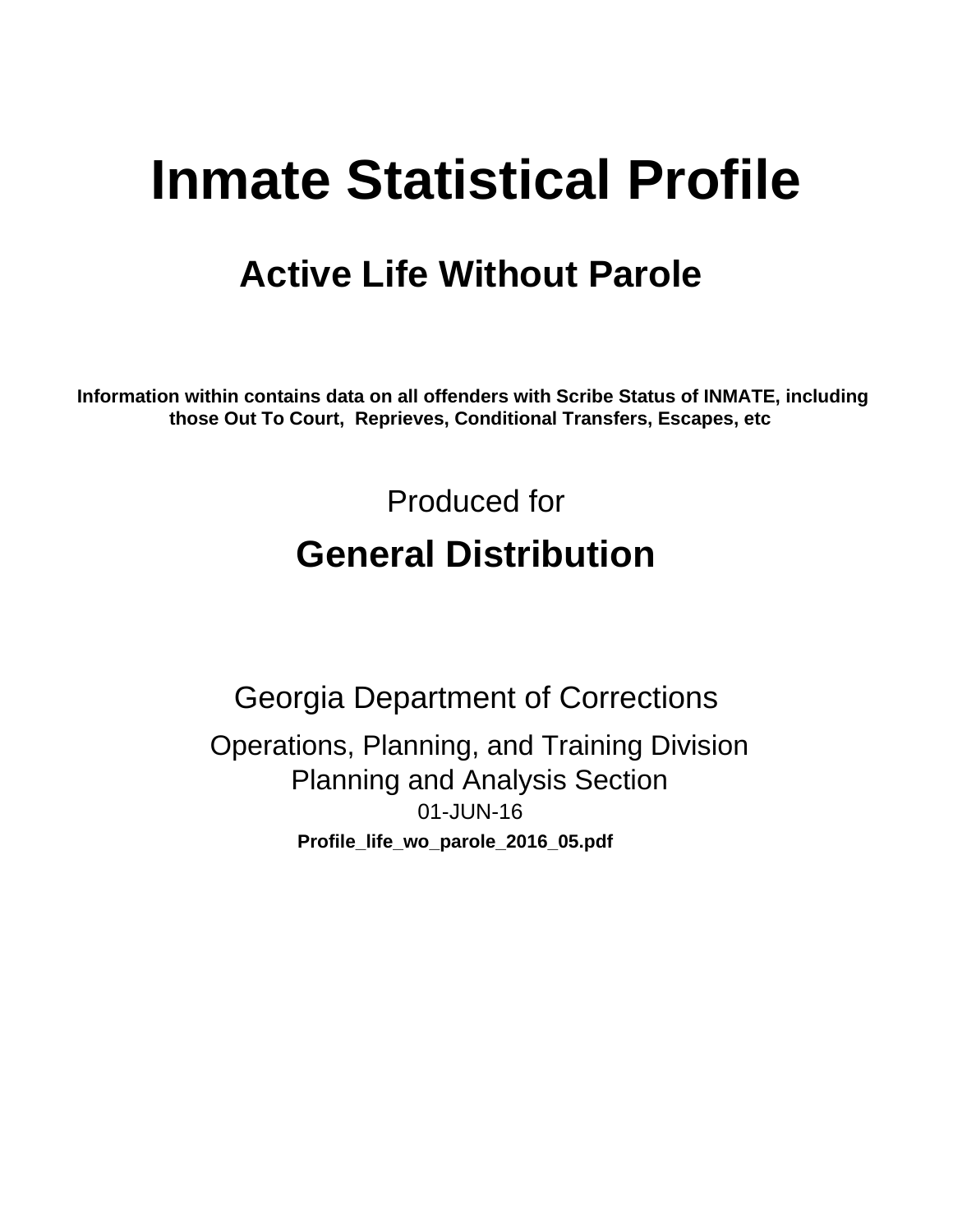## **Inmate Statistical Profile 01-JUN-16**

Contents

**Active Life Without Parole** 

Produced for General Distribution

## **Table of Contents**

| <b>Demographic information</b>                                       |
|----------------------------------------------------------------------|
| 4 Current age, broken out in ten year age groups                     |
| 5 Race group                                                         |
| 6 Marital status, self-reported at entry to prison                   |
| 7 Number of children, self-reported at entry to prison               |
| 8 Religious affiliation, self-reported at entry to prison            |
| 9 Home county - self-reported at entry to prison                     |
| 13 Employment status before prison, self-reported at entry to prison |
| 14 Age at admission                                                  |
| 16 Height, measured at entry to prison                               |
| 17 Weight, measured at entry to prison                               |
| 18 Military service                                                  |
| <b>Correctional information</b>                                      |
| 19 Type of admission to prison                                       |
| 20 Current / last supervision level                                  |
| 21 Current / last institution type                                   |
| 22 Institution type - transitional centers                           |
| 23 Institution type - county prisons                                 |
| 24 Institution type - state prisons                                  |
| 25 Institution type - private prisons                                |
| 26 Institution type - inmate boot camp                               |
| 27 Number of disciplinary reports                                    |
| 28 Number of transfers                                               |
| 29 Number of escapes                                                 |
| 30 Time served in current (or last) institution                      |
| <b>Educational, psychological and physical information</b>           |
| 31 Highest grade level attained                                      |
| 32 Culture fair IQ scores                                            |
| 33 Wide Range Achievement Test (WRAT) reading score                  |
| 34 Wide Range Achievement Test (WRAT) math score                     |
| 35 Wide Range Achievement Test (WRAT) spelling score                 |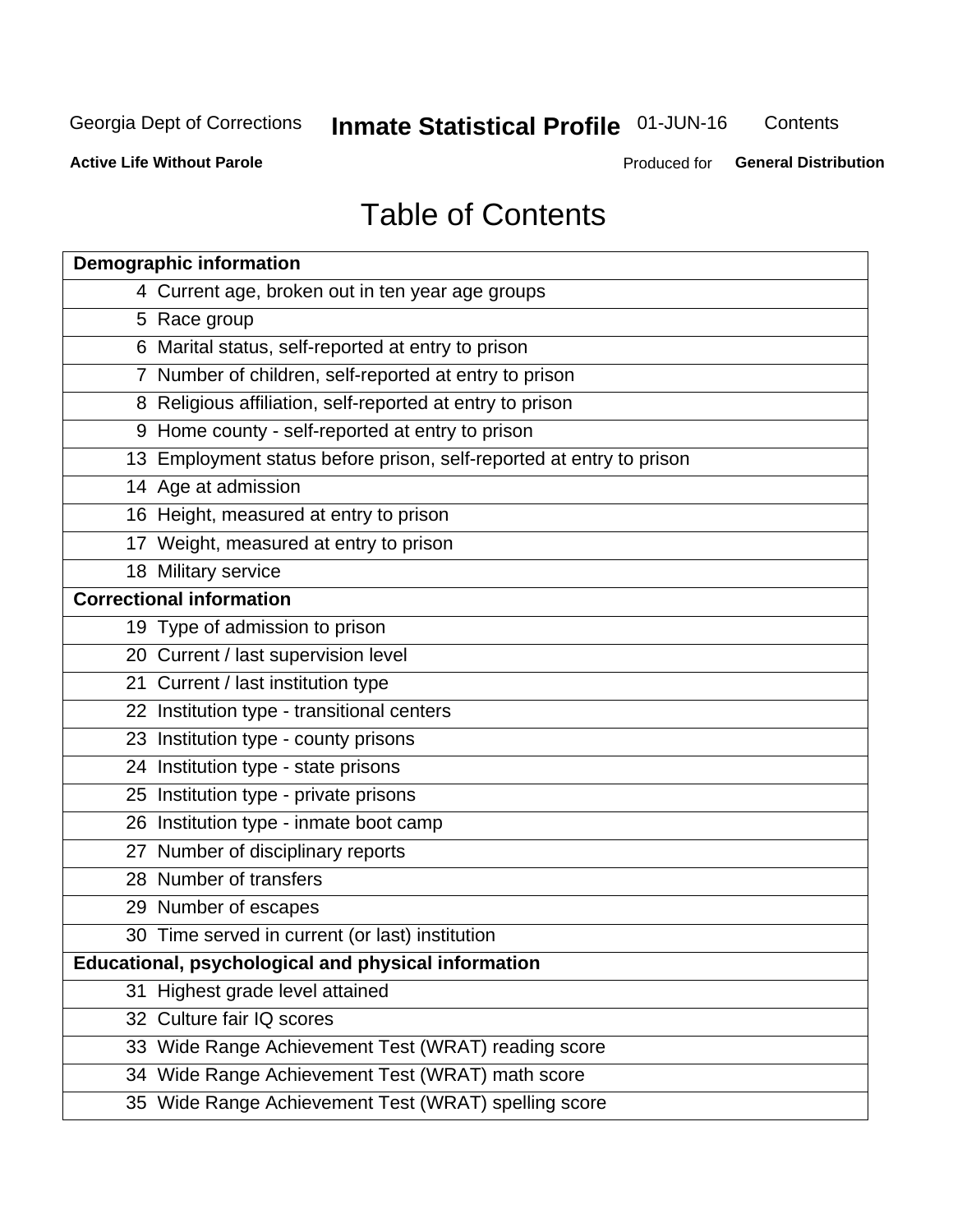## **Inmate Statistical Profile 01-JUN-16**

Contents

**Active Life Without Parole** 

Produced for General Distribution

## **Table of Contents**

| Educational, psychological and physical information              |
|------------------------------------------------------------------|
| 36 Current / last mental health treatment level                  |
| 37 PULHESDWIT medical scale - 'P' overall condition ('P'hysical) |
| 38 PULHESDWIT medical scale - 'U' upper body                     |
| 39 PULHESDWIT medical scale - 'L' lower body                     |
| 40 PULHESDWIT medical scale - 'H' hearing                        |
| 41 PULHESDWIT medical scale - 'E' vision                         |
| 42 PULHESDWIT medical scale -'S' psychiatric                     |
| 43 PULHESDWIT medical scale - 'D' dental                         |
| 44 PULHESDWIT medical scale - 'W' work ability                   |
| 45 PULHESDWIT medical scale - 'I' impairment                     |
| 46 PULHESDWIT medical scale - 'T' transportability               |
| <b>Crimes and criminal history information</b>                   |
| 47 Number of prior Georgia incarcerations                        |
| 48 Prison sentence in years                                      |
| 49 Primary offense, broken out into felonies vs misdemeanors     |
| 50 Primary offense, broken out into six broad crime categories   |
| 51 Primary offense, detailed offense code                        |
| 52 County of conviction of primary offense                       |
| 56 Circuit of conviction of primary offense                      |
| 58 Years served (jail + prison) in this incarceration            |
| <b>Medical information</b>                                       |
| 59 Results of most recent HIV test                               |
| 60 Results of most recent tuberculosis test                      |
| 61 Results of most recent syphilis test                          |
| 62 Results of most recent Hepatitis-C test                       |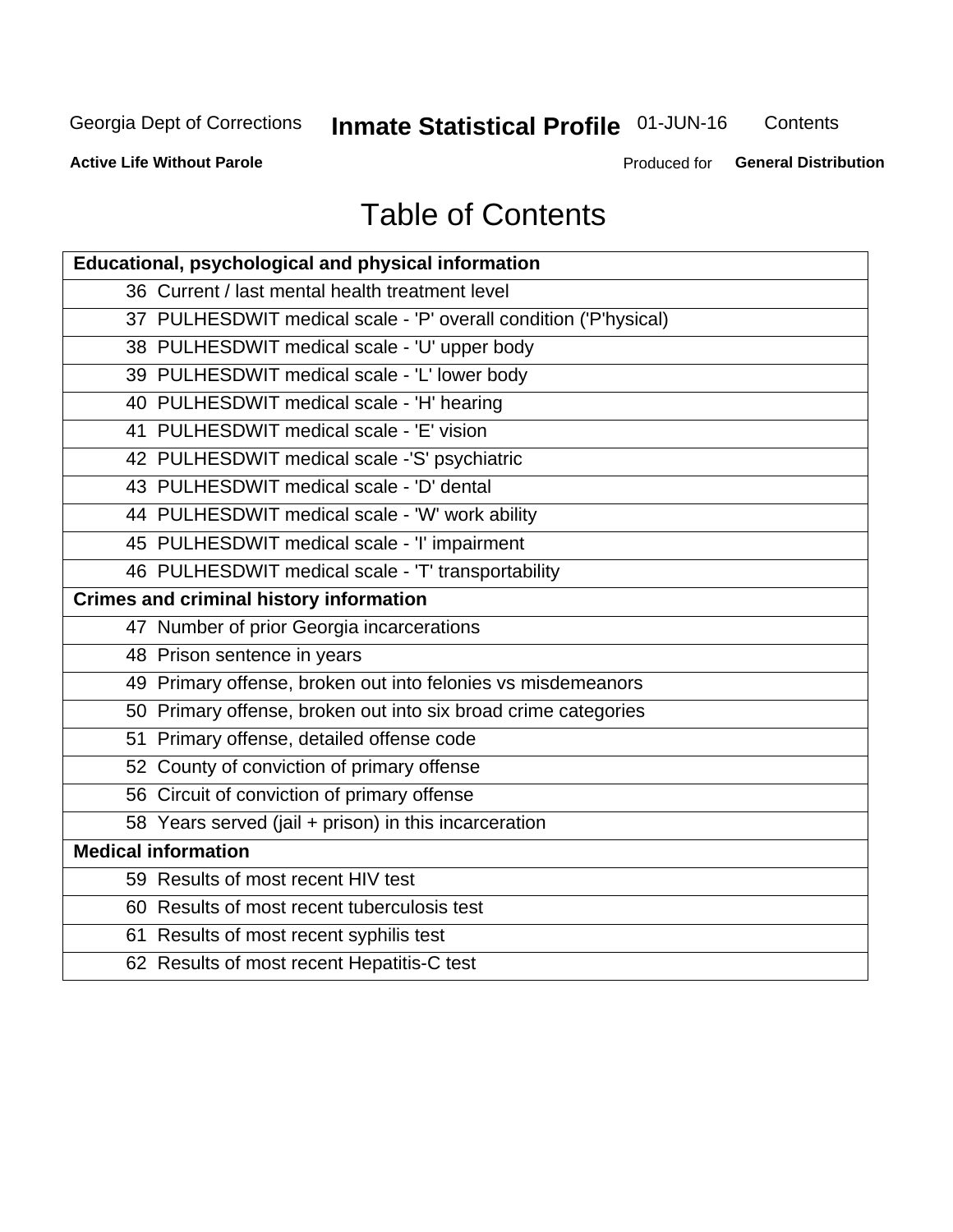### **Active Life Without Parole**

### Produced for General Distribution

## Current age, broken out in ten-year age groups

COL % - percent each COUNT is of its particular column

|                          | <b>Male</b>  |          |         | <b>Female</b> |        |       | <b>Total</b> |        |
|--------------------------|--------------|----------|---------|---------------|--------|-------|--------------|--------|
| <b>Current Age</b>       | <b>Count</b> | Col %    | Row %   | <b>Count</b>  | Col %  | Row % | <b>Total</b> | Col %  |
| <b>Teens (1-19)</b>      | 4            | $0.34\%$ | 100.00% |               |        |       | 4            | 0.33%  |
| <b>Twenties (20-29)</b>  | 185          | 15.87%   | 95.85%  | 8             | 19.05% | 4.15% | 193          | 15.98% |
| Thirties (30-39)         | 319          | 27.36%   | 96.37%  | 12            | 28.57% | 3.63% | 331          | 27.40% |
| <b>Forties (40-49)</b>   | 321          | 27.53%   | 96.11%  | 13            | 30.95% | 3.89% | 334          | 27.65% |
| <b>Fifties (50-59)</b>   | 234          | 20.07%   | 96.69%  | 8             | 19.05% | 3.31% | 242          | 20.03% |
| <b>Sixties (60-69)</b>   | 82           | 7.03%    | 98.80%  |               | 2.38%  | 1.20% | 83           | 6.87%  |
| Seventy + (70 and above) | 21           | $1.80\%$ | 100.00% |               |        |       | 21           | 1.74%  |
| <b>Total Reported</b>    | 1,166        | 100%     | 96.52%  | 42            | 100%   | 3.48% | 1,208        | 100%   |

| <b><i>Contractor</i></b><br>тег |      |     |      |
|---------------------------------|------|-----|------|
| $f \wedge f \wedge f$           | ,166 | – ∡ | ,208 |

| <b>Mean</b><br>(average) | 42.50    | 39.67 | 42.40 |
|--------------------------|----------|-------|-------|
| Median (middle)          |          |       |       |
| Mode<br>(most frequent)  | 25<br>vu |       | 35    |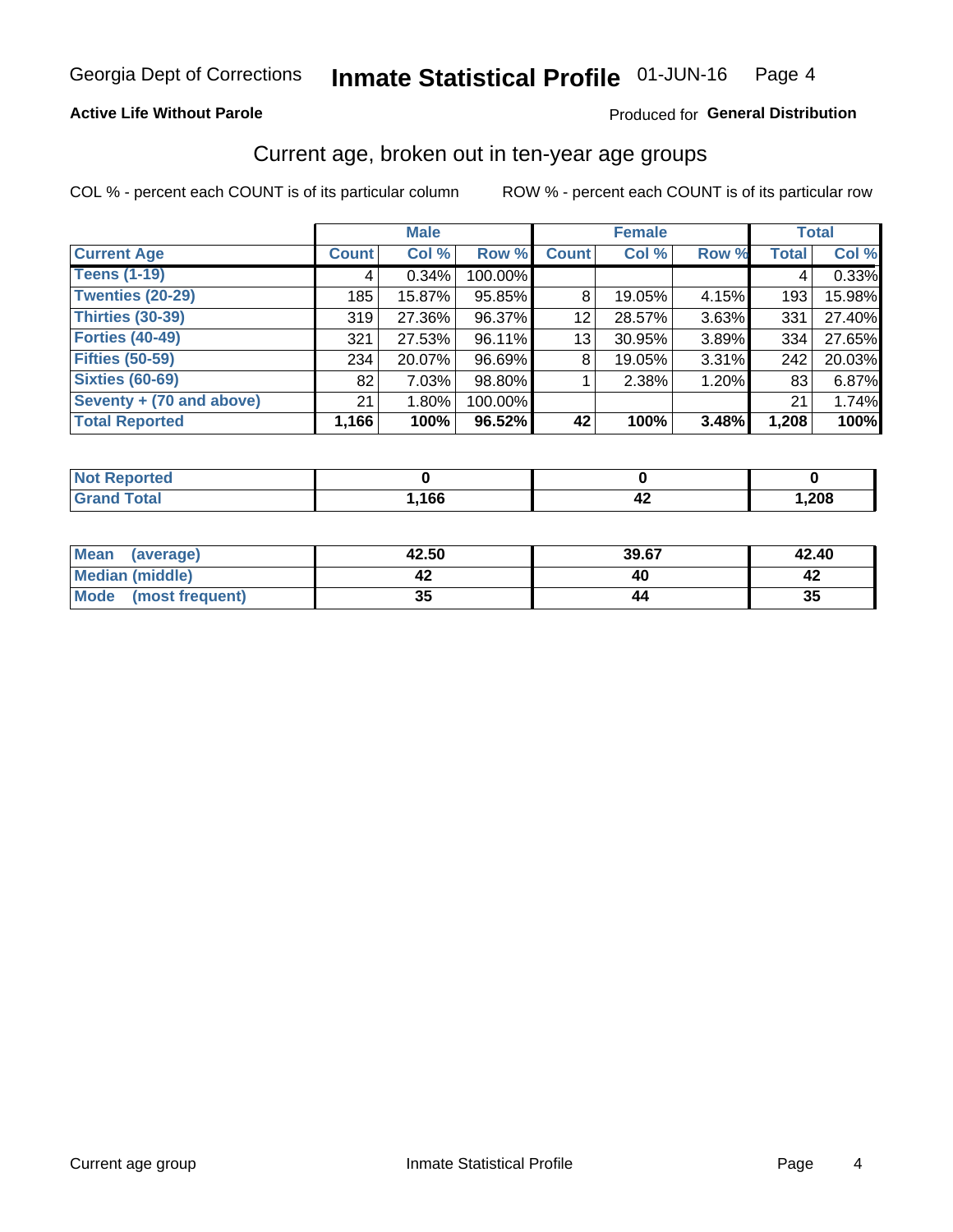#### Inmate Statistical Profile 01-JUN-16 Page 5

### **Active Life Without Parole**

Produced for General Distribution

## Race group

COL % - percent each COUNT is of its particular column

|                              |              | <b>Male</b> |         |                    | <b>Female</b> |       |       | <b>Total</b> |  |
|------------------------------|--------------|-------------|---------|--------------------|---------------|-------|-------|--------------|--|
| <b>Race Group</b>            | <b>Count</b> | Col %       |         | <b>Row % Count</b> | Col %         | Row % | Total | Col %        |  |
| <b>White</b>                 | 257          | 22.04%      | 94.49%  | 15                 | 35.71%        | 5.51% | 272   | 22.52%       |  |
| <b>Black</b><br>$\mathbf{2}$ | 880          | 75.47%      | 97.24%  | 25                 | 59.52%        | 2.76% | 905   | 74.92%       |  |
| <b>Other</b><br>5.           |              | .09%        | 100.00% |                    |               |       |       | .08%         |  |
| <b>Asian</b><br>6            | 4            | $.34\%$     | 100.00% |                    |               |       | 4     | .33%         |  |
| <b>Hispanic</b><br>10        | 24           | $2.06\%$    | 92.31%  | 2                  | 4.76%         | 7.69% | 26    | 2.15%        |  |
| <b>Total Reported</b>        | 1,166        | 100%        | 96.52%  | 42                 | 100%          | 3.48% | 1,208 | 100%         |  |

| ∩rteα        |     |           |      |
|--------------|-----|-----------|------|
| <b>Total</b> | 166 | . .<br>44 | ,208 |

| –•••• |  | M |  |  |  |
|-------|--|---|--|--|--|
|-------|--|---|--|--|--|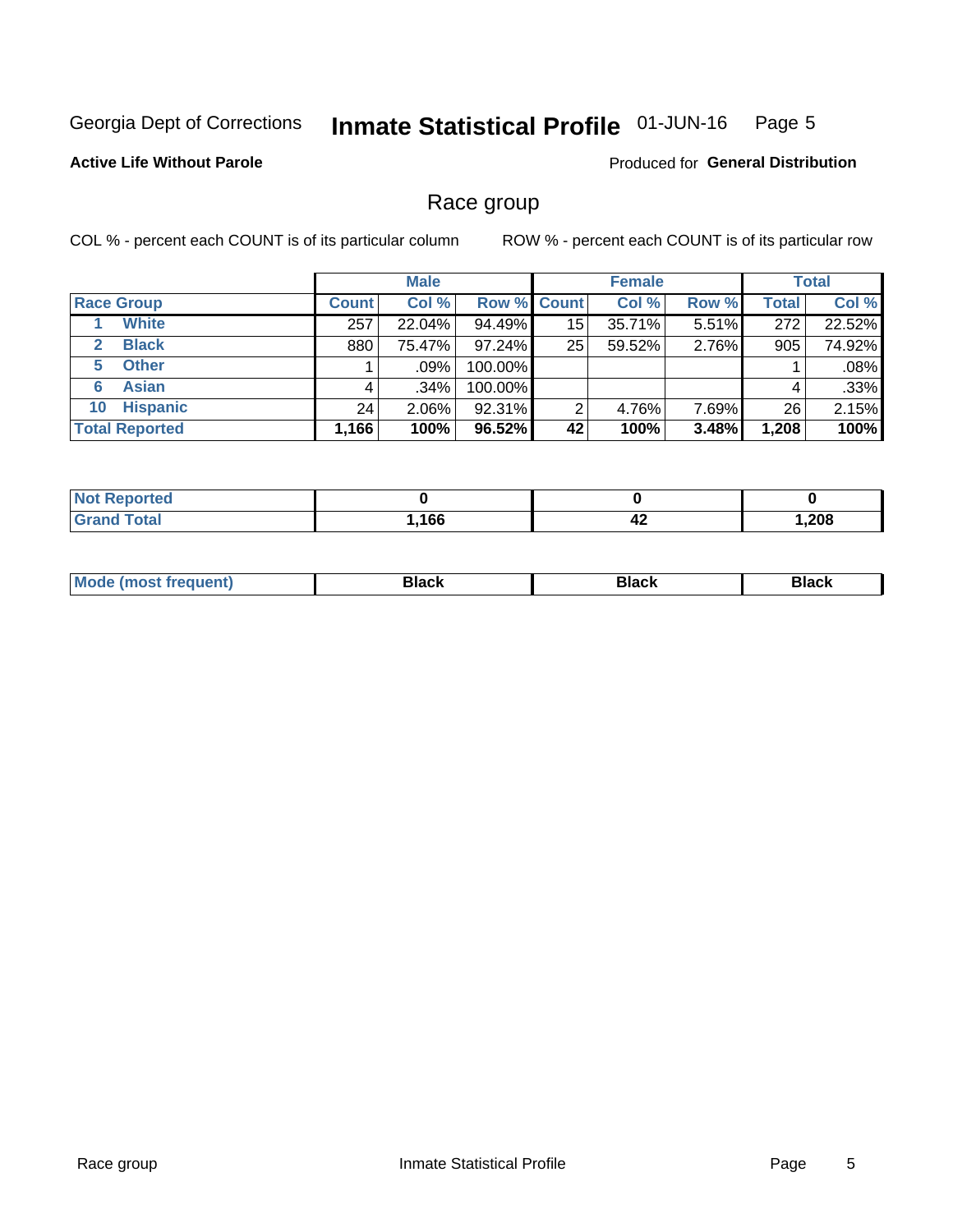#### Inmate Statistical Profile 01-JUN-16 Page 6

### **Active Life Without Parole**

### Produced for General Distribution

## Marital status, self-reported at entry to prison

COL % - percent each COUNT is of its particular column

|                            | <b>Male</b>  |          |        |              | <b>Female</b> | <b>Total</b> |              |        |
|----------------------------|--------------|----------|--------|--------------|---------------|--------------|--------------|--------|
| <b>Marital Status</b>      | <b>Count</b> | Col %    | Row %  | <b>Count</b> | Col %         | Row %        | <b>Total</b> | Col %  |
| <b>Unknown</b><br>$\bf{0}$ | 8            | $.69\%$  | 88.89% |              | 2.38%         | 11.11%       | 9            | .75%   |
| <b>Divorced</b><br>D       | 95           | 8.15%    | 97.94% | 2            | 4.76%         | 2.06%        | 97           | 8.03%  |
| <b>Married</b><br>М        | 161          | 13.81%   | 95.83% | 7            | 16.67%        | 4.17%        | 168          | 13.91% |
| <b>Separated</b><br>S.     | 34           | 2.92%    | 87.18% | 5            | 11.90%        | 12.82%       | 39           | 3.23%  |
| <b>Unmarried</b><br>U      | 840          | 72.04%   | 97.56% | 21           | 50.00%        | 2.44%        | 861          | 71.27% |
| <b>Widow</b><br>W          | 28           | $2.40\%$ | 82.35% | 6            | 14.29%        | 17.65%       | 34           | 2.81%  |
| <b>Total Reported</b>      | 1,166        | 100%     | 96.52% | 42           | 100%          | 3.48%        | 1,208        | 100%   |

| <b>Not Reported</b><br>. <b>.</b> |      |    |      |
|-----------------------------------|------|----|------|
| Total                             | .166 | т4 | ,208 |

|--|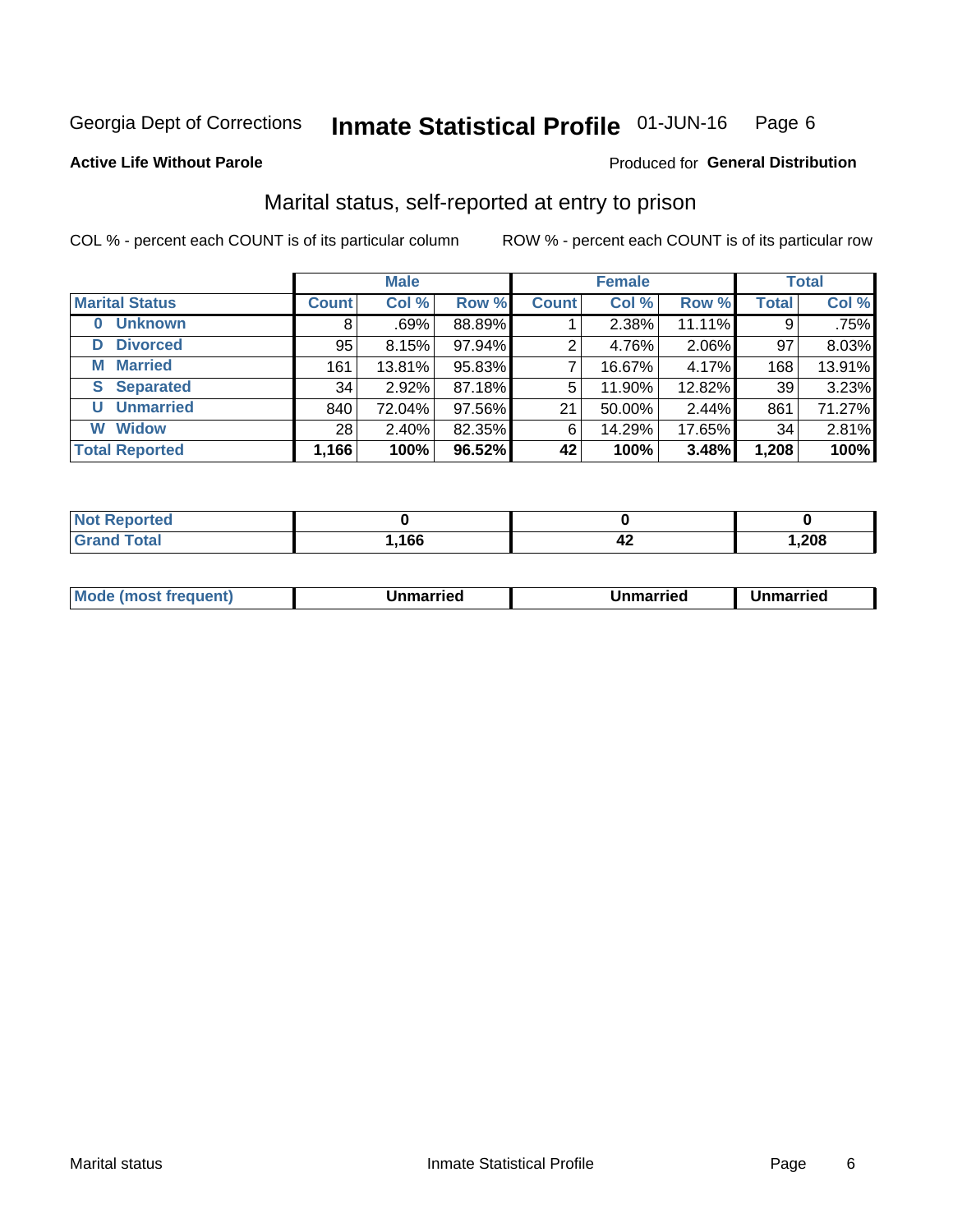#### Inmate Statistical Profile 01-JUN-16 Page 7

#### **Active Life Without Parole**

### Produced for General Distribution

## Number of children, self reported at entry to prison

COL % - percent each COUNT is of its particular column

|                           |              | <b>Male</b> |         |              | <b>Female</b> |       |                | <b>Total</b> |
|---------------------------|--------------|-------------|---------|--------------|---------------|-------|----------------|--------------|
| <b>Number of Children</b> | <b>Count</b> | Col %       | Row %   | <b>Count</b> | Col %         | Row % | <b>Total</b>   | Col %        |
| $\bf{0}$                  | 423          | 36.50%      | 95.92%  | 18           | 42.86%        | 4.08% | 441            | 36.72%       |
|                           | 278          | 23.99%      | 97.54%  |              | 16.67%        | 2.46% | 285            | 23.73%       |
| $\overline{2}$            | 193          | 16.65%      | 97.97%  | 4            | 9.52%         | 2.03% | 197            | 16.40%       |
| 3                         | 120          | 10.35%      | 94.49%  | 7            | 16.67%        | 5.51% | 127            | 10.57%       |
| 4                         | 71           | 6.13%       | 97.26%  | 2            | 4.76%         | 2.74% | 73             | 6.08%        |
| 5                         | 34           | 2.93%       | 91.89%  | 3            | 7.14%         | 8.11% | 37             | 3.08%        |
| $6\phantom{1}6$           | 19           | 1.64%       | 95.00%  |              | 2.38%         | 5.00% | 20             | 1.67%        |
| 7                         | 8            | 0.69%       | 100.00% |              |               |       | 8              | 0.67%        |
| $\overline{\mathbf{8}}$   | 5            | 0.43%       | 100.00% |              |               |       | 5              | 0.42%        |
| $\boldsymbol{9}$          | 2            | 0.17%       | 100.00% |              |               |       | 2              | 0.17%        |
| 10                        | 2            | 0.17%       | 100.00% |              |               |       | $\overline{2}$ | 0.17%        |
| Over 10                   | 4            | 0.35%       | 100.00% |              |               |       | 4              | 0.33%        |
| <b>Total Reported</b>     | 1,159        | 100%        | 96.50%  | 42           | 100%          | 3.50% | 1,201          | 100.0%       |

| neo     |      |     |       |
|---------|------|-----|-------|
| المقماد | ,166 | ,,, | 1,208 |

| <b>Mean</b><br>(average) | 1.53 | 1.55 | l.53 |
|--------------------------|------|------|------|
| Median (middle)          |      |      |      |
| Mode<br>(most frequent)  |      |      |      |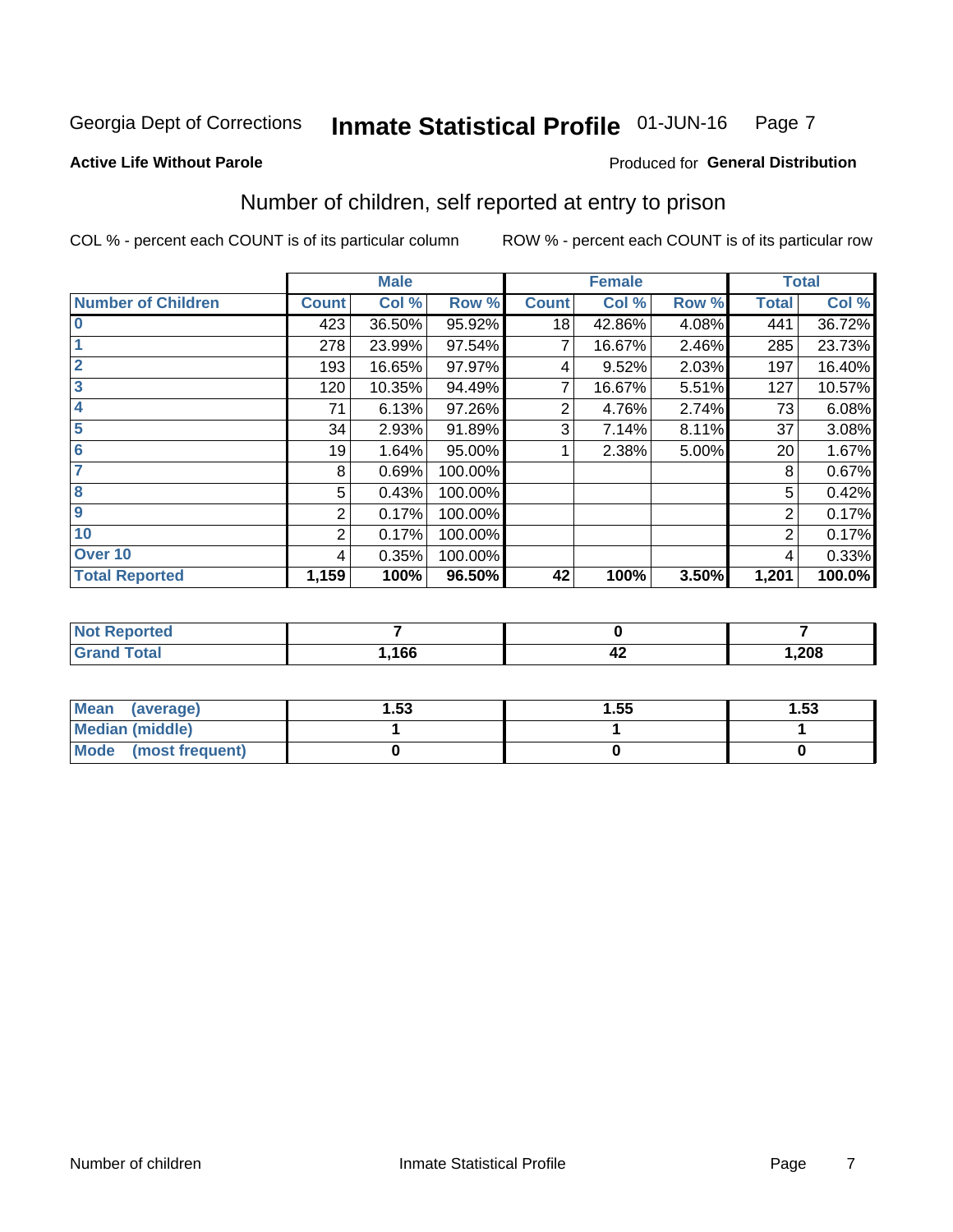#### Inmate Statistical Profile 01-JUN-16 Page 8

#### **Active Life Without Parole**

### Produced for General Distribution

## Religious affiliation, self-reported at entry to prison

COL % - percent each COUNT is of its particular column

|                |                              |              | <b>Male</b> |         |                | <b>Female</b> |       |                | <b>Total</b> |
|----------------|------------------------------|--------------|-------------|---------|----------------|---------------|-------|----------------|--------------|
|                | <b>Religious Affiliation</b> | <b>Count</b> | Col %       | Row %   | <b>Count</b>   | Col %         | Row % | <b>Total</b>   | Col %        |
|                | Islam                        | 56           | 9.00%       | 94.92%  | 3              | 10.00%        | 5.08% | 59             | 9.05%        |
| $\overline{2}$ | <b>Catholic</b>              | 21           | 3.38%       | 91.30%  | 2              | 6.67%         | 8.70% | 23             | 3.53%        |
| 3              | <b>Baptist</b>               | 303          | 48.71%      | 93.81%  | 20             | 66.67%        | 6.19% | 323            | 49.54%       |
| 4              | <b>Methodist</b>             | 11           | 1.77%       | 91.67%  |                | 3.33%         | 8.33% | 12             | 1.84%        |
| 6              | <b>Presbytrn</b>             |              | .16%        | 100.00% |                |               |       |                | .15%         |
| 7              | <b>Chc Of God</b>            | 3            | .48%        | 100.00% |                |               |       | 3              | .46%         |
| 8              | <b>Holiness</b>              | 19           | 3.05%       | 90.48%  | $\overline{2}$ | 6.67%         | 9.52% | 21             | 3.22%        |
| 9              | <b>Jewish</b>                | 2            | .32%        | 100.00% |                |               |       | $\overline{2}$ | .31%         |
| 10             | <b>Anglican</b>              |              | .16%        | 100.00% |                |               |       |                | .15%         |
| 12             | <b>Hindu</b>                 | 2            | .32%        | 100.00% |                |               |       | 2              | .31%         |
| 16             | <b>Seven D Ad</b>            | 4            | .64%        | 100.00% |                |               |       | 4              | .61%         |
| 17             | <b>Jehovah Wt</b>            | 9            | 1.45%       | 100.00% |                |               |       | 9              | 1.38%        |
| 18             | <b>Latr Day S</b>            |              | .16%        | 100.00% |                |               |       | 1              | .15%         |
| 20             | <b>Other Prot</b>            | 78           | 12.54%      | 97.50%  | $\overline{2}$ | 6.67%         | 2.50% | 80             | 12.27%       |
| 96             | <b>None</b>                  | 111          | 17.85%      | 100.00% |                |               |       | 111            | 17.02%       |
|                | <b>Total Reported</b>        | 622          | 100%        | 95.4%   | 30             | 100%          | 4.6%  | 652            | 100%         |

|       | - - -<br>$\mathcal{L}$<br>ᅮ | $\sim$ | ---<br>ววง |
|-------|-----------------------------|--------|------------|
| _____ | 4 C C                       | - 74   | 200<br>wo  |

| l Mo<br>trequent)<br>æmmers | aptist | <b>Raptist</b> | Baptist |
|-----------------------------|--------|----------------|---------|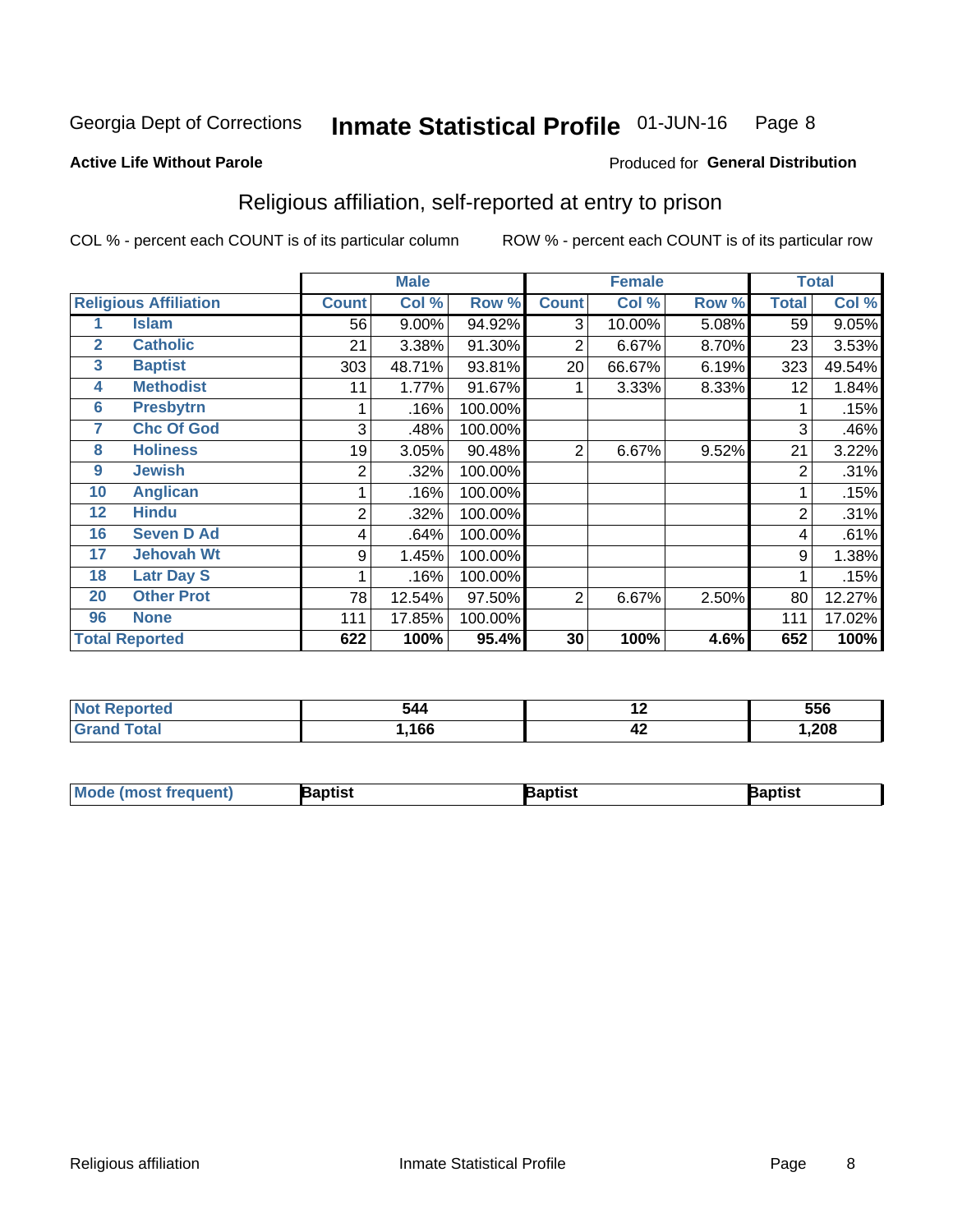#### **Inmate Statistical Profile 01-JUN-16** Page 9

### **Active Life Without Parole**

### Produced for General Distribution

## Home county, self-reported at entry to prison

COL % - percent each COUNT is of its particular column

|     |                         |                  | <b>Male</b> |                  |                 | <b>Female</b> |        | <b>Total</b>     |        |
|-----|-------------------------|------------------|-------------|------------------|-----------------|---------------|--------|------------------|--------|
|     | <b>Home County</b>      | <b>Count</b>     | Col %       | Row <sup>%</sup> | <b>Count</b>    | Col %         | Row %  | <b>Total</b>     | Col %  |
| 000 | <b>Unknown</b>          | $\overline{205}$ | 17.58%      | 93.18%           | $\overline{15}$ | 35.71%        | 6.82%  | $\overline{220}$ | 18.21% |
| 001 | <b>Appling County</b>   | 4                | .34%        | 100.00%          |                 |               |        | 4                | .33%   |
| 002 | <b>Atkinson County</b>  | 3                | .26%        | 100.00%          |                 |               |        | 3                | .25%   |
| 003 | <b>Bacon County</b>     | $\mathbf 1$      | .09%        | 100.00%          |                 |               |        | 1                | .08%   |
| 004 | <b>Baker County</b>     | $\mathbf 1$      | .09%        | 100.00%          |                 |               |        | 1                | .08%   |
| 005 | <b>Baldwin County</b>   | 3                | .26%        | 100.00%          |                 |               |        | 3                | .25%   |
| 007 | <b>Barrow County</b>    | 8                | .69%        | 100.00%          |                 |               |        | 8                | .66%   |
| 008 | <b>Bartow County</b>    | 8                | .69%        | 88.89%           | 1               | 2.38%         | 11.11% | 9                | .75%   |
| 009 | <b>Ben Hill County</b>  | 6                | .51%        | 100.00%          |                 |               |        | 6                | .50%   |
| 010 | <b>Berrien County</b>   | $\overline{2}$   | .17%        | 100.00%          |                 |               |        | $\overline{2}$   | .17%   |
| 011 | <b>Bibb County</b>      | 28               | 2.40%       | 93.33%           | $\overline{2}$  | 4.76%         | 6.67%  | 30               | 2.48%  |
| 012 | <b>Bleckley County</b>  | 2                | .17%        | 100.00%          |                 |               |        | $\overline{2}$   | .17%   |
| 014 | <b>Brooks County</b>    | $\mathbf{1}$     | .09%        | 100.00%          |                 |               |        | 1                | .08%   |
| 016 | <b>Bulloch County</b>   | 3                | .26%        | 100.00%          |                 |               |        | 3                | .25%   |
| 017 | <b>Burke County</b>     | 11               | .94%        | 100.00%          |                 |               |        | 11               | .91%   |
| 018 | <b>Butts County</b>     | 3                | .26%        | 100.00%          |                 |               |        | 3                | .25%   |
| 019 | <b>Calhoun County</b>   | $\mathbf 1$      | .09%        | 100.00%          |                 |               |        | 1                | .08%   |
| 020 | <b>Camden County</b>    | 4                | .34%        | 80.00%           | 1               | 2.38%         | 20.00% | 5                | .41%   |
| 021 | <b>Candler County</b>   | $\mathbf 1$      | .09%        | 100.00%          |                 |               |        | 1                | .08%   |
| 022 | <b>Carroll County</b>   | 3                | .26%        | 75.00%           | 1               | 2.38%         | 25.00% | 4                | .33%   |
| 023 | <b>Catoosa County</b>   | $\overline{2}$   | .17%        | 100.00%          |                 |               |        | $\overline{2}$   | .17%   |
| 025 | <b>Chatham County</b>   | 39               | 3.34%       | 100.00%          |                 |               |        | 39               | 3.23%  |
| 028 | <b>Cherokee County</b>  | 4                | .34%        | 100.00%          |                 |               |        | 4                | .33%   |
| 029 | <b>Clarke County</b>    | 21               | 1.80%       | 100.00%          |                 |               |        | 21               | 1.74%  |
| 030 | <b>Clay County</b>      | 1                | .09%        | 100.00%          |                 |               |        | 1                | .08%   |
| 031 | <b>Clayton County</b>   | 39               | 3.34%       | 100.00%          |                 |               |        | 39               | 3.23%  |
| 033 | <b>Cobb County</b>      | 43               | 3.69%       | 100.00%          |                 |               |        | 43               | 3.56%  |
| 034 | <b>Coffee County</b>    | $\overline{2}$   | .17%        | 100.00%          |                 |               |        | $\overline{2}$   | .17%   |
| 035 | <b>Colquitt County</b>  | $\overline{c}$   | .17%        | 100.00%          |                 |               |        | 2                | .17%   |
| 036 | <b>Columbia County</b>  | $\overline{7}$   | .60%        | 100.00%          |                 |               |        | $\overline{7}$   | .58%   |
| 037 | <b>Cook County</b>      | 3                | .26%        | 100.00%          |                 |               |        | 3                | .25%   |
| 038 | <b>Coweta County</b>    | 4                | .34%        | 80.00%           | 1               | 2.38%         | 20.00% | 5                | .41%   |
| 040 | <b>Crisp County</b>     | 4                | .34%        | 100.00%          |                 |               |        | 4                | .33%   |
| 043 | <b>Decatur County</b>   | 4                | .34%        | 100.00%          |                 |               |        | 4                | .33%   |
| 044 | <b>Dekalb County</b>    | 85               | 7.29%       | 98.84%           | 1               | 2.38%         | 1.16%  | 86               | 7.12%  |
| 045 | <b>Dodge County</b>     | 1                | .09%        | 100.00%          |                 |               |        | 1                | .08%   |
| 046 | <b>Dooly County</b>     | $\overline{2}$   | .17%        | 100.00%          |                 |               |        | $\overline{2}$   | .17%   |
| 047 | <b>Dougherty County</b> | 24               | 2.06%       | 92.31%           | $\overline{c}$  | 4.76%         | 7.69%  | 26               | 2.15%  |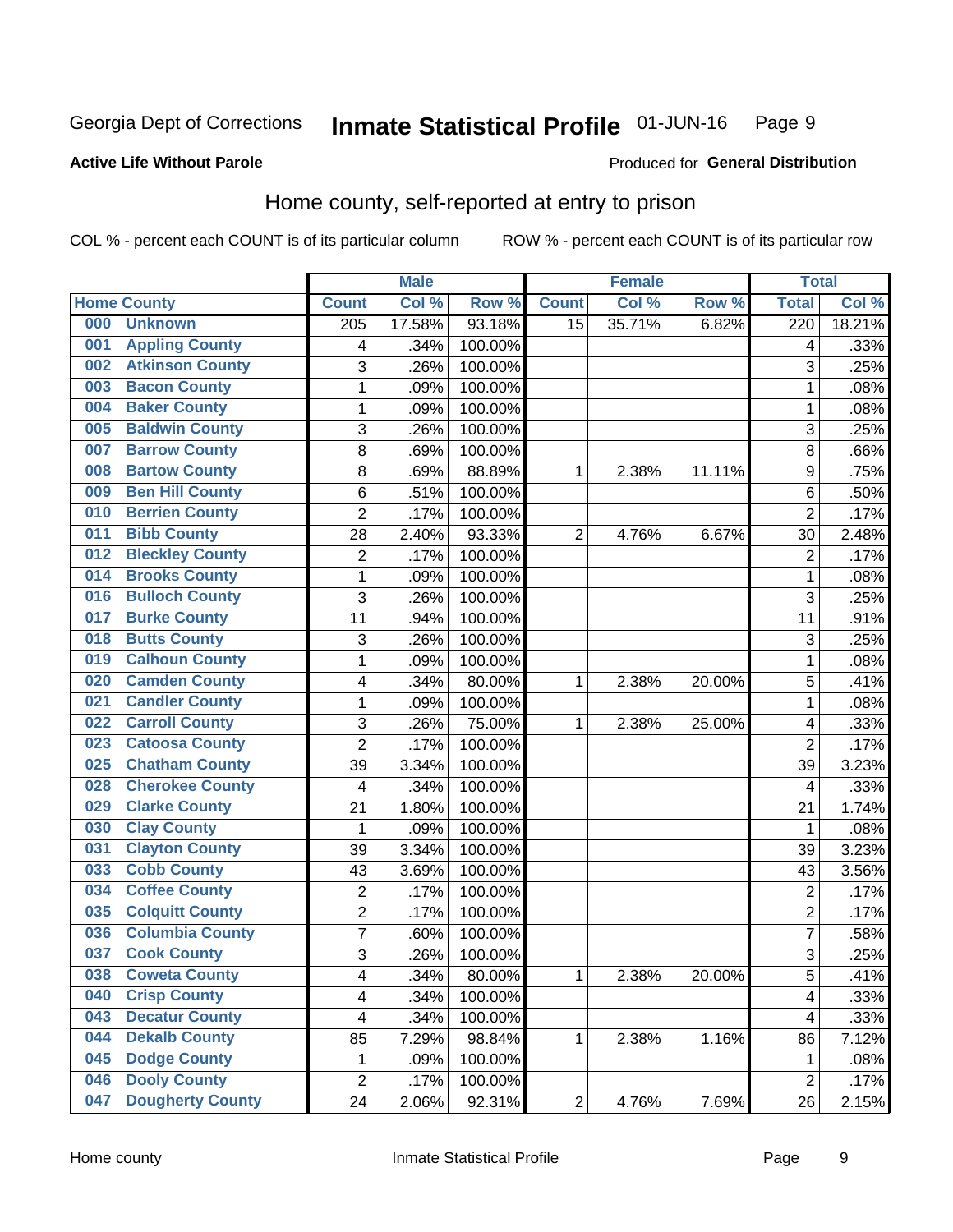#### Inmate Statistical Profile 01-JUN-16 Page 10

#### **Active Life Without Parole**

### Produced for General Distribution

## Home county, self-reported at entry to prison

COL % - percent each COUNT is of its particular column

|     |                          |                         | <b>Male</b> |         |              | <b>Female</b> |        | <b>Total</b>    |        |
|-----|--------------------------|-------------------------|-------------|---------|--------------|---------------|--------|-----------------|--------|
|     | <b>Home County</b>       | <b>Count</b>            | Col %       | Row %   | <b>Count</b> | Col %         | Row %  | <b>Total</b>    | Col %  |
| 048 | <b>Douglas County</b>    | 16                      | 1.37%       | 94.12%  | 1            | 2.38%         | 5.88%  | $\overline{17}$ | 1.41%  |
| 049 | <b>Early County</b>      | $\overline{\mathbf{c}}$ | .17%        | 100.00% |              |               |        | $\overline{c}$  | .17%   |
| 051 | <b>Effingham County</b>  | 3                       | .26%        | 100.00% |              |               |        | 3               | .25%   |
| 052 | <b>Elbert County</b>     | $\overline{c}$          | .17%        | 100.00% |              |               |        | $\overline{2}$  | .17%   |
| 053 | <b>Emanuel County</b>    | 5                       | .43%        | 100.00% |              |               |        | 5               | .41%   |
| 056 | <b>Fayette County</b>    | 5                       | .43%        | 100.00% |              |               |        | 5               | .41%   |
| 057 | <b>Floyd County</b>      | 15                      | 1.29%       | 100.00% |              |               |        | 15              | 1.24%  |
| 058 | <b>Forsyth County</b>    | 4                       | .34%        | 100.00% |              |               |        | 4               | .33%   |
| 059 | <b>Franklin County</b>   | 3                       | .26%        | 75.00%  | 1            | 2.38%         | 25.00% | 4               | .33%   |
| 060 | <b>Fulton County</b>     | 149                     | 12.78%      | 98.03%  | 3            | 7.14%         | 1.97%  | 152             | 12.58% |
| 061 | <b>Gilmer County</b>     | $\mathbf 2$             | .17%        | 100.00% |              |               |        | $\sqrt{2}$      | .17%   |
| 063 | <b>Glynn County</b>      | 9                       | .77%        | 100.00% |              |               |        | 9               | .75%   |
| 064 | <b>Gordon County</b>     | 3                       | .26%        | 100.00% |              |               |        | 3               | .25%   |
| 066 | <b>Greene County</b>     | 3                       | .26%        | 100.00% |              |               |        | 3               | .25%   |
| 067 | <b>Gwinnett County</b>   | 30                      | 2.57%       | 90.91%  | 3            | 7.14%         | 9.09%  | 33              | 2.73%  |
| 068 | <b>Habersham County</b>  | 1                       | .09%        | 100.00% |              |               |        | 1               | .08%   |
| 069 | <b>Hall County</b>       | 17                      | 1.46%       | 94.44%  | 1            | 2.38%         | 5.56%  | 18              | 1.49%  |
| 070 | <b>Hancock County</b>    | $\overline{\mathbf{c}}$ | .17%        | 100.00% |              |               |        | $\overline{2}$  | .17%   |
| 071 | <b>Haralson County</b>   | $\overline{c}$          | .17%        | 100.00% |              |               |        | $\overline{c}$  | .17%   |
| 072 | <b>Harris County</b>     | $\mathbf 1$             | .09%        | 100.00% |              |               |        | 1               | .08%   |
| 073 | <b>Hart County</b>       | $\overline{c}$          | .17%        | 100.00% |              |               |        | $\overline{c}$  | .17%   |
| 074 | <b>Heard County</b>      | $\mathbf 1$             | .09%        | 100.00% |              |               |        | 1               | .08%   |
| 075 | <b>Henry County</b>      | $\overline{7}$          | .60%        | 87.50%  | 1            | 2.38%         | 12.50% | 8               | .66%   |
| 076 | <b>Houston County</b>    | 18                      | 1.54%       | 94.74%  | 1            | 2.38%         | 5.26%  | 19              | 1.57%  |
| 078 | <b>Jackson County</b>    | 4                       | .34%        | 100.00% |              |               |        | 4               | .33%   |
| 080 | <b>Jeff Davis County</b> | $\mathbf 1$             | .09%        | 100.00% |              |               |        | 1               | .08%   |
| 081 | <b>Jefferson County</b>  | 6                       | .51%        | 85.71%  | 1            | 2.38%         | 14.29% | 7               | .58%   |
| 082 | <b>Jenkins County</b>    | $\overline{2}$          | .17%        | 100.00% |              |               |        | $\overline{2}$  | .17%   |
| 084 | <b>Jones County</b>      | $\mathbf 1$             | .09%        | 100.00% |              |               |        | 1               | .08%   |
| 087 | <b>Laurens County</b>    | 7                       | .60%        | 100.00% |              |               |        | 7               | .58%   |
| 088 | <b>Lee County</b>        | $\mathbf 1$             | .09%        | 100.00% |              |               |        | 1               | .08%   |
| 089 | <b>Liberty County</b>    | $\overline{7}$          | .60%        | 87.50%  | 1            | 2.38%         | 12.50% | 8               | .66%   |
| 090 | <b>Lincoln County</b>    | 1                       | .09%        | 100.00% |              |               |        | 1               | .08%   |
| 091 | <b>Long County</b>       | $\mathbf 1$             | .09%        | 100.00% |              |               |        | 1               | .08%   |
| 092 | <b>Lowndes County</b>    | 8                       | .69%        | 100.00% |              |               |        | $\bf 8$         | .66%   |
| 093 | <b>Lumpkin County</b>    | $\mathbf 1$             | .09%        | 100.00% |              |               |        | 1               | .08%   |
| 094 | <b>Macon County</b>      | $\mathbf 1$             | .09%        | 100.00% |              |               |        | 1               | .08%   |
| 095 | <b>Madison County</b>    | $\mathbf 1$             | .09%        | 100.00% |              |               |        | 1               | .08%   |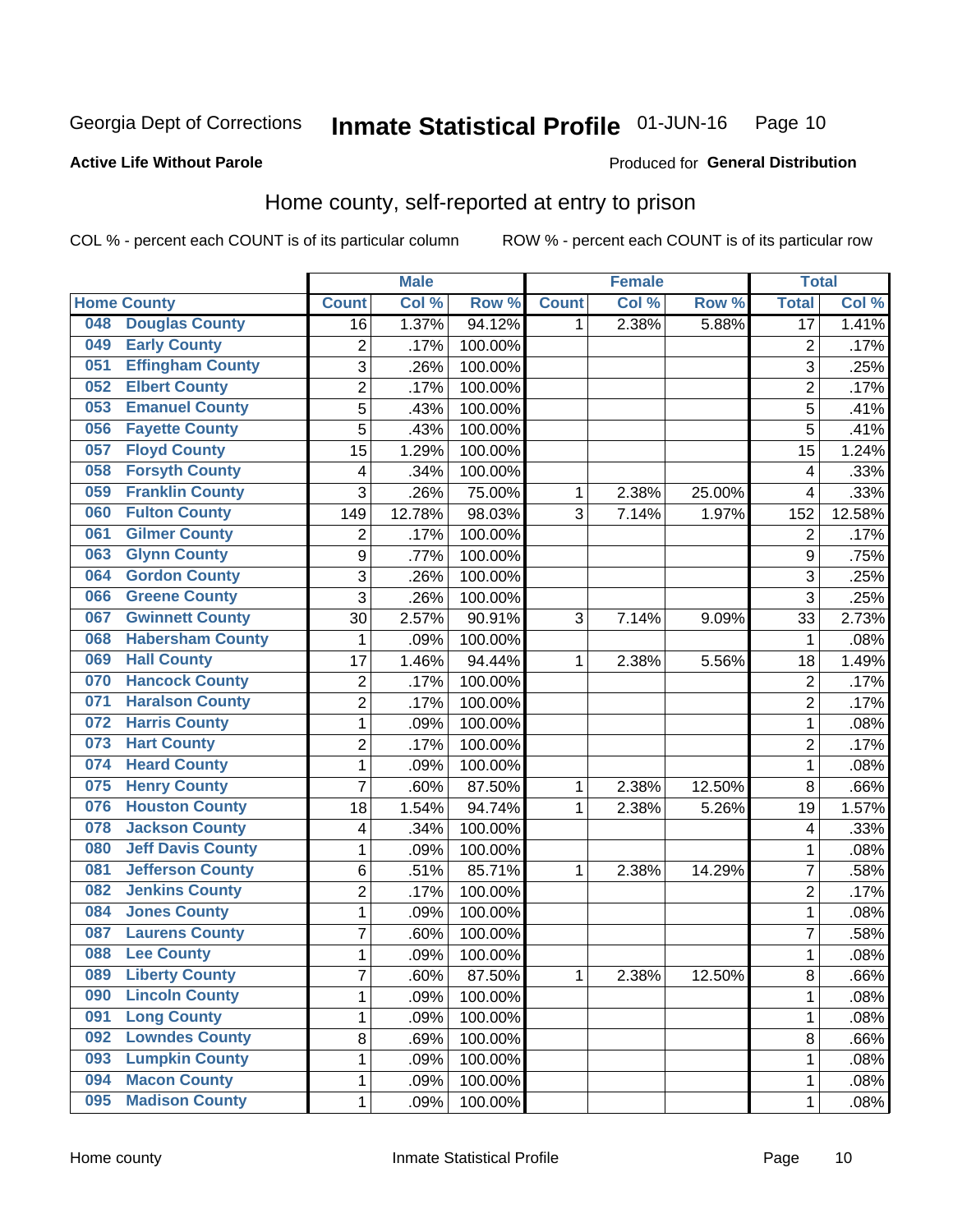#### Inmate Statistical Profile 01-JUN-16 Page 11

### **Active Life Without Parole**

## Produced for General Distribution

## Home county, self-reported at entry to prison

COL % - percent each COUNT is of its particular column

|                  |                          |                  | <b>Male</b> |         |                | <b>Female</b> |        | <b>Total</b>   |       |
|------------------|--------------------------|------------------|-------------|---------|----------------|---------------|--------|----------------|-------|
|                  | <b>Home County</b>       | <b>Count</b>     | Col%        | Row %   | <b>Count</b>   | Col %         | Row %  | <b>Total</b>   | Col % |
| 096              | <b>Marion County</b>     | 1                | .09%        | 100.00% |                |               |        | 1              | .08%  |
| 097              | <b>Mcduffie County</b>   | $\overline{2}$   | .17%        | 100.00% |                |               |        | $\overline{2}$ | .17%  |
| 098              | <b>Mcintosh County</b>   | $\mathbf 1$      | .09%        | 100.00% |                |               |        | 1              | .08%  |
| 099              | <b>Meriwether County</b> | $\mathbf 1$      | .09%        | 100.00% |                |               |        | 1              | .08%  |
| 100              | <b>Miller County</b>     | $\overline{c}$   | .17%        | 100.00% |                |               |        | $\overline{2}$ | .17%  |
| 101              | <b>Mitchell County</b>   | $\mathbf 1$      | .09%        | 100.00% |                |               |        | 1              | .08%  |
| 102              | <b>Monroe County</b>     | 5                | .43%        | 100.00% |                |               |        | 5              | .41%  |
| 103              | <b>Montgomery County</b> | $\overline{2}$   | .17%        | 100.00% |                |               |        | $\overline{2}$ | .17%  |
| 104              | <b>Morgan County</b>     | $\mathbf 1$      | .09%        | 100.00% |                |               |        | 1              | .08%  |
| 106              | <b>Muscogee County</b>   | 25               | 2.14%       | 100.00% |                |               |        | 25             | 2.07% |
| 107              | <b>Newton County</b>     | 4                | .34%        | 80.00%  | 1              | 2.38%         | 20.00% | 5              | .41%  |
| 109              | <b>Oglethorpe County</b> | 4                | .34%        | 100.00% |                |               |        | 4              | .33%  |
| 110              | <b>Paulding County</b>   | $\boldsymbol{9}$ | .77%        | 100.00% |                |               |        | 9              | .75%  |
| 111              | <b>Peach County</b>      | $\mathbf 1$      | .09%        | 100.00% |                |               |        | 1              | .08%  |
| $\overline{112}$ | <b>Pickens County</b>    | $\mathbf 1$      | .09%        | 100.00% |                |               |        | 1              | .08%  |
| 113              | <b>Pierce County</b>     | $\overline{c}$   | .17%        | 100.00% |                |               |        | $\overline{2}$ | .17%  |
| 114              | <b>Pike County</b>       | 3                | .26%        | 100.00% |                |               |        | 3              | .25%  |
| $\overline{115}$ | <b>Polk County</b>       | 4                | .34%        | 100.00% |                |               |        | 4              | .33%  |
| 117              | <b>Putnam County</b>     | 5                | .43%        | 100.00% |                |               |        | 5              | .41%  |
| 119              | <b>Rabun County</b>      | $\overline{c}$   | .17%        | 100.00% |                |               |        | $\overline{2}$ | .17%  |
| 120              | <b>Randolph County</b>   | $\mathbf 1$      | .09%        | 100.00% |                |               |        | 1              | .08%  |
| 121              | <b>Richmond County</b>   | 42               | 3.60%       | 95.45%  | $\overline{2}$ | 4.76%         | 4.55%  | 44             | 3.64% |
| 122              | <b>Rockdale County</b>   | 6                | .51%        | 100.00% |                |               |        | 6              | .50%  |
| 124              | <b>Screven County</b>    | 1                | .09%        | 100.00% |                |               |        | 1              | .08%  |
| 125              | <b>Seminole County</b>   | $\overline{2}$   | .17%        | 100.00% |                |               |        | $\overline{2}$ | .17%  |
| 126              | <b>Spalding County</b>   | 9                | .77%        | 100.00% |                |               |        | 9              | .75%  |
| 127              | <b>Stephens County</b>   | $\overline{2}$   | .17%        | 66.67%  | 1              | 2.38%         | 33.33% | 3              | .25%  |
| 128              | <b>Stewart County</b>    | $\mathbf 1$      | .09%        | 100.00% |                |               |        | 1              | .08%  |
| 129              | <b>Sumter County</b>     | $\overline{2}$   | .17%        | 100.00% |                |               |        | $\overline{2}$ | .17%  |
| 132              | <b>Tattnall County</b>   | 6                | .51%        | 100.00% |                |               |        | 6              | .50%  |
| 133              | <b>Taylor County</b>     | 3                | .26%        | 100.00% |                |               |        | 3              | .25%  |
| 134              | <b>Telfair County</b>    | 1                | .09%        | 100.00% |                |               |        | 1              | .08%  |
| 136              | <b>Thomas County</b>     | 6                | .51%        | 100.00% |                |               |        | 6              | .50%  |
| $\overline{137}$ | <b>Tift County</b>       | 6                | .51%        | 100.00% |                |               |        | $\,6$          | .50%  |
| 138              | <b>Toombs County</b>     | 8                | .69%        | 100.00% |                |               |        | 8              | .66%  |
| 140              | <b>Treutlen County</b>   | 3                | .26%        | 100.00% |                |               |        | $\overline{3}$ | .25%  |
| 141              | <b>Troup County</b>      | 3                | .26%        | 100.00% |                |               |        | 3              | .25%  |
| $\overline{143}$ | <b>Twiggs County</b>     | $\mathbf 1$      | .09%        | 100.00% |                |               |        | 1              | .08%  |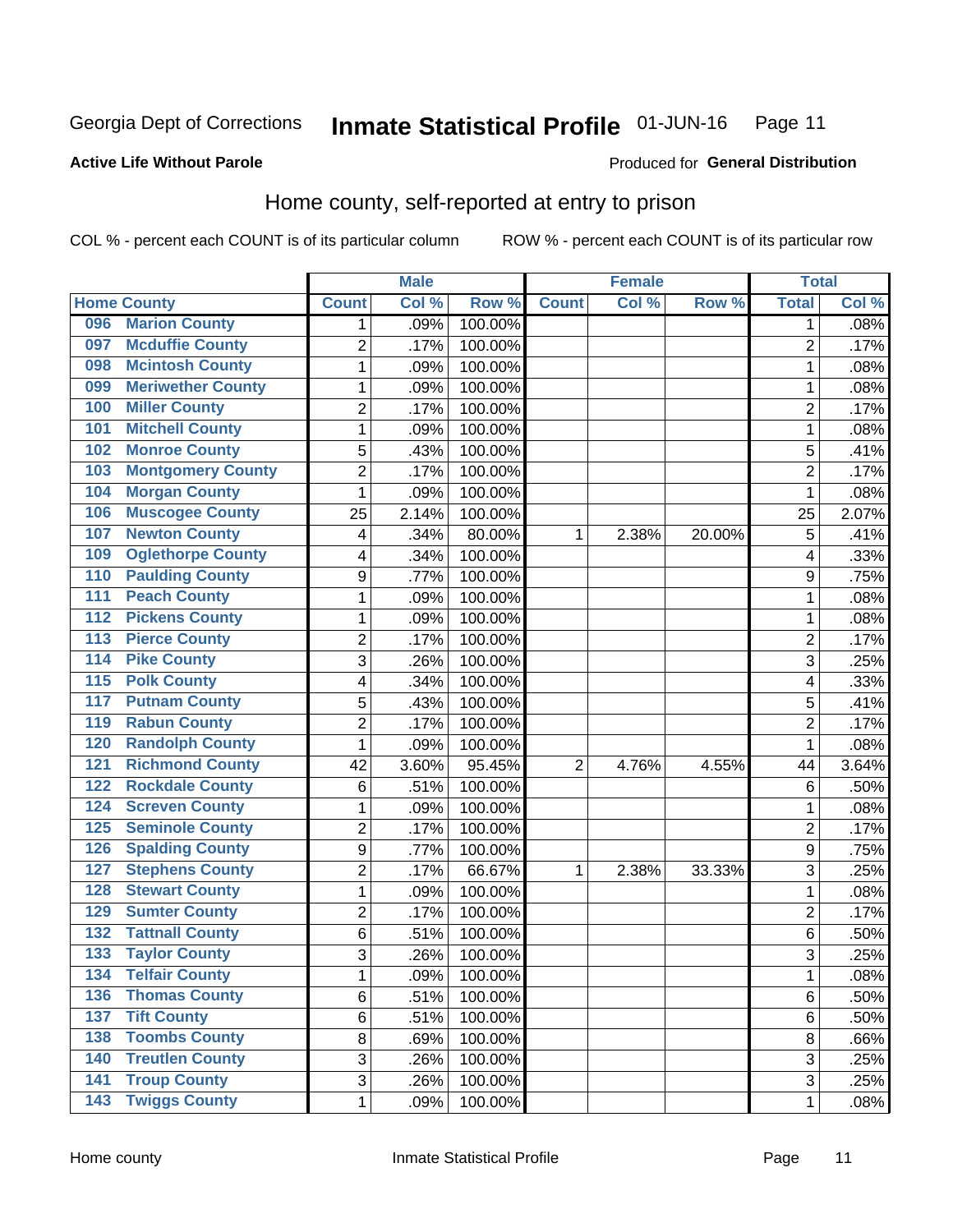#### Inmate Statistical Profile 01-JUN-16 Page 12

### **Active Life Without Parole**

### Produced for General Distribution

## Home county, self-reported at entry to prison

COL % - percent each COUNT is of its particular column

|                                    |                | <b>Male</b> |         |              | <b>Female</b> |        | <b>Total</b> |       |
|------------------------------------|----------------|-------------|---------|--------------|---------------|--------|--------------|-------|
| <b>Home County</b>                 | <b>Count</b>   | Col %       | Row %   | <b>Count</b> | Col %         | Row %  | <b>Total</b> | Col % |
| <b>Upson County</b><br>145         | 4              | .34%        | 100.00% |              |               |        | 4            | .33%  |
| <b>Walker County</b><br>146        | 6              | .51%        | 85.71%  |              | 2.38%         | 14.29% |              | .58%  |
| <b>Walton County</b><br>147        | 12             | 1.03%       | 100.00% |              |               |        | 12           | .99%  |
| <b>Ware County</b><br>148          | 8              | .69%        | 100.00% |              |               |        | 8            | .66%  |
| <b>Warren County</b><br>149        |                | .09%        | 100.00% |              |               |        |              | .08%  |
| <b>Washington County</b><br>150    | 6              | .51%        | 100.00% |              |               |        | 6            | .50%  |
| <b>Wayne County</b><br>151         | 4              | .34%        | 100.00% |              |               |        | 4            | .33%  |
| <b>Webster County</b><br>152       |                | .09%        | 100.00% |              |               |        |              | .08%  |
| <b>White County</b><br>154         | 1              | .09%        | 100.00% |              |               |        |              | .08%  |
| <b>Whitfield County</b><br>155     | 7              | .60%        | 100.00% |              |               |        |              | .58%  |
| <b>Wilcox County</b><br>156        | 1              | .09%        | 100.00% |              |               |        |              | .08%  |
| <b>Wilkes County</b><br>157        |                | .09%        | 100.00% |              |               |        |              | .08%  |
| <b>Wilkinson County</b><br>158     | $\overline{2}$ | .17%        | 100.00% |              |               |        | 2            | .17%  |
| <b>Worth County</b><br>159         | 1              | .09%        | 100.00% |              |               |        |              | .08%  |
| <b>Other Custody/Out Of</b><br>999 | 3              | .26%        | 100.00% |              |               |        | 3            | .25%  |
| <b>State</b>                       |                |             |         |              |               |        |              |       |
| <b>Total Rported</b>               | 1,166          | 100%        | 96.52%  | 42           | 100%          | 3.48%  | 1,208        | 100%  |

| <b>Reported</b> |      |              |      |
|-----------------|------|--------------|------|
| 'otal<br>______ | ,166 | <u> TA 1</u> | ,208 |

| Mode (most frequent) | <b>Fulton County</b> | <b>Gwinnett County</b> | <b>Fulton County</b> |
|----------------------|----------------------|------------------------|----------------------|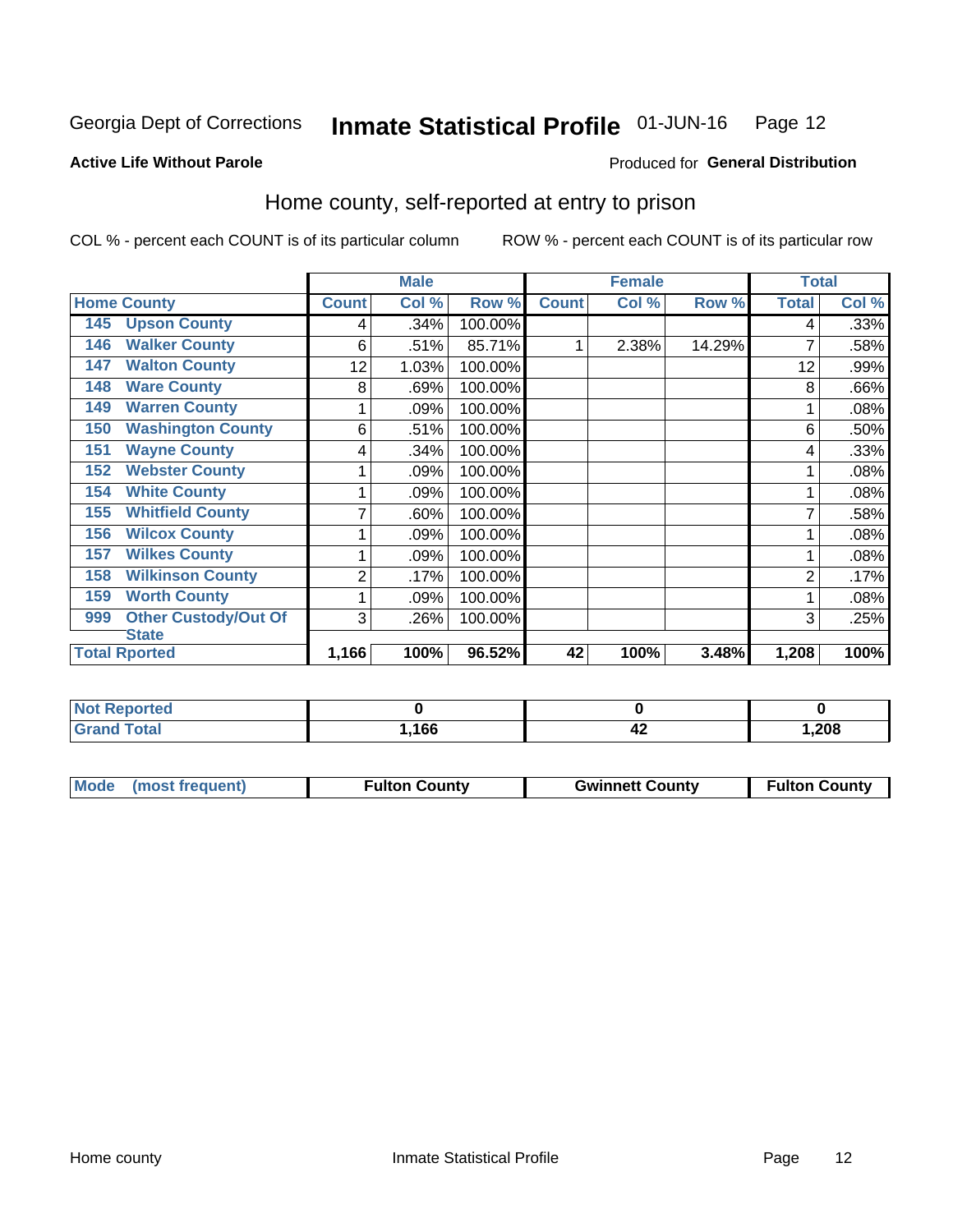#### Inmate Statistical Profile 01-JUN-16 Page 13

### **Active Life Without Parole**

### Produced for General Distribution

## Employment status before prison, self-reported at entry to prison

COL % - percent each COUNT is of its particular column

|                           |              | <b>Male</b> |         |              | <b>Female</b> |        |       | <b>Total</b> |
|---------------------------|--------------|-------------|---------|--------------|---------------|--------|-------|--------------|
| <b>Employment Status</b>  | <b>Count</b> | Col %       | Row %   | <b>Count</b> | Col %         | Row %  | Total | Col %        |
| <b>Full Time</b><br>01    | 453          | 47.14%      | 96.59%  | 16           | 44.44%        | 3.41%  | 469   | 47.04%       |
| <b>Part Time</b><br>02    | 65           | 6.76%       | 100.00% |              |               |        | 65    | 6.52%        |
| Unempl $<$ 6M<br>03       | 72           | 7.49%       | 98.63%  |              | 2.78%         | 1.37%  | 73    | 7.32%        |
| Unempl > 6M<br>04         | 211          | 21.96%      | 94.20%  | 13           | 36.11%        | 5.80%  | 224   | 22.47%       |
| <b>Never Worked</b><br>05 | 86           | 8.95%       | 100.00% |              |               |        | 86    | 8.63%        |
| <b>Student</b><br>06      | 26           | 2.71%       | 100.00% |              |               |        | 26    | 2.61%        |
| <b>Incapable</b><br>07    | 48           | 4.99%       | 88.89%  | 6            | 16.67%        | 11.11% | 54    | 5.42%        |
| <b>Total Reported</b>     | 961          | 100%        | 96.39%  | 36           | 100%          | 3.61%  | 997   | 100%         |

| 205 |    | $\mathbf{A}$ |
|-----|----|--------------|
| 166 | 44 | .208         |

| Mc | ∙u∥<br>----<br>ıme | ίuΙ<br>Πmε |
|----|--------------------|------------|
|    |                    |            |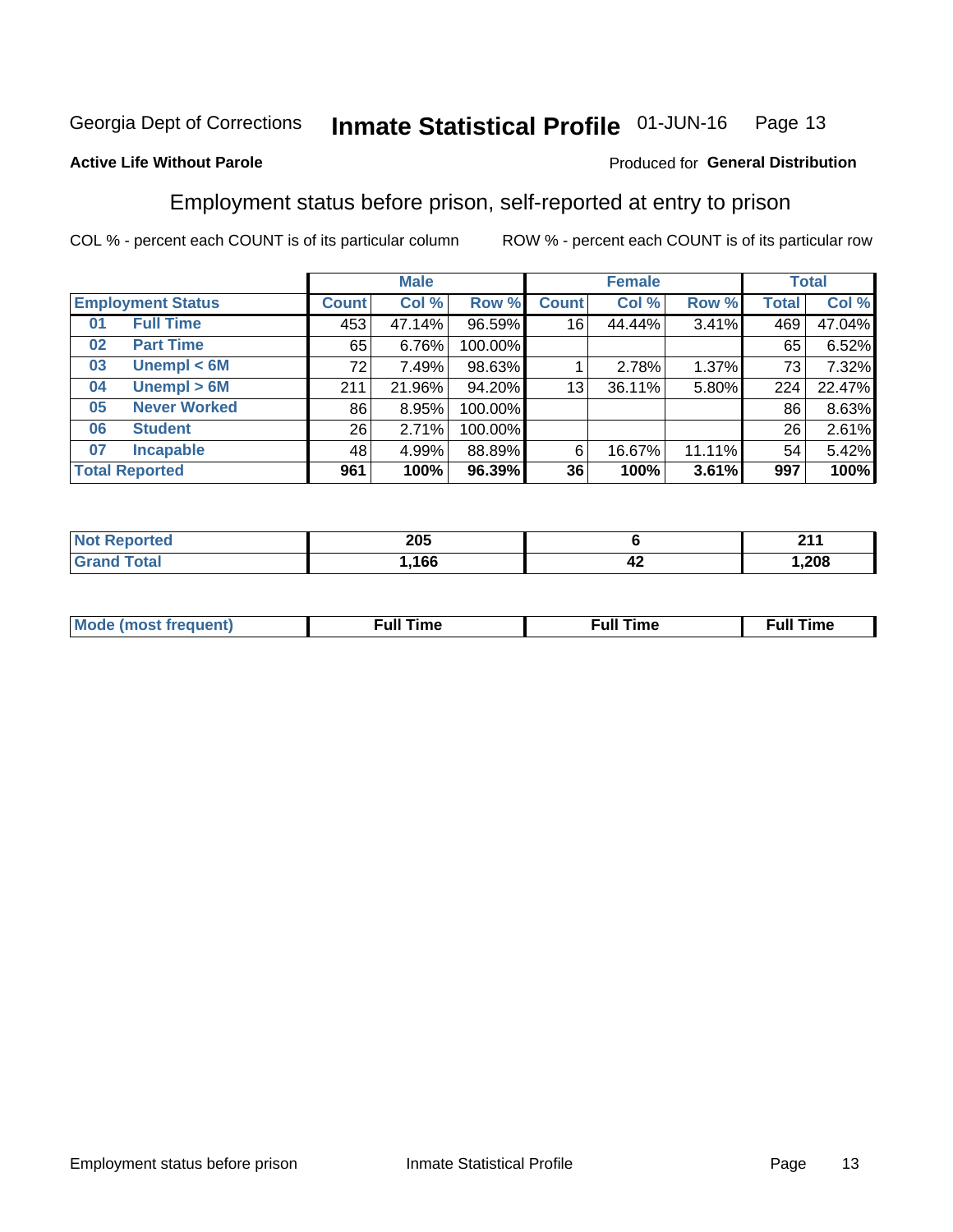## **Active Life Without Parole**

Produced for General Distribution

## Age at admission

COL % - percent each COUNT is of its particular column

|                         |                 | <b>Male</b> |         |                | <b>Female</b> |        |                  | <b>Total</b> |
|-------------------------|-----------------|-------------|---------|----------------|---------------|--------|------------------|--------------|
| <b>Age At Admission</b> | <b>Count</b>    | Col %       | Row %   | <b>Count</b>   | Col %         | Row %  | <b>Total</b>     | Col %        |
| 15                      | 2               | 0.17%       | 100.00% |                |               |        | 2                | 0.17%        |
| 16                      | 1               | 0.09%       | 100.00% |                |               |        | $\mathbf{1}$     | 0.08%        |
| $\overline{17}$         | $6\phantom{1}6$ | 0.51%       | 100.00% |                |               |        | 6                | 0.50%        |
| 18                      | 10              | 0.86%       | 100.00% |                |               |        | 10               | 0.83%        |
| 19                      | 22              | 1.89%       | 100.00% |                |               |        | 22               | 1.82%        |
| $\overline{20}$         | 24              | 2.06%       | 96.00%  | 1              | 2.38%         | 4.00%  | 25               | 2.07%        |
| 21                      | 29              | 2.49%       | 96.67%  | 1              | 2.38%         | 3.33%  | 30               | 2.48%        |
| 22                      | 57              | 4.89%       | 98.28%  | 1              | 2.38%         | 1.72%  | 58               | 4.80%        |
| 23                      | 41              | 3.52%       | 97.62%  | 1              | 2.38%         | 2.38%  | 42               | 3.48%        |
| 24                      | 43              | 3.69%       | 95.56%  | $\overline{2}$ | 4.76%         | 4.44%  | 45               | 3.73%        |
| $\overline{25}$         | 44              | 3.77%       | 93.62%  | 3              | 7.14%         | 6.38%  | 47               | 3.89%        |
| 26                      | 47              | 4.03%       | 97.92%  | 1              | 2.38%         | 2.08%  | 48               | 3.97%        |
| $\overline{27}$         | 39              | 3.34%       | 92.86%  | 3              | 7.14%         | 7.14%  | 42               | 3.48%        |
| 28                      | 52              | 4.46%       | 98.11%  | 1              | 2.38%         | 1.89%  | 53               | 4.39%        |
| 29                      | 53              | 4.55%       | 100.00% |                |               |        | 53               | 4.39%        |
| 30                      | 40              | 3.43%       | 100.00% |                |               |        | 40               | 3.31%        |
| 31                      | 52              | 4.46%       | 100.00% |                |               |        | 52               | 4.30%        |
| 32                      | 49              | 4.20%       | 94.23%  | 3              | 7.14%         | 5.77%  | 52               | 4.30%        |
| 33                      | 37              | 3.17%       | 97.37%  | 1              | 2.38%         | 2.63%  | 38               | 3.15%        |
| 34                      | 24              | 2.06%       | 92.31%  | $\overline{2}$ | 4.76%         | 7.69%  | 26               | 2.15%        |
| 35                      | 31              | 2.66%       | 96.88%  | 1              | 2.38%         | 3.13%  | 32               | 2.65%        |
| 36                      | 41              | 3.52%       | 100.00% |                |               |        | 41               | 3.39%        |
| $\overline{37}$         | 30              | 2.57%       | 100.00% |                |               |        | 30               | 2.48%        |
| 38                      | 31              | 2.66%       | 100.00% |                |               |        | 31               | 2.57%        |
| 39                      | 31              | 2.66%       | 83.78%  | 6              | 14.29%        | 16.22% | 37               | 3.06%        |
| 40                      | 21              | 1.80%       | 91.30%  | $\overline{2}$ | 4.76%         | 8.70%  | 23               | 1.90%        |
| 41                      | 31              | 2.66%       | 93.94%  | $\overline{2}$ | 4.76%         | 6.06%  | 33               | 2.73%        |
| 42                      | 31              | 2.66%       | 100.00% |                |               |        | 31               | 2.57%        |
| 43                      | 25              | 2.14%       | 92.59%  | $\overline{2}$ | 4.76%         | 7.41%  | 27               | 2.24%        |
| 44                      | 19              | 1.63%       | 90.48%  | $\overline{2}$ | 4.76%         | 9.52%  | 21               | 1.74%        |
| 45                      | 26              | 2.23%       | 100.00% |                |               |        | 26               | 2.15%        |
| 46                      | 24              | 2.06%       | 88.89%  | 3              | 7.14%         | 11.11% | 27               | 2.24%        |
| 47                      | 18              | 1.54%       | 100.00% |                |               |        | 18               | 1.49%        |
| 48                      | 19              | 1.63%       | 86.36%  | 3              | 7.14%         | 13.64% | 22               | 1.82%        |
| 49                      | 17              | 1.46%       | 100.00% |                |               |        | 17               | 1.41%        |
| 50                      | 18              | 1.54%       | 100.00% |                |               |        | 18               | 1.49%        |
| $\overline{51}$         | 9               | 0.77%       | 100.00% |                |               |        | $\boldsymbol{9}$ | 0.75%        |
| 52                      | 10              | 0.86%       | 100.00% |                |               |        | 10               | 0.83%        |
| 53                      | 10              | 0.86%       | 100.00% |                |               |        | 10               | 0.83%        |
| 54                      | 8               | 0.69%       | 100.00% |                |               |        | 8                | 0.66%        |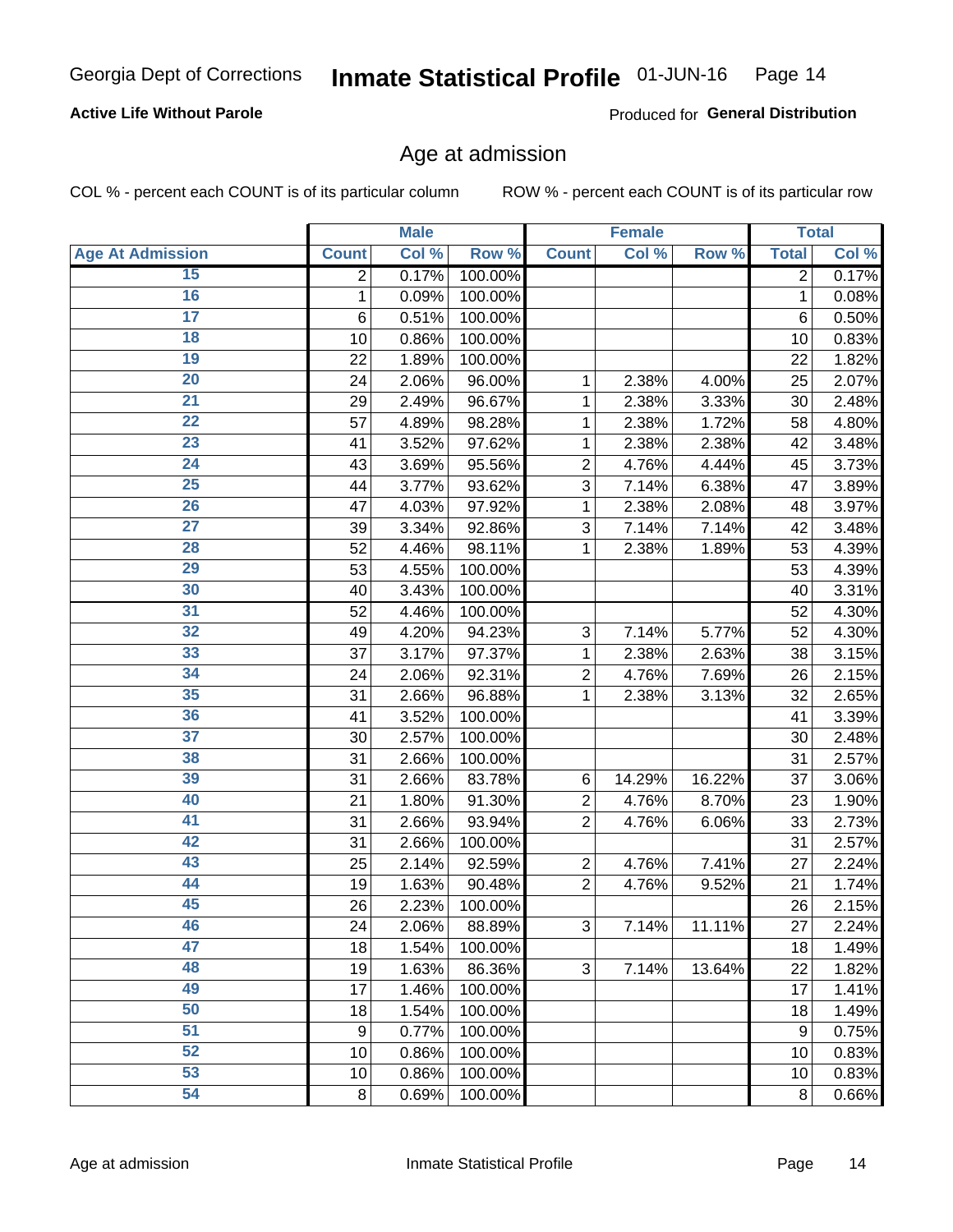#### Inmate Statistical Profile 01-JUN-16 Page 15

### **Active Life Without Parole**

Produced for General Distribution

## Age at admission

COL % - percent each COUNT is of its particular column

|                         |              | <b>Male</b> |         |              | <b>Female</b> |        |                | <b>Total</b> |
|-------------------------|--------------|-------------|---------|--------------|---------------|--------|----------------|--------------|
| <b>Age At Admission</b> | <b>Count</b> | Col %       | Row %   | <b>Count</b> | Col %         | Row %  | <b>Total</b>   | Col %        |
| 55                      | 8            | 0.69%       | 88.89%  |              | 2.38%         | 11.11% | 9              | 0.75%        |
| 56                      | 9            | 0.77%       | 100.00% |              |               |        | 9              | 0.75%        |
| 57                      |              | 0.60%       | 100.00% |              |               |        |                | 0.58%        |
| 58                      | 6            | 0.51%       | 100.00% |              |               |        | 6              | 0.50%        |
| 60                      | 2            | 0.17%       | 100.00% |              |               |        | 2              | 0.17%        |
| 62                      |              | 0.09%       | 100.00% |              |               |        |                | 0.08%        |
| 63                      |              | 0.09%       | 100.00% |              |               |        |                | 0.08%        |
| 64                      | 4            | 0.34%       | 100.00% |              |               |        | 4              | 0.33%        |
| 65                      | 2            | 0.17%       | 100.00% |              |               |        | $\overline{2}$ | 0.17%        |
| 66                      |              | 0.09%       | 100.00% |              |               |        |                | 0.08%        |
| 67                      |              | 0.09%       | 100.00% |              |               |        |                | 0.08%        |
| 69                      | 2            | 0.17%       | 100.00% |              |               |        | $\overline{2}$ | 0.17%        |
| <b>Total Reported</b>   | 1,166        | 100%        | 96.52%  | 42           | 100%          | 3.48%  | 1,208          | 100%         |

| ported<br>' NOt |      |    |        |
|-----------------|------|----|--------|
| <b>Total</b>    | ,166 | 44 | 208, ا |

| Mean<br>(average)              | 33.90   | 35.31 | 33.95      |
|--------------------------------|---------|-------|------------|
| <b>Median (middle)</b>         | ົ<br>JŁ |       | - 20<br>⊾د |
| <b>Mode</b><br>(most frequent) | ົ<br>LL | 39    | ne.<br>LL  |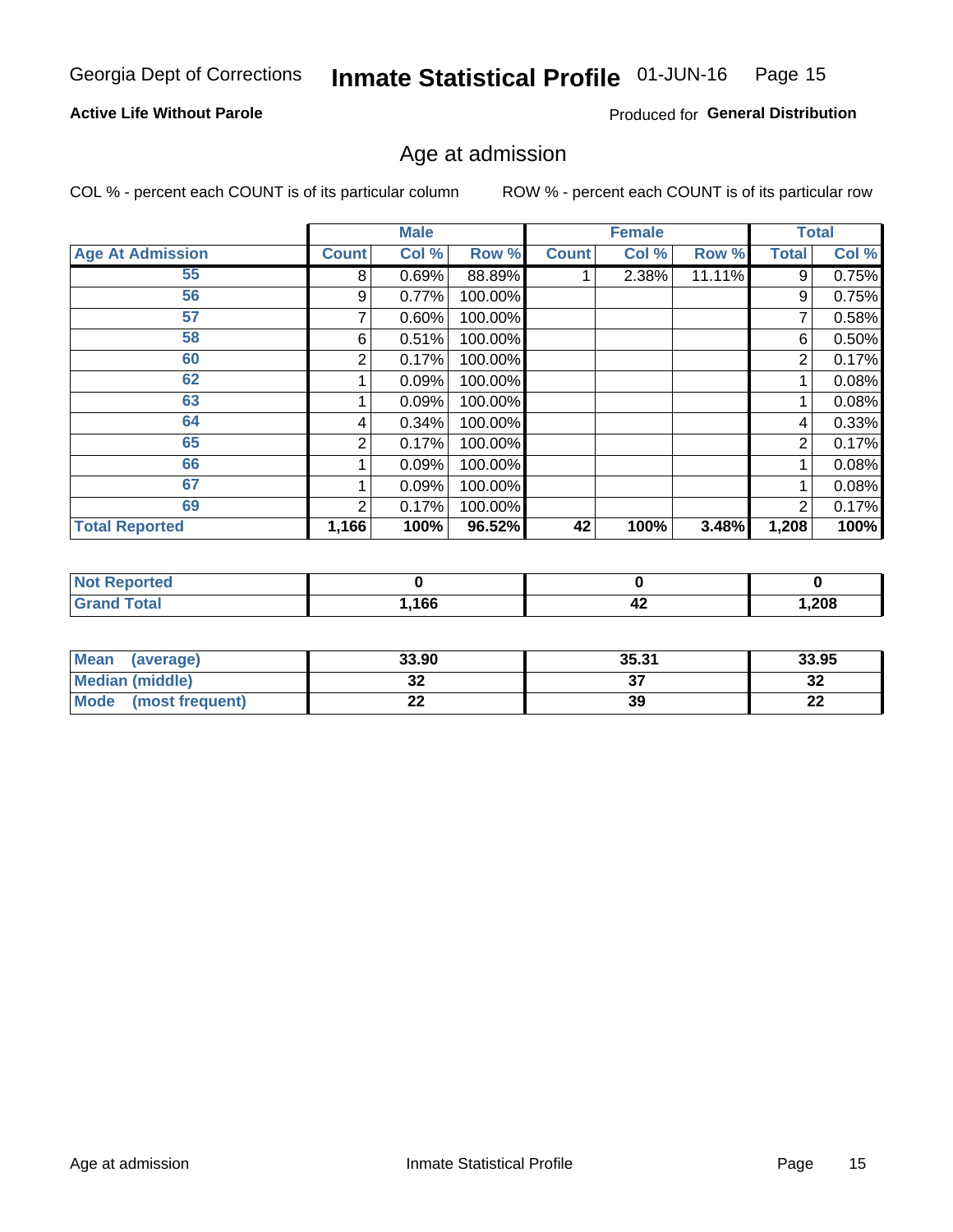## **Active Life Without Parole**

### Produced for General Distribution

## Height, measured at entry to prison

COL % - percent each COUNT is of its particular column

|                         |                | <b>Male</b> |         |                | <b>Female</b> |         |                | <b>Total</b> |
|-------------------------|----------------|-------------|---------|----------------|---------------|---------|----------------|--------------|
| <b>Height</b>           | <b>Count</b>   | Col %       | Row %   | <b>Count</b>   | Col %         | Row %   | <b>Total</b>   | Col %        |
| $\overline{\mathbf{0}}$ | $\overline{3}$ | 0.26%       | 100.00% |                |               |         | 3              | 0.25%        |
| 4'10"                   |                |             |         | $\mathbf{1}$   | 2.38%         | 100.00% | 1              | 0.08%        |
| 5'00''                  | 1              | 0.09%       | 100.00% |                |               |         | 1              | 0.08%        |
| 5'01"                   | 3              | 0.26%       | 60.00%  | $\overline{2}$ | 4.76%         | 40.00%  | 5              | 0.41%        |
| 5'02"                   | 4              | 0.34%       | 80.00%  | 1              | 2.38%         | 20.00%  | 5              | 0.41%        |
| 5'03''                  | 10             | 0.86%       | 62.50%  | 6              | 14.29%        | 37.50%  | 16             | 1.32%        |
| 5'04"                   | 15             | 1.29%       | 57.69%  | 11             | 26.19%        | 42.31%  | 26             | 2.15%        |
| 5'05"                   | 32             | 2.74%       | 84.21%  | 6              | 14.29%        | 15.79%  | 38             | 3.15%        |
| 5'06''                  | 86             | 7.38%       | 94.51%  | 5              | 11.90%        | 5.49%   | 91             | 7.53%        |
| 5'07''                  | 77             | 6.60%       | 93.90%  | 5              | 11.90%        | 6.10%   | 82             | 6.79%        |
| 5'08''                  | 114            | 9.78%       | 99.13%  | 1              | 2.38%         | 0.87%   | 115            | 9.52%        |
| 5'09''                  | 144            | 12.35%      | 98.63%  | $\overline{2}$ | 4.76%         | 1.37%   | 146            | 12.09%       |
| 5'10''                  | 148            | 12.69%      | 100.00% |                |               |         | 148            | 12.25%       |
| 5'11''                  | 143            | 12.26%      | 100.00% |                |               |         | 143            | 11.84%       |
| 6'00''                  | 124            | 10.63%      | 99.20%  | $\mathbf{1}$   | 2.38%         | 0.80%   | 125            | 10.35%       |
| 6'01''                  | 95             | 8.15%       | 100.00% |                |               |         | 95             | 7.86%        |
| 6'02"                   | 83             | 7.12%       | 100.00% |                |               |         | 83             | 6.87%        |
| 6'03''                  | 40             | 3.43%       | 97.56%  | $\mathbf{1}$   | 2.38%         | 2.44%   | 41             | 3.39%        |
| 6'04"                   | 29             | 2.49%       | 100.00% |                |               |         | 29             | 2.40%        |
| 6'05"                   | 7              | 0.60%       | 100.00% |                |               |         | $\overline{7}$ | 0.58%        |
| 6'06''                  | 5              | 0.43%       | 100.00% |                |               |         | 5              | 0.41%        |
| 6'07''                  | 1              | 0.09%       | 100.00% |                |               |         | 1              | 0.08%        |
| 6'09''                  | 1              | 0.09%       | 100.00% |                |               |         | 1              | 0.08%        |
| 6'11''                  |                | 0.09%       | 100.00% |                |               |         |                | 0.08%        |
| <b>Total Reported</b>   | 1,166          | 100%        | 96.52%  | 42             | 100%          | 3.48%   | 1,208          | 100%         |

| NOT.<br>rtea<br>менон<br>$\sim$ |      |    |      |
|---------------------------------|------|----|------|
| $f$ oto $f$                     | ,166 | 44 | ,208 |

| <b>Mean</b> | (average)       | 5'10" | 5'05" | 5'10"<br>J |
|-------------|-----------------|-------|-------|------------|
|             |                 |       |       |            |
| <b>Mode</b> | (most frequent) | 5'10" | 5'04" | 5'10"      |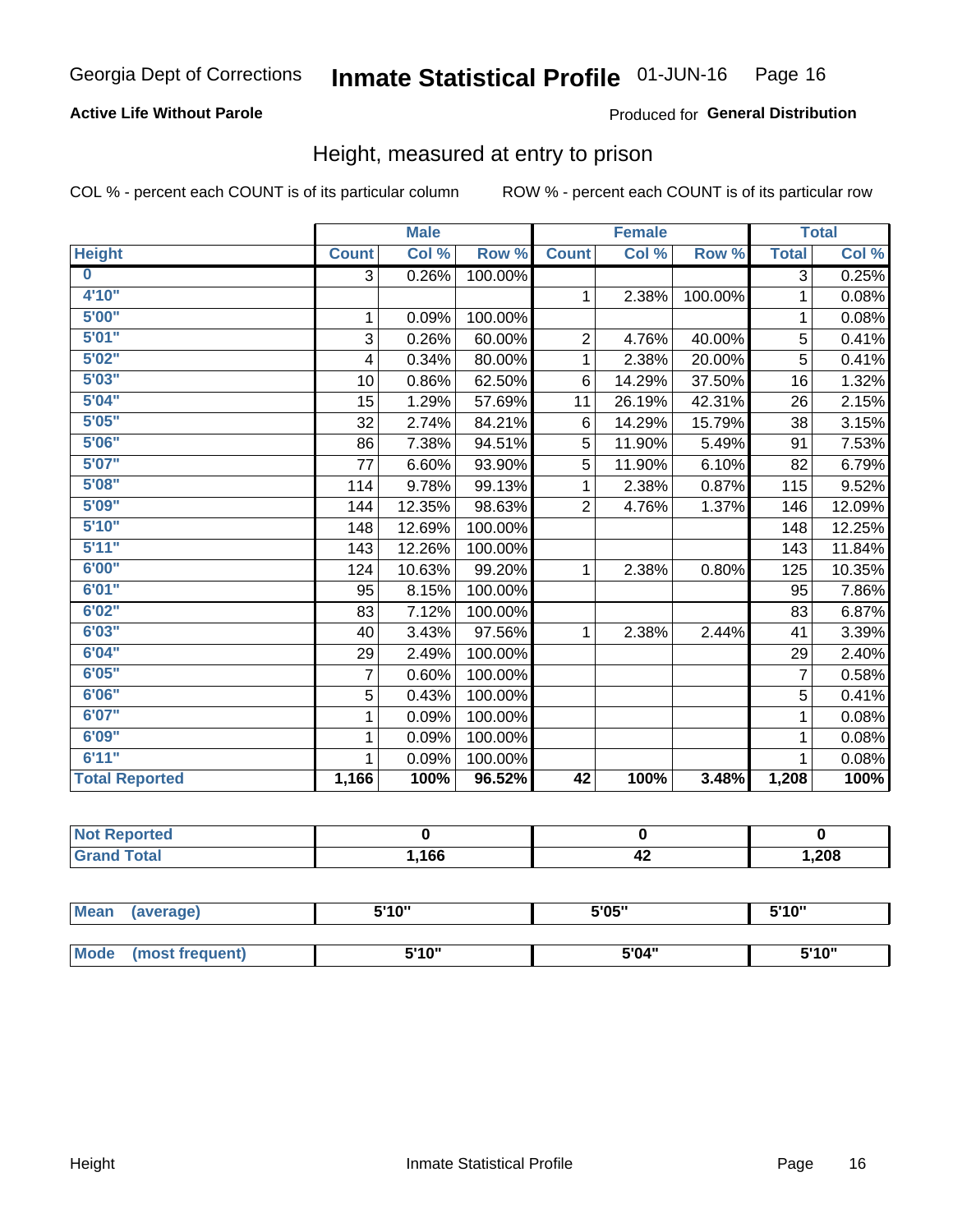**Active Life Without Parole** 

Produced for General Distribution

## Weight, measured at entry to prison

COL % - percent each COUNT is of its particular column

ROW % - percent each COUNT is of its particular row

|                          |                  | <b>Male</b> |         |                         | <b>Female</b> |         |                | <b>Total</b>     |  |
|--------------------------|------------------|-------------|---------|-------------------------|---------------|---------|----------------|------------------|--|
| <b>Weight</b>            | <b>Count</b>     | Col %       | Row %   | <b>Count</b>            | Col%          | Row %   | <b>Total</b>   | Col %            |  |
| 100 - 109 pounds         |                  |             |         | 1                       | 2.38%         | 100.00% | $\mathbf{1}$   | 0.08%            |  |
| 110 - 119 pounds         | 1                | 0.09%       | 25.00%  | 3                       | 7.14%         | 75.00%  | 4              | 0.33%            |  |
| 120 - 129 pounds         | 6                | 0.51%       | 75.00%  | $\overline{2}$          | 4.76%         | 25.00%  | 8              | 0.66%            |  |
| 130 - 139 pounds         | 33               | 2.83%       | 94.29%  | $\overline{2}$          | 4.76%         | 5.71%   | 35             | 2.90%            |  |
| 140 - 149 pounds         | 78               | 6.69%       | 95.12%  | $\overline{\mathbf{4}}$ | 9.52%         | 4.88%   | 82             | 6.79%            |  |
| 150 - 159 pounds         | 108              | 9.26%       | 99.08%  | 1                       | 2.38%         | 0.92%   | 109            | 9.02%            |  |
| 160 - 169 pounds         | 133              | 11.41%      | 97.79%  | 3                       | 7.14%         | 2.21%   | 136            | 11.26%           |  |
| 170 - 179 pounds         | 149              | 12.78%      | 95.51%  | $\overline{7}$          | 16.67%        | 4.49%   | 156            | 12.91%           |  |
| 180 - 189 pounds         | 144              | 12.35%      | 98.63%  | $\overline{2}$          | 4.76%         | 1.37%   | 146            | 12.09%           |  |
| 190 - 199 pounds         | 104              | 8.92%       | 96.30%  | $\overline{\mathbf{4}}$ | 9.52%         | 3.70%   | 108            | 8.94%            |  |
| 200 - 209 pounds         | 103              | 8.83%       | 98.10%  | $\overline{2}$          | 4.76%         | 1.90%   | 105            | 8.69%            |  |
| 210 - 219 pounds         | 73               | 6.26%       | 92.41%  | 6                       | 14.29%        | 7.59%   | 79             | 6.54%            |  |
| 220 - 229 pounds         | 71               | 6.09%       | 98.61%  | 1                       | 2.38%         | 1.39%   | 72             | 5.96%            |  |
| 230 - 239 pounds         | 51               | 4.37%       | 98.08%  | 1                       | 2.38%         | 1.92%   | 52             | 4.30%            |  |
| 240 - 249 pounds         | 32               | 2.74%       | 100.00% |                         |               |         | 32             | 2.65%            |  |
| 250 - 259 pounds         | 26               | 2.23%       | 100.00% |                         |               |         | 26             | 2.15%            |  |
| 260 - 269 pounds         | 11               | 0.94%       | 100.00% |                         |               |         | 11             | 0.91%            |  |
| 270 - 279 pounds         | 11               | 0.94%       | 100.00% |                         |               |         | 11             | 0.91%            |  |
| 280 - 289 pounds         | $\boldsymbol{9}$ | 0.77%       | 90.00%  | 1                       | 2.38%         | 10.00%  | 10             | 0.83%            |  |
| 290 - 299 pounds         | 4                | 0.34%       | 80.00%  | 1                       | 2.38%         | 20.00%  | $\overline{5}$ | 0.41%            |  |
| 300 - 309 pounds         | 4                | 0.34%       | 100.00% |                         |               |         | 4              | 0.33%            |  |
| 310 - 319 pounds         | $\overline{2}$   | 0.17%       | 100.00% |                         |               |         | $\overline{2}$ | 0.17%            |  |
| 320 - 329 pounds         | $\overline{5}$   | 0.43%       | 100.00% |                         |               |         | 5              | 0.41%            |  |
| 330 - 339 pounds         | 4                | 0.34%       | 100.00% |                         |               |         | 4              | 0.33%            |  |
| 350 - 359 pounds         | 1                | 0.09%       | 100.00% |                         |               |         | $\mathbf{1}$   | 0.08%            |  |
| 360 - 369 pounds         | 1                | 0.09%       | 100.00% |                         |               |         | $\mathbf{1}$   | 0.08%            |  |
| 390 - 399 pounds         | 1                | 0.09%       | 50.00%  | $\mathbf{1}$            | 2.38%         | 50.00%  | $\overline{2}$ | 0.17%            |  |
| 400 pounds and over      | $\mathbf{1}$     | 0.09%       | 100.00% |                         |               |         | $\mathbf{1}$   | 0.08%            |  |
| <b>Total Reported</b>    | 1,166            | 100%        | 96.52%  | $\overline{42}$         | 100%          | 3.48%   | 1,208          | 100%             |  |
| <b>Not Reported</b>      |                  | $\mathbf 0$ |         |                         | $\pmb{0}$     |         |                | $\mathbf 0$      |  |
| <b>Grand Total</b>       |                  | 1,166       |         | $\overline{42}$         |               |         | 1,208          |                  |  |
|                          |                  |             |         |                         |               |         |                |                  |  |
| <b>Mean</b><br>(average) |                  | 190         |         |                         | 181           |         |                | $\overline{190}$ |  |

**Median (middle)** 

(most frequent)

**Mode** 

Weight

 $174.5$ 

 $\overline{210}$ 

 $\overline{183}$ 

 $180$ 

 $181.5$ 

 $\overline{180}$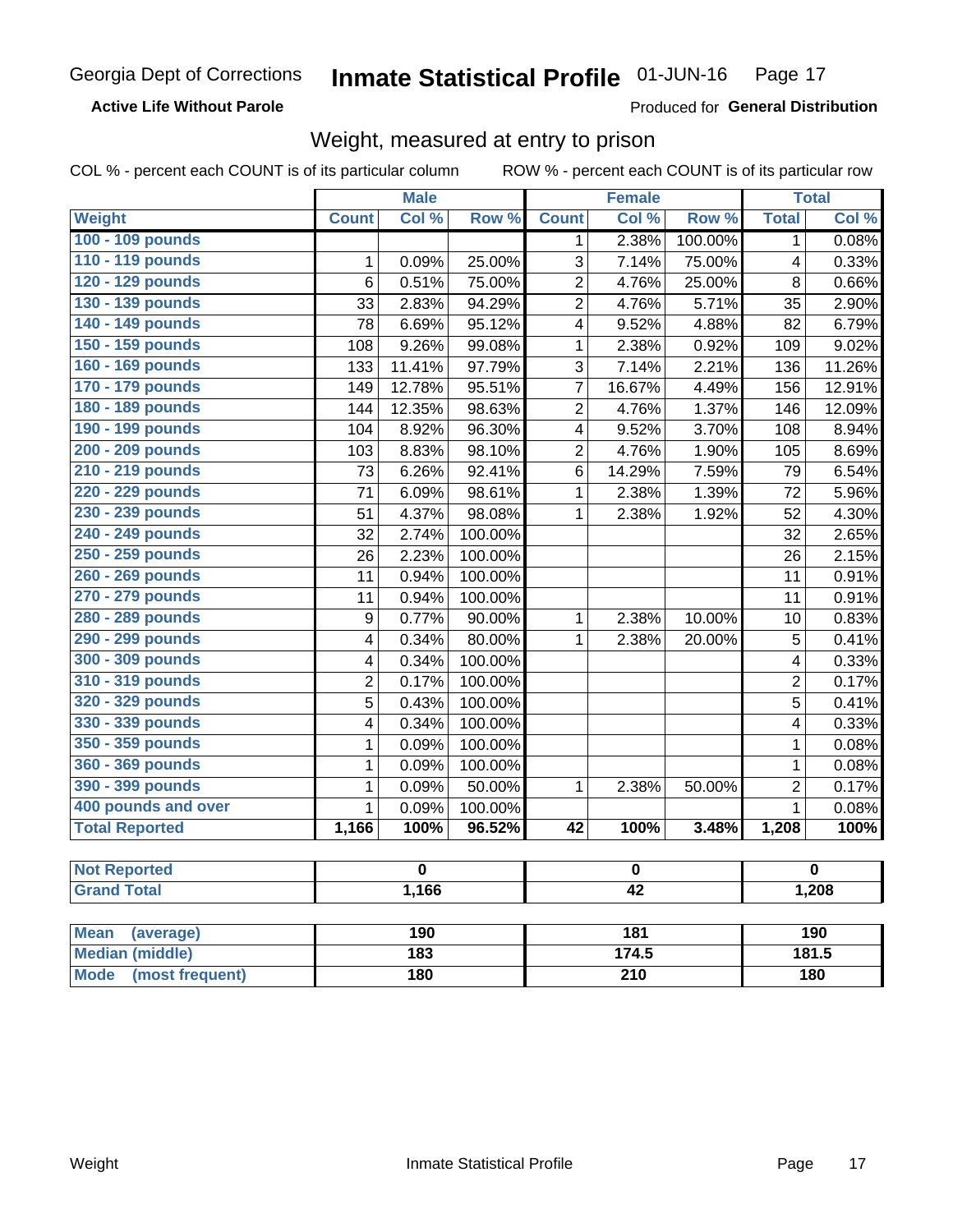#### Inmate Statistical Profile 01-JUN-16 Page 18

### **Active Life Without Parole**

### Produced for General Distribution

## Veterans validated by Veteran's Administration

COL % - percent each COUNT is of its particular column

|                         |              | <b>Male</b> |                    | <b>Female</b> |       |              | <b>Total</b> |
|-------------------------|--------------|-------------|--------------------|---------------|-------|--------------|--------------|
| <b>Military service</b> | <b>Count</b> | Col %       | <b>Row % Count</b> | Col %         | Row % | <b>Total</b> | Col %        |
| <b>Others</b><br>0      | 44           | 43.56%      | 100.00%            |               |       | 44           | 43.14%       |
| <b>Air Force</b>        | 41           | 40.59%      | 97.62%             | 100.00%       | 2.38% | 42           | 41.18%       |
| <b>Army</b>             | 5            | 4.95%       | 100.00%            |               |       | 5            | 4.90%        |
| <b>Navy</b><br>3        | 3            | 2.97%       | 100.00%            |               |       | 3            | 2.94%        |
| <b>Coast Guard</b><br>5 |              | 7.92%       | 100.00%            |               |       | 8            | 7.84%        |
| <b>Total Reported</b>   | 101          | 100%        | 99.02%             | 100%          | .98%  | 102          | 100%         |

| тес         | .065 | A' | 106  |
|-------------|------|----|------|
| <b>Tota</b> | 166  | 44 | ,208 |

| Mo<br>m | ∖‡h∧rc<br>_____ | $-0.002$<br>28 F T<br>UI CE | <b>Others</b><br>____ |
|---------|-----------------|-----------------------------|-----------------------|
|         |                 |                             |                       |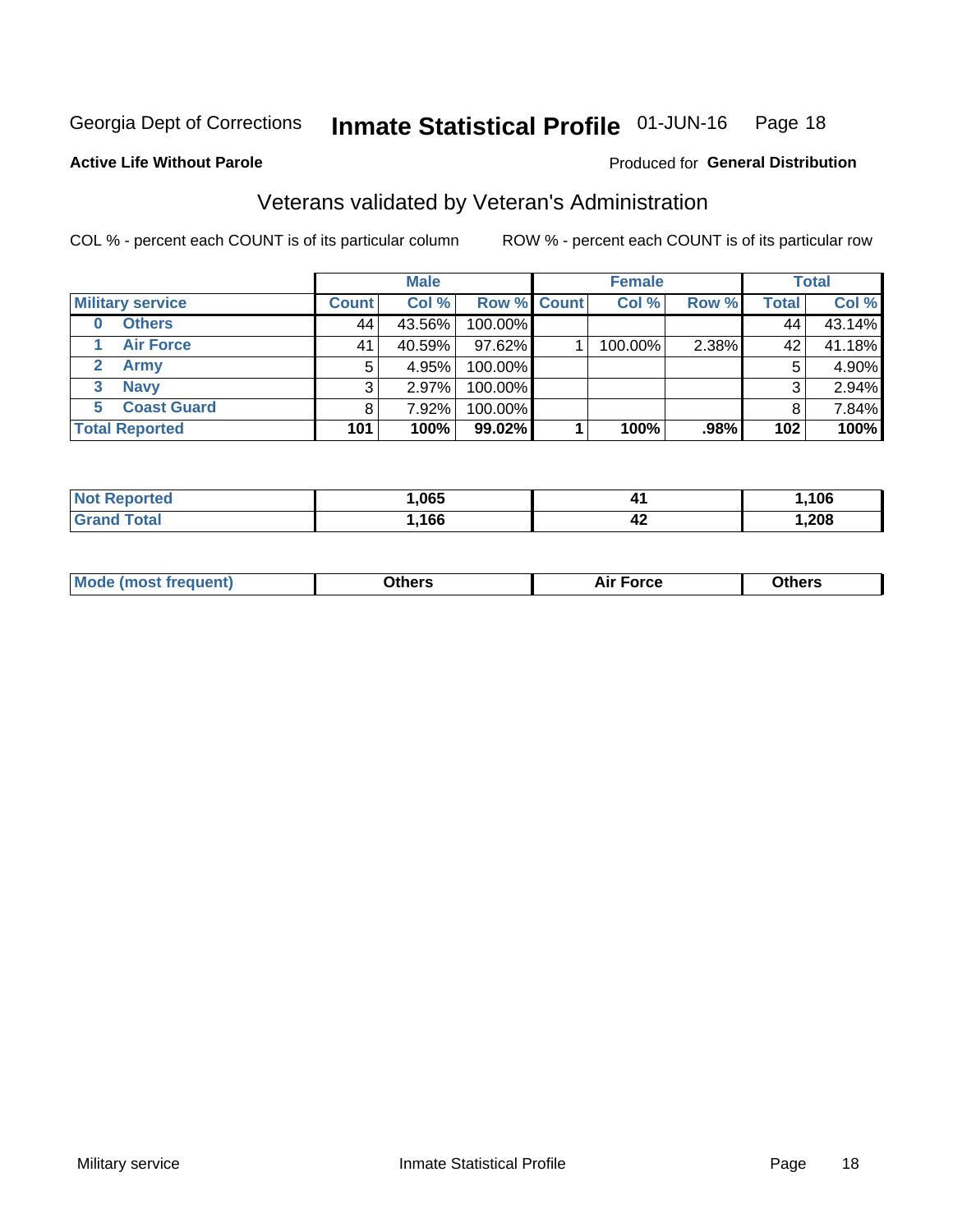#### Inmate Statistical Profile 01-JUN-16 Page 19

#### **Active Life Without Parole**

### Produced for General Distribution

## Type of admission to prison

COL % - percent each COUNT is of its particular column

|                                      |              | <b>Male</b> |                    |    | <b>Female</b> |       |              | <b>Total</b> |
|--------------------------------------|--------------|-------------|--------------------|----|---------------|-------|--------------|--------------|
| <b>Type of Admission</b>             | <b>Count</b> | Col %       | <b>Row % Count</b> |    | Col %         | Row % | <b>Total</b> | Col %        |
| <b>New Sentence</b><br>52            | 1,098        | 95.31%      | 96.40%             | 41 | 100.00%       | 3.60% | 1,139        | 95.47%       |
| <b>Probation Rev Partial</b><br>53   | 4            | .35%        | 100.00%            |    |               |       | 4            | .34%         |
| <b>Probation Rev Remainder</b><br>54 |              | .61%        | 100.00%            |    |               |       |              | .59%         |
| <b>Parole Rev New Sentence</b><br>55 | 17           | 1.48%       | 100.00%            |    |               |       | 17           | 1.42%        |
| 56 Parole Rev No New                 | 13           | 1.13%       | 100.00%            |    |               |       | 13           | 1.09%        |
| <b>Sentence</b>                      |              |             |                    |    |               |       |              |              |
| <b>Life W/O Parole</b><br>70         | 13           | 1.13%       | 100.00%            |    |               |       | 13           | 1.09%        |
| <b>Total Reported</b>                | 1,152        | 100%        | 96.56%             | 41 | 100%          | 3.44% | 1,193        | 100%         |

| keported<br>Nt |     |    | 1 v    |
|----------------|-----|----|--------|
| 'otal          | 166 | 44 | 208, ا |

| <b>Mode (most frequent)</b> | <b>New Sentence</b> | <b>New Sentence</b> | <b>New Sentence</b> |
|-----------------------------|---------------------|---------------------|---------------------|
|                             |                     |                     |                     |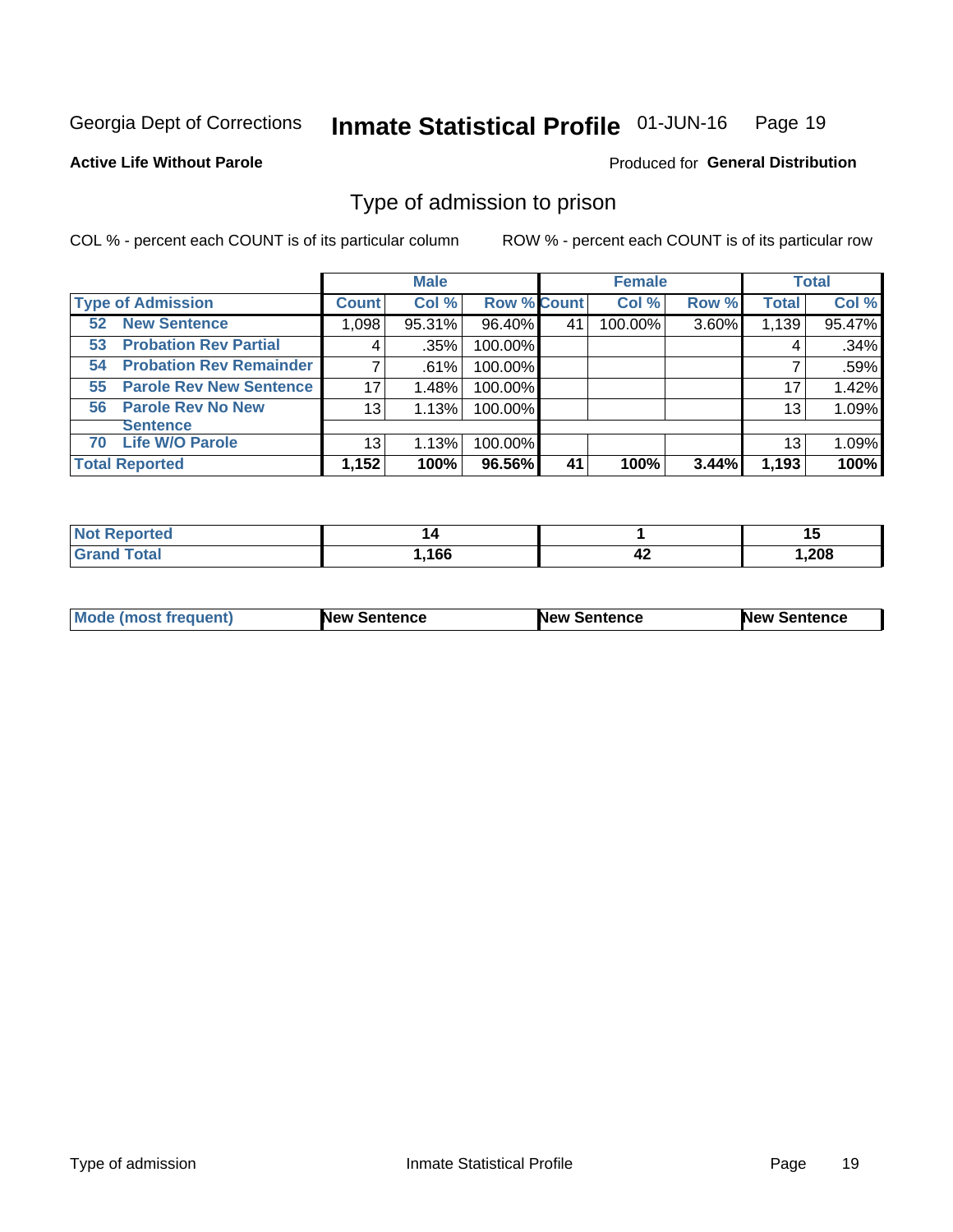#### Inmate Statistical Profile 01-JUN-16 Page 20

**Active Life Without Parole** 

Produced for General Distribution

## Current / last supervision level

COL % - percent each COUNT is of its particular column

|                        |              | <b>Male</b> |                    |    | <b>Female</b> |        |       | <b>Total</b> |
|------------------------|--------------|-------------|--------------------|----|---------------|--------|-------|--------------|
| <b>Security Status</b> | <b>Count</b> | Col%        | <b>Row % Count</b> |    | Col %         | Row %  | Total | Col %        |
| 4 Medium               | ົ            | ا 26%.      | 75.00%             |    | 2.38%         | 25.00% |       | .33%         |
| 5 Close                | ∃163.        | 99.74%」     | 96.59%             | 41 | 97.62%        | 3.41%  | 1,204 | 99.67%       |
| <b>Total Reported</b>  | 1,166        | 100%        | 96.52%             | 42 | 100%          | 3.48%  | 1,208 | 100%         |

| <b>Still being diagnosed</b> |      |    |       |
|------------------------------|------|----|-------|
| <b>Not Reported</b>          |      |    |       |
| <b>Grand Total</b>           | .166 | 42 | 1,208 |

| <b>AhoM</b><br>rreauent) | Close | Close | Close |
|--------------------------|-------|-------|-------|
|                          |       |       |       |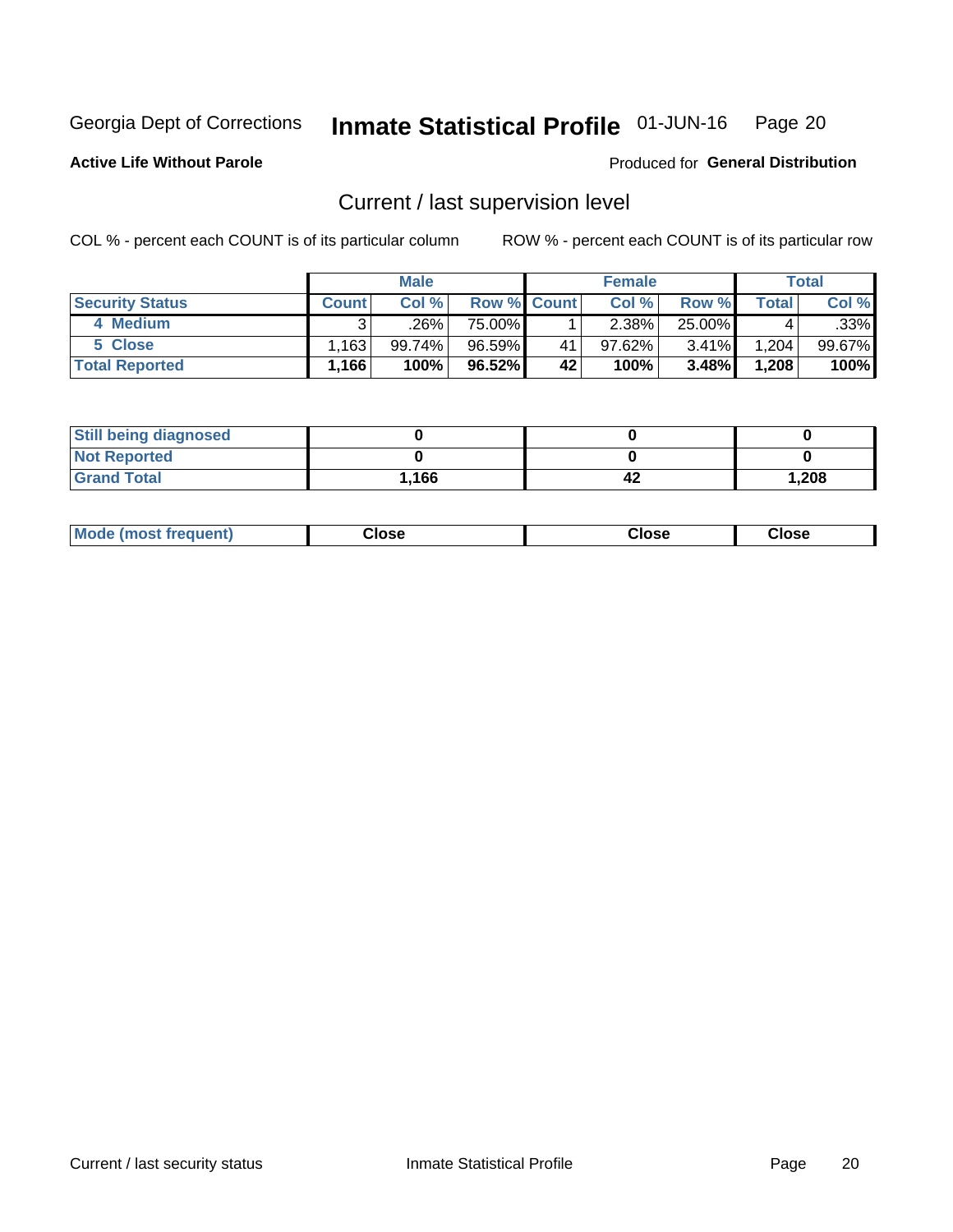#### Inmate Statistical Profile 01-JUN-16 Page 21

**Active Life Without Parole** 

Produced for General Distribution

## Current / last type of institution

COL % - percent each COUNT is of its particular column

|                            |              | <b>Male</b> |                    |    | <b>Female</b> |          |              | Total   |
|----------------------------|--------------|-------------|--------------------|----|---------------|----------|--------------|---------|
| <b>Type of Institution</b> | <b>Count</b> | Col %       | <b>Row % Count</b> |    | Col %         | Row %    | <b>Total</b> | Col %   |
| <b>State Prison</b>        | 166          | 100.00%     | 96.52%             | 42 | $100.00\%$    | $3.48\%$ | 1,208        | 100.00% |
| <b>Total Reported</b>      | 1,166        | 100%        | 96.52%             | 42 | 100%          | $3.48\%$ | 1,208        | 100%    |

| 'ted<br>$\sim$ |      |    |        |
|----------------|------|----|--------|
|                | .166 | 74 | 208, ا |

| <b>Mode (most frequent)</b> | State Prison | <b>State Prison</b> | State<br>⊦ Prisonl |
|-----------------------------|--------------|---------------------|--------------------|
|                             |              |                     |                    |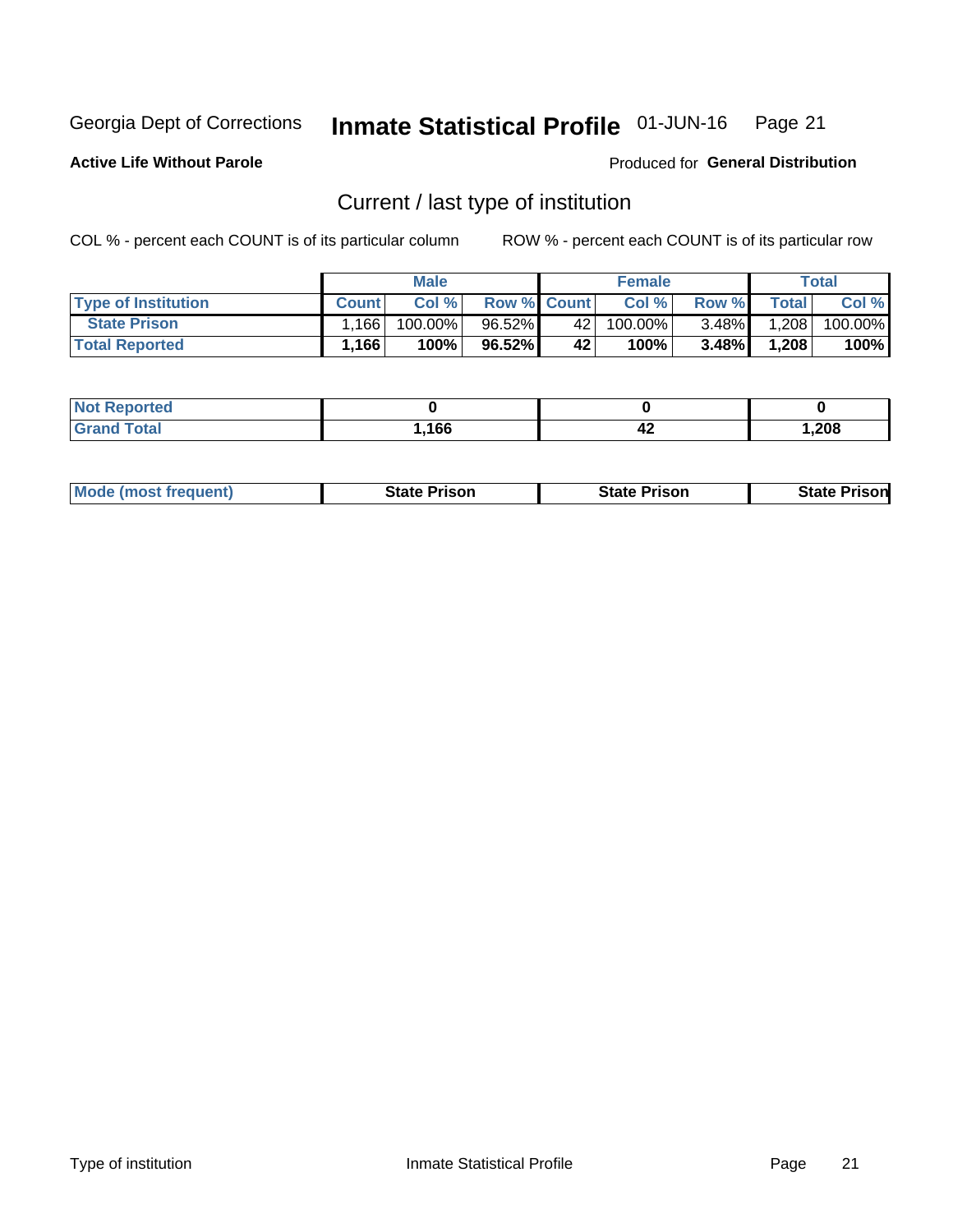#### Inmate Statistical Profile 01-JUN-16 Page 22

### **Active Life Without Parole**

### Produced for General Distribution

## Institution type - transitional centers

COL % - percent each COUNT is of its particular column

|                                                | Male  |                    | <b>Female</b> |                   | Total |
|------------------------------------------------|-------|--------------------|---------------|-------------------|-------|
| <b>Institution Type - Trans. Centers Count</b> | Col % | <b>Row % Count</b> |               | Col % Row % Total | Col % |
| <b>Total Reported</b>                          |       |                    |               |                   |       |

| <b>Reported</b><br><b>NOT</b><br>$\sim$            |  |  |
|----------------------------------------------------|--|--|
| $f$ $f \circ f \circ f$<br>$C = 1$<br><b>TULAI</b> |  |  |

| Mode (most frequent) | <b>Null</b> | <b>Null</b> | <b>Null</b> |
|----------------------|-------------|-------------|-------------|
|                      |             |             |             |
|                      |             |             |             |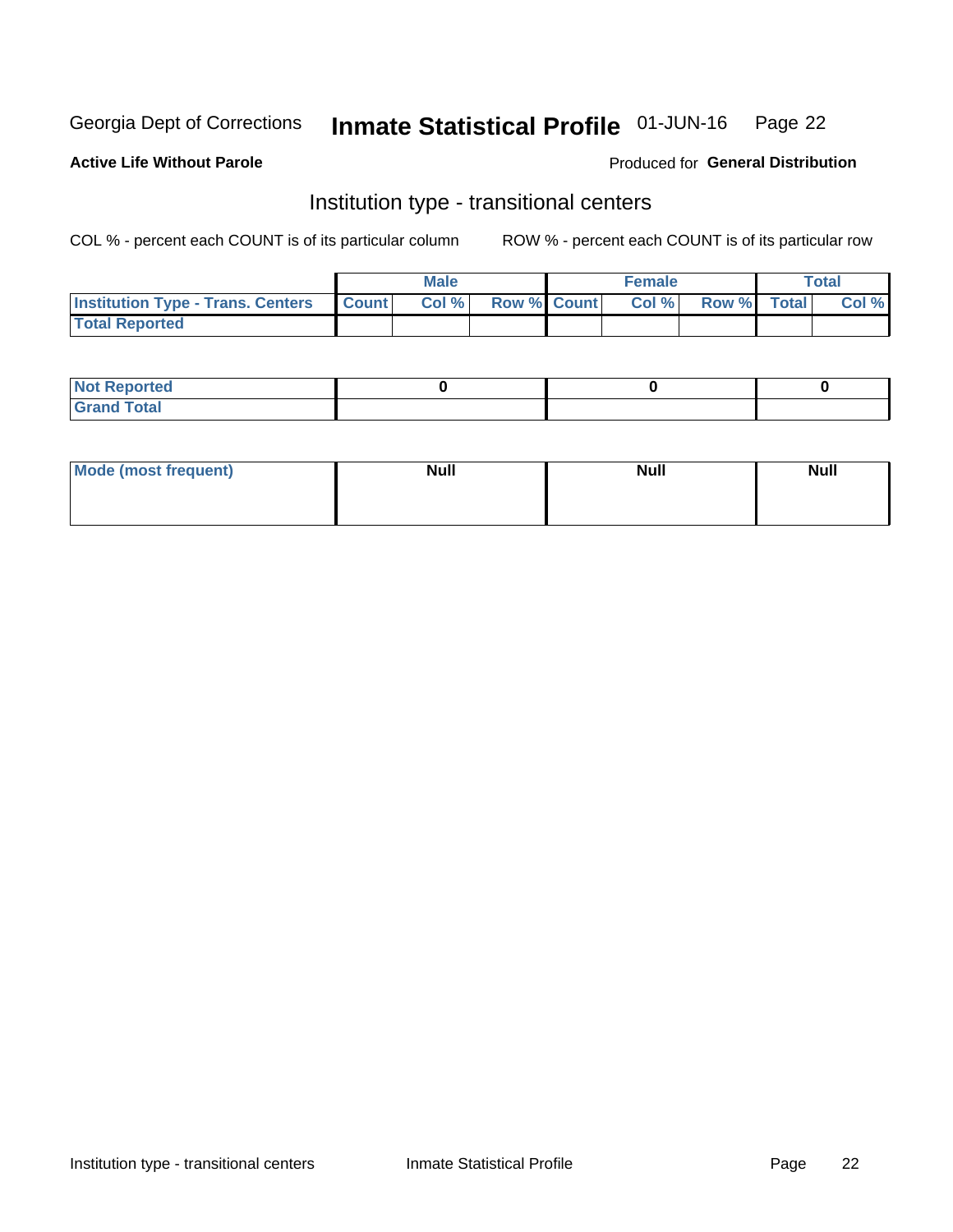#### Inmate Statistical Profile 01-JUN-16 Page 23

**Active Life Without Parole** 

Produced for General Distribution

## Institution type - county prisons

COL % - percent each COUNT is of its particular column

|                                                    | <b>Male</b> |       |  | <b>Female</b> |                          |             | <b>Total</b> |       |  |
|----------------------------------------------------|-------------|-------|--|---------------|--------------------------|-------------|--------------|-------|--|
| <b>Institution Type - County Prisons   Count  </b> |             | Col % |  |               | <b>Row % Count Col %</b> | Row % Total |              | Col % |  |
| <b>Total Reported</b>                              |             |       |  |               |                          |             |              |       |  |

| <b>Not Reported</b>   |  |  |
|-----------------------|--|--|
| <b>Total</b><br>Granc |  |  |

| Mode (most frequent) | <b>Null</b> | <b>Null</b><br><b>Null</b> |
|----------------------|-------------|----------------------------|
|                      |             |                            |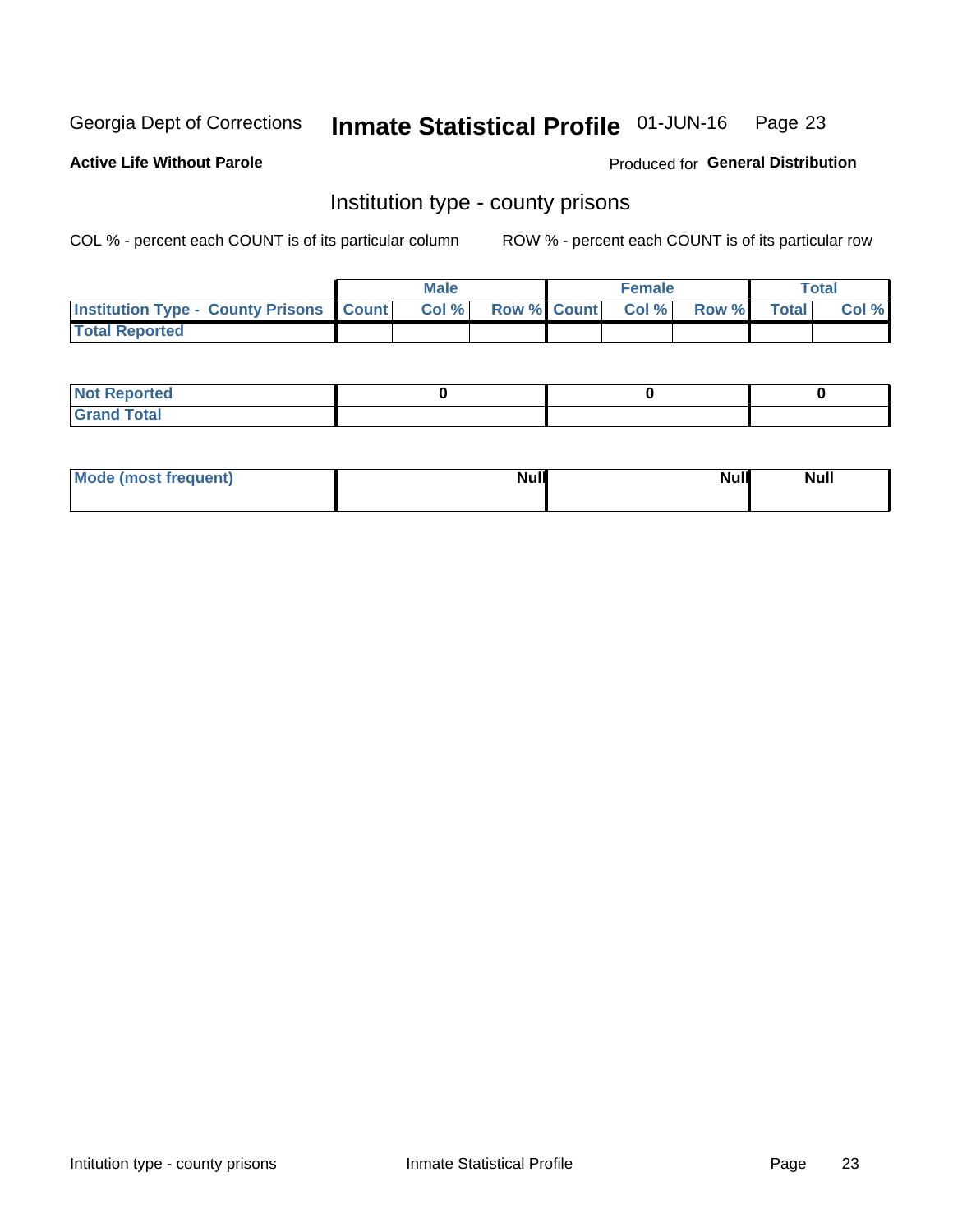#### Inmate Statistical Profile 01-JUN-16 Page 24

### **Active Life Without Parole**

### Produced for General Distribution

## Institution type - state prisons

COL % - percent each COUNT is of its particular column

ROW % - percent each COUNT is of its particular row

|                                         | <b>Male</b>  |                           |         | <b>Female</b>          |        |         | <b>Total</b>       |        |  |
|-----------------------------------------|--------------|---------------------------|---------|------------------------|--------|---------|--------------------|--------|--|
| <b>Institution Type - State Prisons</b> | <b>Count</b> | Col %                     | Row %   | <b>Count</b>           | Col %  | Row %   | <b>Total</b>       | Col %  |  |
| <b>Arrendale State Prison</b>           |              |                           |         | 21                     | 50.00% | 100.00% | 21                 | 1.74%  |  |
| <b>Augusta State Med. Prison</b>        | 60           | 5.15%                     | 100.00% |                        |        |         | 60                 | 4.97%  |  |
| <b>Baldwin State Prison</b>             | 31           | 2.66%                     | 100.00% |                        |        |         | 31                 | 2.57%  |  |
| <b>Central State Prison</b>             | 2            | .17%                      | 100.00% |                        |        |         | 2                  | .17%   |  |
| <b>Coastal State Prison</b>             | 3            | .26%                      | 100.00% |                        |        |         | 3                  | .25%   |  |
| <b>Ga Diag Class Prison</b>             | 46           | 3.95%                     | 100.00% |                        |        |         | 46                 | 3.81%  |  |
| <b>Ga State Prison</b>                  | 24           | 2.06%                     | 100.00% |                        |        |         | 24                 | 1.99%  |  |
| <b>Hancock State Prison</b>             | 116          | 9.95%                     | 100.00% |                        |        |         | 116                | 9.60%  |  |
| <b>Hays State Prison</b>                | 138          | 11.84%                    | 100.00% |                        |        |         | 138                | 11.42% |  |
| <b>Johnson State Prison</b>             | 1            | .09%                      | 100.00% |                        |        |         |                    | .08%   |  |
| <b>Macon State Prison</b>               | 207          | 17.75%                    | 100.00% |                        |        |         | 207                | 17.14% |  |
| <b>Phillips State Prison</b>            | 20           | 1.72%                     | 100.00% |                        |        |         | 20                 | 1.66%  |  |
| <b>Pulaski State Prison</b>             |              |                           |         | 21                     | 50.00% | 100.00% | 21                 | 1.74%  |  |
| <b>Smith State Prison</b>               | 147          | 12.61%                    | 100.00% |                        |        |         | 147                | 12.17% |  |
| <b>Telfair State Prison</b>             | 148          | 12.69%                    | 100.00% |                        |        |         | 148                | 12.25% |  |
| <b>Valdosta State Prison</b>            | 113          | 9.69%                     | 100.00% |                        |        |         | 113                | 9.35%  |  |
| <b>Ware State Prison</b>                | 110          | 9.43%                     | 100.00% |                        |        |         | 110                | 9.11%  |  |
| <b>Total Reported</b>                   | 1,166        | 100%                      | 96.52%  | 42                     | 100%   | 3.48%   | 1,208              | 100%   |  |
| <b>Not Reported</b>                     |              | 0                         |         | 0                      |        |         | 0                  |        |  |
| <b>Grand Total</b>                      |              | 1,166                     |         |                        | 42     |         |                    | 1,208  |  |
| Mode (most frequent)                    |              | <b>Macon State Prison</b> |         | Arrendale State Prison |        |         | <b>Macon State</b> |        |  |

Prison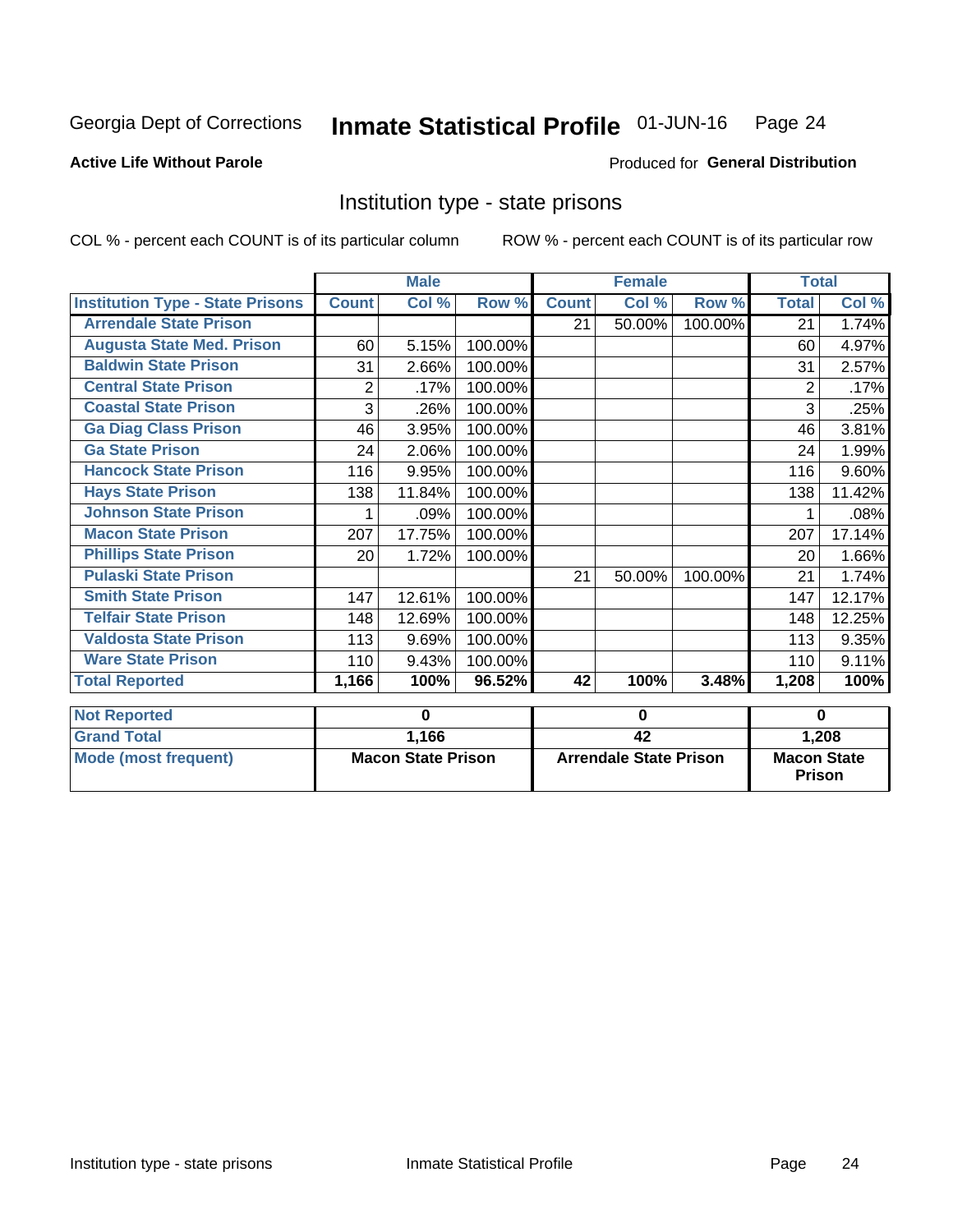#### Inmate Statistical Profile 01-JUN-16 Page 25

### **Active Life Without Parole**

### Produced for General Distribution

## Institution type - private prisons

COL % - percent each COUNT is of its particular column

|                                                     | <b>Male</b> |       |                    | <b>Female</b> |      |             | Total |       |
|-----------------------------------------------------|-------------|-------|--------------------|---------------|------|-------------|-------|-------|
| <b>Institution Type - Private Prisons   Count  </b> |             | Col % | <b>Row % Count</b> |               | Col% | Row % Total |       | Col % |
| <b>Total Reported</b>                               |             |       |                    |               |      |             |       |       |

| Not Reported           |  |  |
|------------------------|--|--|
| <b>Cotal</b><br>______ |  |  |

| <b>Mo</b><br>frequent) | <b>Null</b> | <b>Null</b> | . . I *<br><b>IVUII</b> |
|------------------------|-------------|-------------|-------------------------|
|                        |             |             |                         |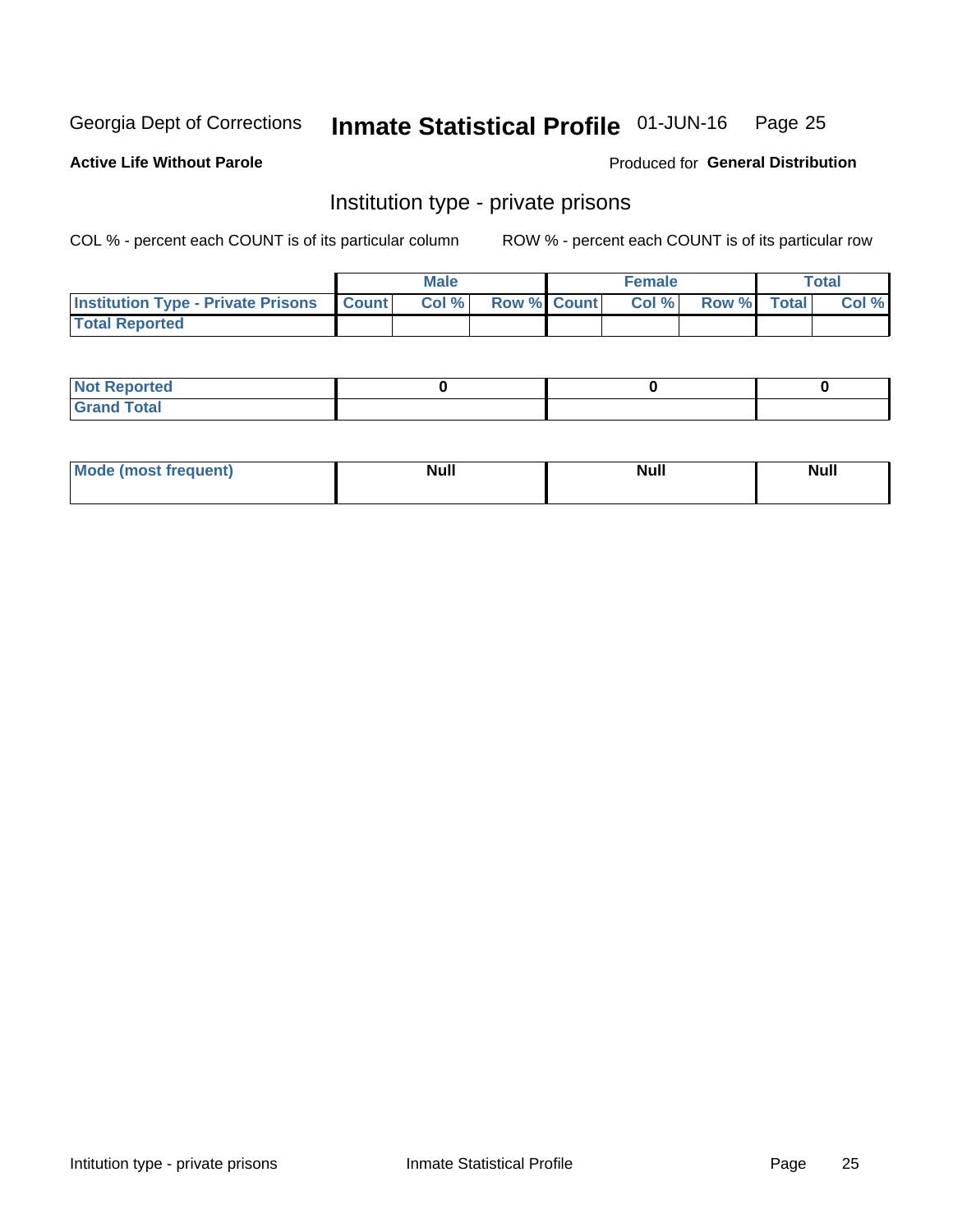#### Inmate Statistical Profile 01-JUN-16 Page 26

### **Active Life Without Parole**

### Produced for General Distribution

## Institution type - inmate boot camp

COL % - percent each COUNT is of its particular column

|                                      | <b>Male</b>     |       |              |              | <b>Female</b> | <b>Total</b> |  |       |
|--------------------------------------|-----------------|-------|--------------|--------------|---------------|--------------|--|-------|
| <b>Institution Type - Boot Camps</b> | <b>I</b> Count⊥ | Col % | <b>Row %</b> | <b>Count</b> | Col %         | Row % Total  |  | Col % |
| <b>Total Rported</b>                 |                 |       |              |              |               |              |  |       |

| <b>Not Reported</b>            |  |  |
|--------------------------------|--|--|
| <b>Total</b><br>C <sub>r</sub> |  |  |

| Mod<br>uamo | Nul.<br>$- - - - - -$ | <b>Null</b> | . .<br>uu.<br>------ |
|-------------|-----------------------|-------------|----------------------|
|             |                       |             |                      |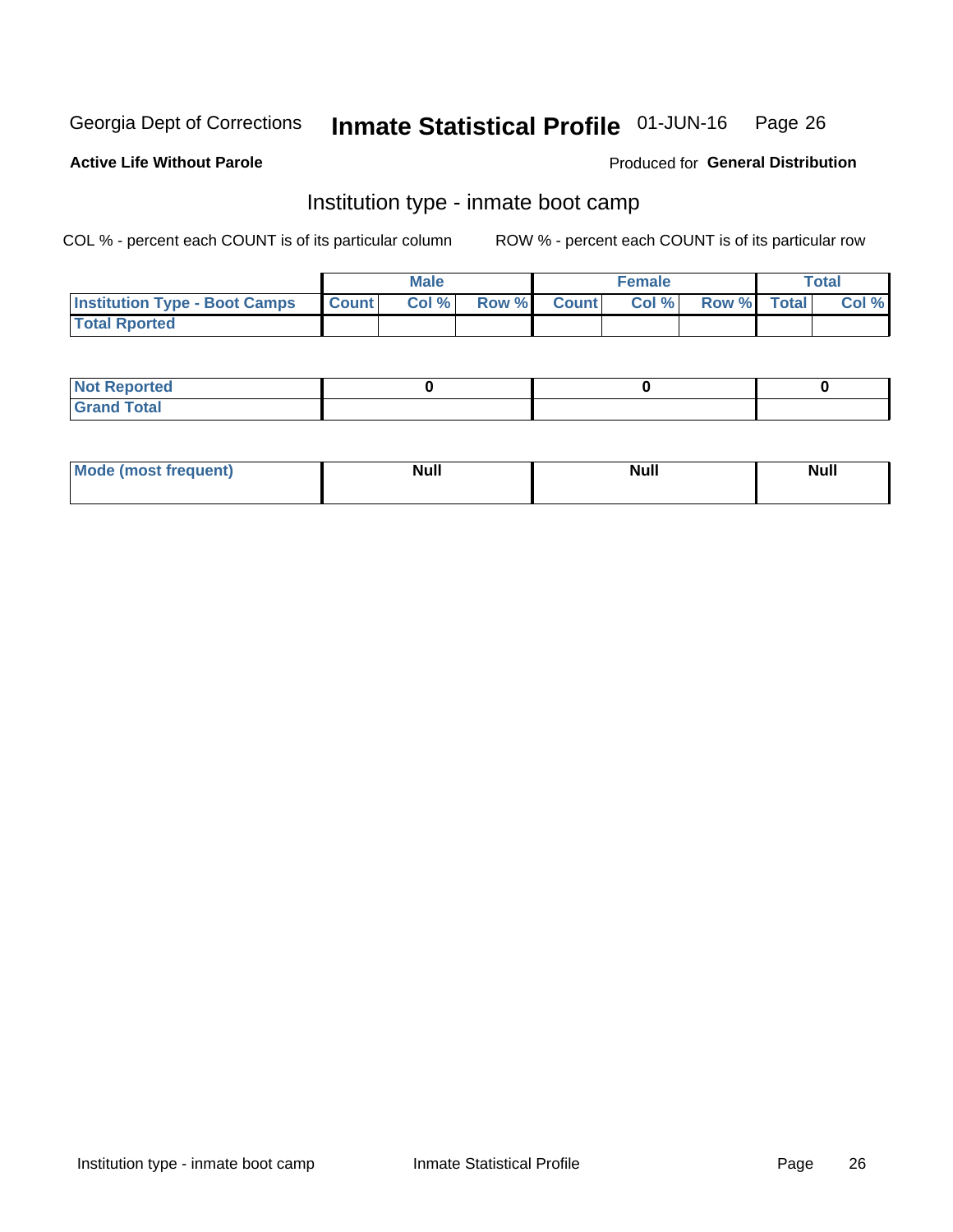#### Inmate Statistical Profile 01-JUN-16 Page 27

**Active Life Without Parole** 

Produced for General Distribution

## Number of disciplinary reports

COL % - percent each COUNT is of its particular column

|                                       | <b>Male</b>  |        |             | <b>Female</b>   |        |       | <b>Total</b> |        |
|---------------------------------------|--------------|--------|-------------|-----------------|--------|-------|--------------|--------|
| <b>Number of Disciplinary Reports</b> | <b>Count</b> | Col %  | Row % Count |                 | Col %  | Row % | Total        | Col %  |
|                                       | 299          | 25.64% | 93.73%      | 20 <sub>1</sub> | 47.62% | 6.27% | 319          | 26.41% |
|                                       | 158          | 13.55% | 96.93%      | 5               | 11.90% | 3.07% | 163          | 13.49% |
|                                       | 118          | 10.12% | 95.16%      | 6               | 14.29% | 4.84% | 124          | 10.26% |
| 3                                     | 82           | 7.03%  | 97.62%      | 2               | 4.76%  | 2.38% | 84           | 6.95%  |
|                                       | 60           | 5.15%  | 95.24%      | 3               | 7.14%  | 4.76% | 63           | 5.22%  |
| 5                                     | 53           | 4.55%  | 100.00%     |                 |        |       | 53           | 4.39%  |
| <b>More Than 5</b>                    | 396          | 33.96% | 98.51%      | 6               | 14.29% | 1.49% | 402          | 33.28% |
| <b>Total Reported</b>                 | 1,166        | 100%   | 96.52%      | 42              | 100%   | 3.48% | 1,208        | 100%   |

| NO    |      |      |        |
|-------|------|------|--------|
| Γotal | ,166 | - 14 | 208, ا |

| Mean (average)       | 7.44 | 4.12 | 7.32 |
|----------------------|------|------|------|
| Median (middle)      |      |      |      |
| Mode (most frequent) |      |      |      |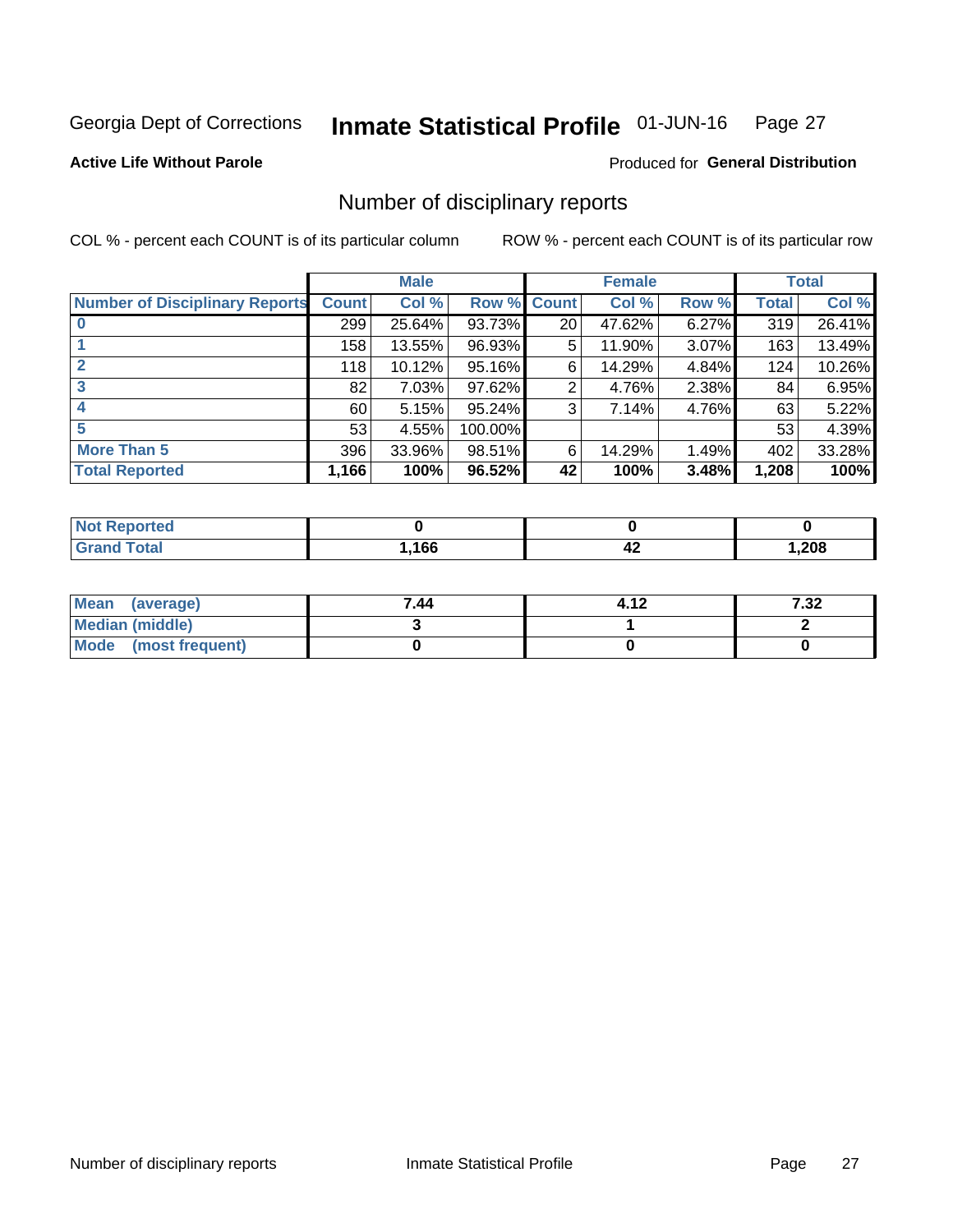#### Inmate Statistical Profile 01-JUN-16 Page 28

### **Active Life Without Parole**

### Produced for General Distribution

## Number of transfers

COL % - percent each COUNT is of its particular column

|                            |         | <b>Male</b> |        |              | <b>Female</b> |          |              | <b>Total</b> |
|----------------------------|---------|-------------|--------|--------------|---------------|----------|--------------|--------------|
| <b>Number of Transfers</b> | Count l | Col %       | Row %  | <b>Count</b> | Col %         | Row %    | <b>Total</b> | Col %        |
|                            | 26      | 2.23%       | 78.79% | 7            | 16.67%        | 21.21%   | 33           | 2.73%        |
|                            | 313     | 26.84%      | 93.99% | 20           | 47.62%        | $6.01\%$ | 333          | 27.57%       |
| 2                          | 161     | 13.81%      | 96.41% | 6            | 14.29%        | 3.59%    | 167          | 13.82%       |
| 3                          | 103     | 8.83%       | 97.17% | 3            | 7.14%         | $2.83\%$ | 106          | 8.77%        |
|                            | 78      | 6.69%       | 98.73% |              | 2.38%         | 1.27%    | 79           | 6.54%        |
| 5                          | 63      | $5.40\%$    | 98.44% |              | 2.38%         | 1.56%    | 64           | 5.30%        |
| <b>More Than 5</b>         | 422     | 36.19%      | 99.06% | 4            | 9.52%         | 0.94%    | 426          | 35.26%       |
| <b>Total Reported</b>      | 1,166   | 100%        | 96.52% | 42           | 100%          | 3.48%    | 1,208        | 100%         |

| NO    |      |      |        |
|-------|------|------|--------|
| Γotal | ,166 | - 14 | 208, ا |

| Mean (average)       | 5.86 | 1.88 | E 70<br>J.IŁ |
|----------------------|------|------|--------------|
| Median (middle)      |      |      |              |
| Mode (most frequent) |      |      |              |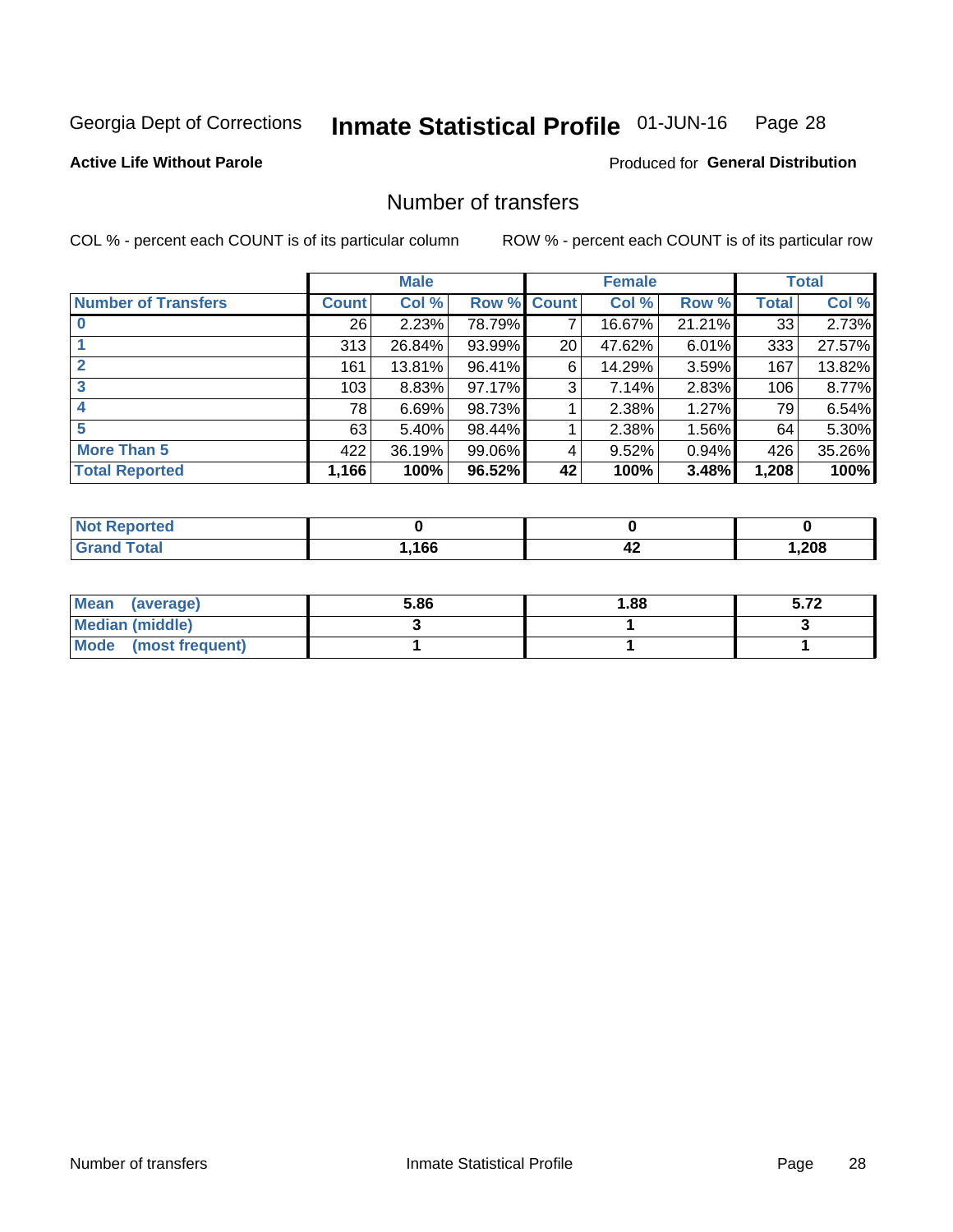#### Inmate Statistical Profile 01-JUN-16 Page 29

**Active Life Without Parole** 

Produced for General Distribution

## Number of escapes

COL % - percent each COUNT is of its particular column

|                          |              | <b>Male</b> |                    |    | <b>Female</b> |       |       | Total  |
|--------------------------|--------------|-------------|--------------------|----|---------------|-------|-------|--------|
| <b>Number of Escapes</b> | <b>Count</b> | Col %       | <b>Row % Count</b> |    | Col %         | Row % | Total | Col %  |
|                          | .162         | $99.66\%$   | 96.51%             | 42 | $100.00\%$    | 3.49% | 1,204 | 99.67% |
|                          |              | 0.17%       | 100.00%            |    |               |       |       | 0.17%  |
|                          |              | 0.17%       | $100.00\%$         |    |               |       |       | 0.17%  |
| <b>Total Reported</b>    | $.166+$      | 100%        | $96.52\%$          | 42 | 100%          | 3.48% | 1,208 | 100.0% |

| <b>Reported</b><br><b>NOT</b> |      |      |        |
|-------------------------------|------|------|--------|
| <b>Total</b>                  | .166 | - 14 | 208, ا |

| Mean (average)       |  |  |
|----------------------|--|--|
| Median (middle)      |  |  |
| Mode (most frequent) |  |  |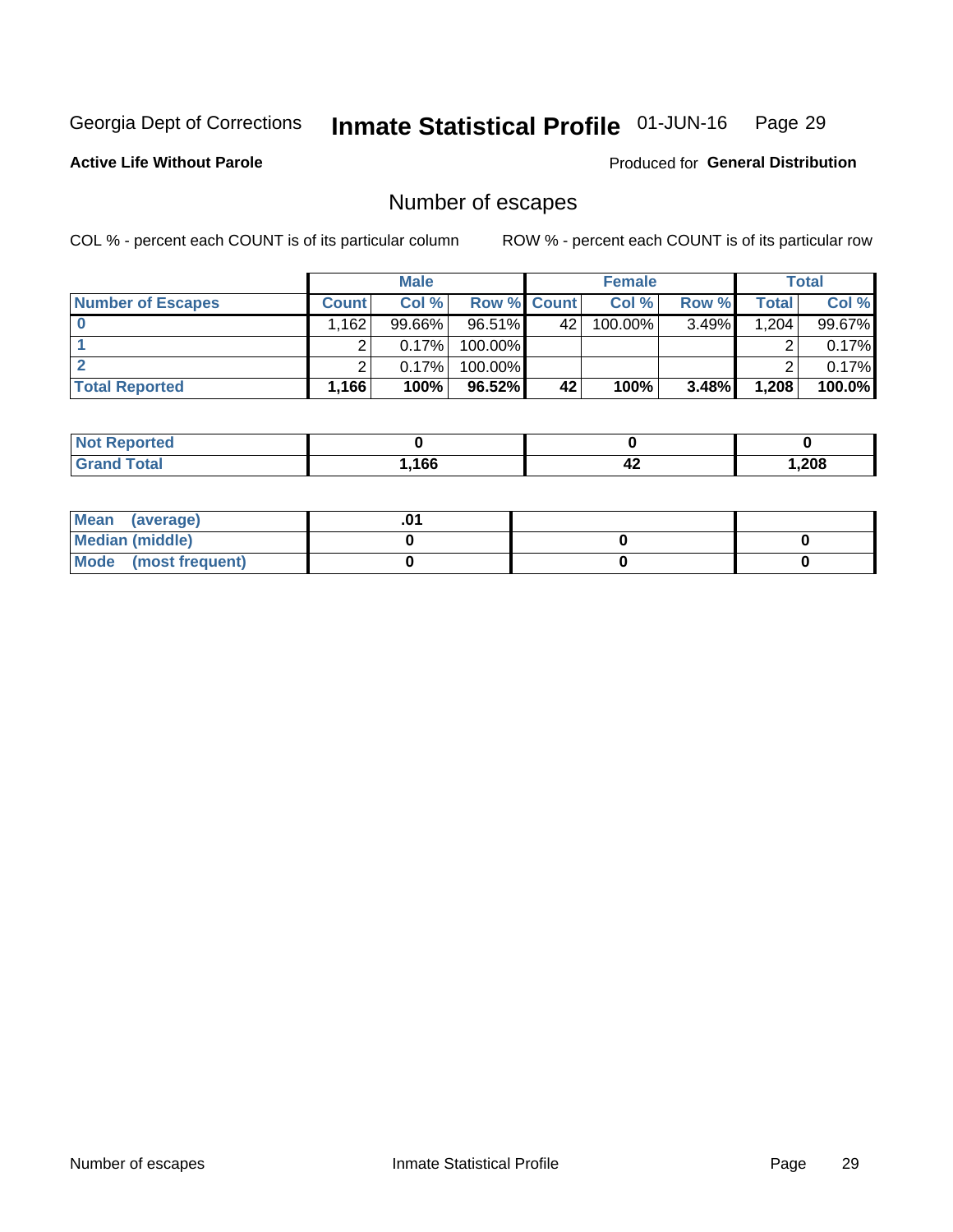## **Active Life Without Parole**

## **Produced for General Distribution**

## Time served in current (or last) institution

COL % - percent each COUNT is of its particular column

|                              |              | <b>Male</b> |         |                | <b>Female</b> |        |              | <b>Total</b> |
|------------------------------|--------------|-------------|---------|----------------|---------------|--------|--------------|--------------|
| <b>Time In Institution</b>   | <b>Count</b> | Col %       | Row %   | <b>Count</b>   | Col %         | Row %  | <b>Total</b> | Col %        |
| 0 to 3 months                | 135          | 11.58%      | 93.75%  | 9              | 21.43%        | 6.25%  | 144          | 11.92%       |
| <b>3.01 to 6 months</b>      | 108          | 9.26%       | 96.43%  | 4              | 9.52%         | 3.57%  | 112          | 9.27%        |
| 6.01 to 9 months             | 95           | 8.15%       | 97.94%  | $\overline{2}$ | 4.76%         | 2.06%  | 97           | 8.03%        |
| 9.01 to 12 months            | 44           | 3.77%       | 91.67%  | 4              | 9.52%         | 8.33%  | 48           | 3.97%        |
| <b>12.01 to 18 months</b>    | 119          | 10.21%      | 96.75%  | 4              | 9.52%         | 3.25%  | 123          | 10.18%       |
| <b>18.01 to 24 months</b>    | 93           | 7.98%       | 97.89%  | $\overline{2}$ | 4.76%         | 2.11%  | 95           | 7.86%        |
| $2.01$ to 3 years            | 159          | 13.64%      | 96.36%  | 6              | 14.29%        | 3.64%  | 165          | 13.66%       |
| 3.01 to 4 years              | 117          | 10.03%      | 98.32%  | $\overline{2}$ | 4.76%         | 1.68%  | 119          | 9.85%        |
| $4.01$ to 5 years            | 79           | 6.78%       | 100.00% |                |               |        | 79           | 6.54%        |
| $\overline{5.01}$ to 6 years | 53           | 4.55%       | 86.89%  | 8              | 19.05%        | 13.11% | 61           | 5.05%        |
| 6.01 to 7 years              | 40           | 3.43%       | 100.00% |                |               |        | 40           | 3.31%        |
| $7.01$ to 8 years            | 33           | 2.83%       | 100.00% |                |               |        | 33           | 2.73%        |
| 8.01 to 9 years              | 17           | 1.46%       | 100.00% |                |               |        | 17           | 1.41%        |
| 9.01 to 10 years             | 16           | 1.37%       | 100.00% |                |               |        | 16           | 1.32%        |
| Over 10 years                | 58           | 4.97%       | 98.31%  | 1              | 2.38%         | 1.69%  | 59           | 4.88%        |
| <b>Total Reported</b>        | 1,166        | 100%        | 96.52%  | 42             | 100%          | 3.48%  | 1,208        | 100%         |

| <b>Not Reported</b> |      |    |       |
|---------------------|------|----|-------|
| <b>Total</b>        | ,166 | 74 | 1,208 |

| <b>Mean</b><br>(average) | 36 months | 26 months | 35 months |
|--------------------------|-----------|-----------|-----------|
| Median (middle)          | 23 months | 16 months | 23 months |
| Mode (most frequent)     | 20 months | 3 months  | ' months  |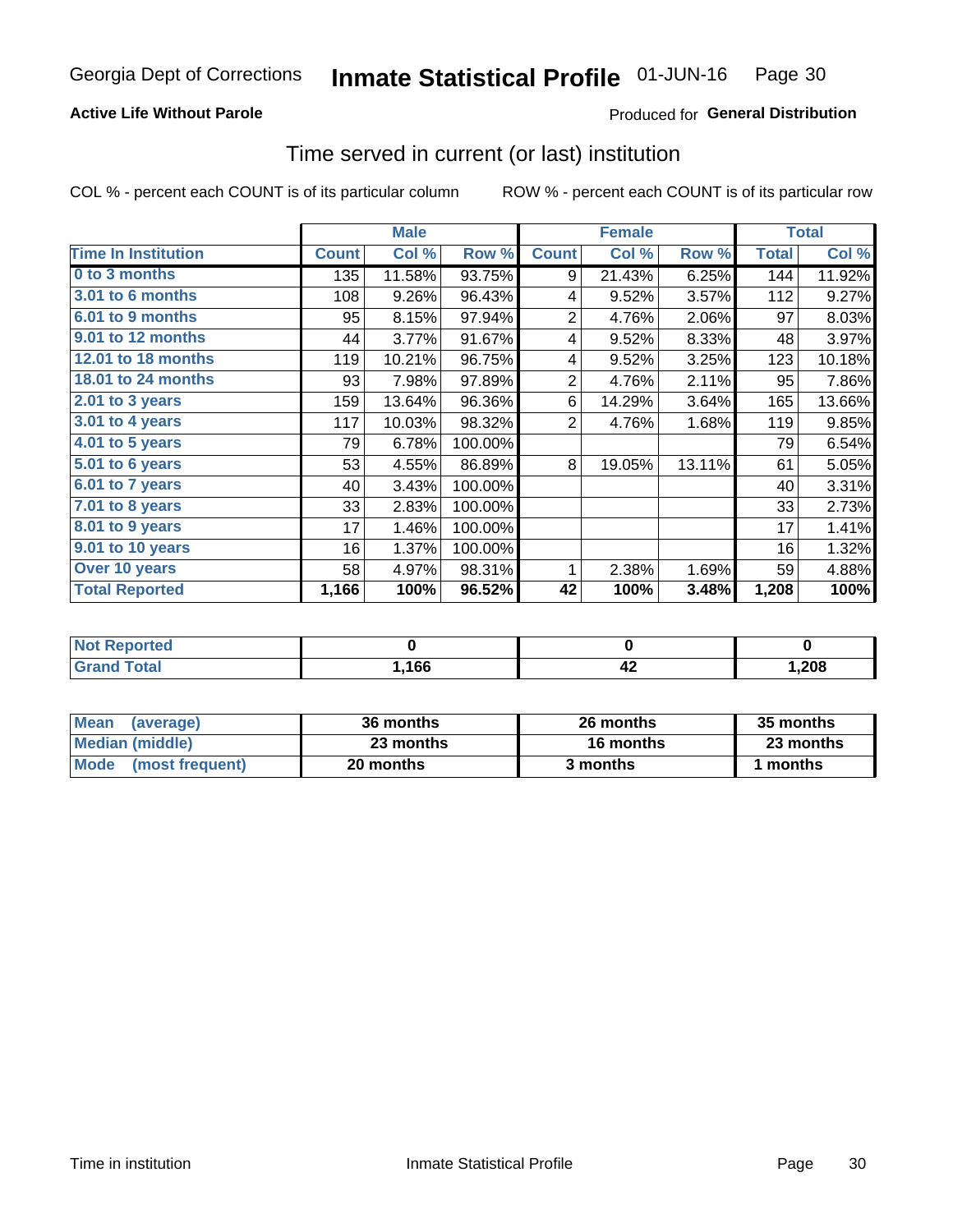#### Inmate Statistical Profile 01-JUN-16 Page 31

### **Active Life Without Parole**

### Produced for General Distribution

## Highest grade level attained

COL % - percent each COUNT is of its particular column

|                              |                          | <b>Male</b> |         |                 | <b>Female</b> |        |                | <b>Total</b> |
|------------------------------|--------------------------|-------------|---------|-----------------|---------------|--------|----------------|--------------|
| <b>Grade Level</b>           | <b>Count</b>             | Col %       | Row %   | <b>Count</b>    | Col %         | Row %  | <b>Total</b>   | Col %        |
| No school at all             | $\overline{2}$           | 0.21%       | 100.00% |                 |               |        | 2              | 0.21%        |
| <b>Grade 1</b>               | 1                        | 0.11%       | 100.00% |                 |               |        | 1              | 0.10%        |
| Grade 2                      | 1                        | 0.11%       | 100.00% |                 |               |        | $\mathbf{1}$   | 0.10%        |
| Grade 3                      | $\overline{2}$           | 0.21%       | 100.00% |                 |               |        | $\overline{2}$ | 0.21%        |
| Grade 4                      | 4                        | 0.43%       | 100.00% |                 |               |        | 4              | 0.42%        |
| Grade 5                      | 1                        | 0.11%       | 100.00% |                 |               |        | 1              | 0.10%        |
| Grade 6                      | 8                        | 0.86%       | 100.00% |                 |               |        | 8              | 0.84%        |
| <b>Grade 7</b>               | 36                       | 3.86%       | 100.00% |                 |               |        | 36             | 3.77%        |
| Grade 8                      | 69                       | 7.40%       | 100.00% |                 |               |        | 69             | 7.23%        |
| Grade 9                      | 125                      | 13.40%      | 97.66%  | 3               | 14.29%        | 2.34%  | 128            | 13.42%       |
| Grade 10                     | 175                      | 18.76%      | 97.22%  | 5               | 23.81%        | 2.78%  | 180            | 18.87%       |
| Grade 11                     | 155                      | 16.61%      | 98.73%  | $\overline{2}$  | 9.52%         | 1.27%  | 157            | 16.46%       |
| <b>Grade 12 or GED</b>       | 221                      | 23.69%      | 96.51%  | 8               | 38.10%        | 3.49%  | 229            | 24.00%       |
| <b>Some tech school</b>      | 13                       | 1.39%       | 92.86%  | 1               | 4.76%         | 7.14%  | 14             | 1.47%        |
| <b>Completed tech school</b> | 15                       | 1.61%       | 100.00% |                 |               |        | 15             | 1.57%        |
| College, 1 year              | 33                       | 3.54%       | 100.00% |                 |               |        | 33             | 3.46%        |
| College, 2 year              | 34                       | 3.64%       | 97.14%  | 1               | 4.76%         | 2.86%  | 35             | 3.67%        |
| College, 3 year              | 14                       | 1.50%       | 100.00% |                 |               |        | 14             | 1.47%        |
| <b>Bachelor's degree</b>     | 16                       | 1.71%       | 100.00% |                 |               |        | 16             | 1.68%        |
| <b>Master's degree</b>       | $\overline{\mathcal{A}}$ | 0.43%       | 100.00% |                 |               |        | 4              | 0.42%        |
| Ph.D. degree                 | 1                        | 0.11%       | 50.00%  | 1               | 4.76%         | 50.00% | $\overline{c}$ | 0.21%        |
| Law degree                   | 2                        | 0.21%       | 100.00% |                 |               |        | $\overline{2}$ | 0.21%        |
| <b>Medical degree</b>        | 1                        | 0.11%       | 100.00% |                 |               |        | 1              | 0.10%        |
| <b>Total Reported</b>        | 933                      | 100%        | 97.80%  | $\overline{21}$ | 100%          | 2.20%  | 954            | 100%         |

| <b>Not</b>  | ົາາາ | −.  | 254  |
|-------------|------|-----|------|
| Reported    | ∠ാാ  | - - |      |
| ota<br>Grat | .166 | 44  | ,208 |

| <b>Mean</b><br>(average)       | 10.74           | 11.52           | 10.75             |
|--------------------------------|-----------------|-----------------|-------------------|
| Median (middle)                | Grade 11        | Grade 12 or GED | Grade 11          |
| <b>Mode</b><br>(most frequent) | Grade 12 or GED | Grade 12 or GED | I Grade 12 or GED |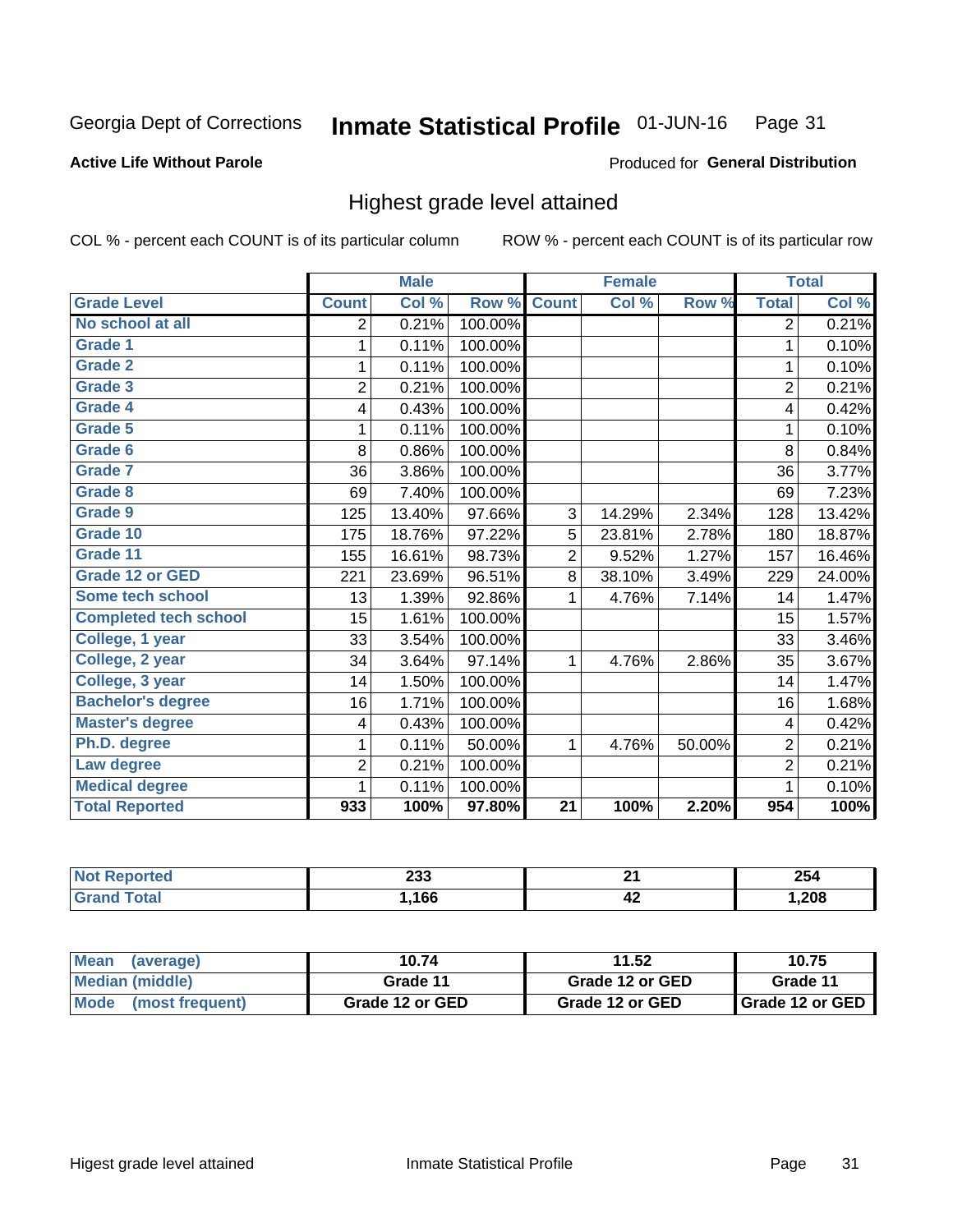#### Inmate Statistical Profile 01-JUN-16 Page 32

#### **Active Life Without Parole**

### Produced for General Distribution

## Culture fair IQ scores

COL % - percent each COUNT is of its particular column

|                       | <b>Male</b>  |        | <b>Female</b>      |                |        | <b>Total</b> |              |        |
|-----------------------|--------------|--------|--------------------|----------------|--------|--------------|--------------|--------|
| <b>IQ Scores</b>      | <b>Count</b> | Col %  | <b>Row % Count</b> |                | Col %  | Row %        | <b>Total</b> | Col %  |
| $60 - 69$             | 35           | 3.35%  | 100.00%            |                |        |              | 35           | 3.25%  |
| $70 - 79$             | 79           | 7.55%  | 97.53%             | $\overline{2}$ | 6.25%  | 2.47%        | 81           | 7.51%  |
| $80 - 89$             | 144          | 13.77% | 96.00%             | 6              | 18.75% | 4.00%        | 150          | 13.91% |
| $90 - 99$             | 256          | 24.47% | 95.52%             | 12             | 37.50% | 4.48%        | 268          | 24.86% |
| $100 - 109$           | 295          | 28.20% | 98.01%             | 6              | 18.75% | 1.99%        | 301          | 27.92% |
| $110 - 119$           | 194          | 18.55% | 98.48%             | 3              | 9.38%  | 1.52%        | 197          | 18.27% |
| $120 - 129$           | 41           | 3.92%  | 93.18%             | 3              | 9.38%  | 6.82%        | 44           | 4.08%  |
| $130 - 139$           | 2            | 0.19%  | 100.00%            |                |        |              | 2            | 0.19%  |
| <b>Total Reported</b> | 1,046        | 100%   | 97.03%             | 32             | 100.0% | 2.97%        | 1,078        | 100%   |

| <b>Not Reported</b>  | 110  |    | 117   |
|----------------------|------|----|-------|
| Not Valid (under 60) | 10   |    | IJ    |
| <b>Grand Total</b>   | .166 | 42 | 1,208 |

| <b>Mean</b><br>(average) | 98  | 98  | 98  |
|--------------------------|-----|-----|-----|
| Median (middle)          | 100 | 96  | 100 |
| Mode (most frequent)     | 99  | 102 | 99  |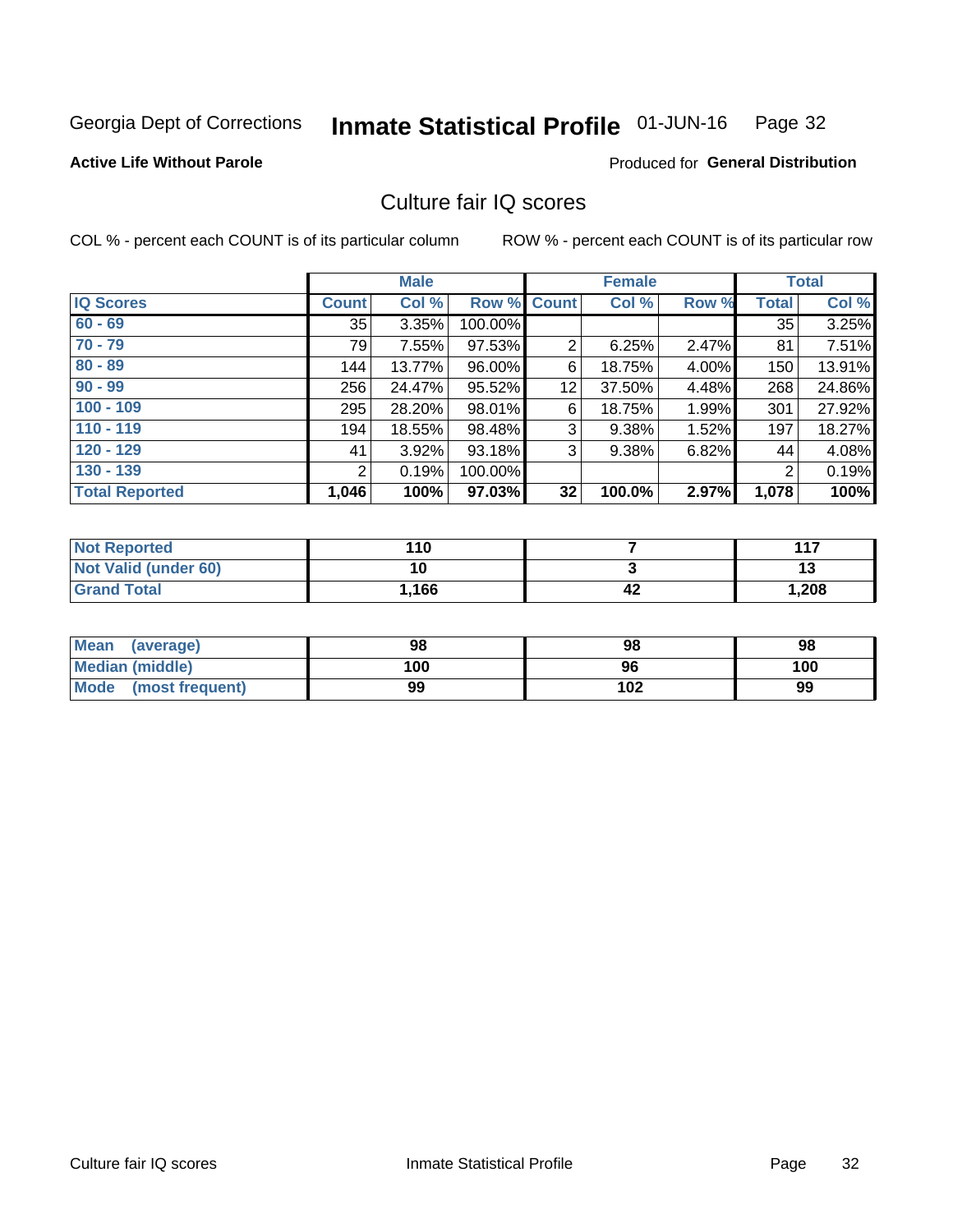#### Inmate Statistical Profile 01-JUN-16 Page 33

Produced for General Distribution

### **Active Life Without Parole**

## Wide Range Achievement Test (WRAT) reading score

COL % - percent each COUNT is of its particular column

|                           |                 | <b>Male</b> |         | <b>Female</b>  |        |       | <b>Total</b> |        |
|---------------------------|-----------------|-------------|---------|----------------|--------|-------|--------------|--------|
| <b>WRAT Reading Score</b> | <b>Count</b>    | Col %       | Row %   | <b>Count</b>   | Col %  | Row % | <b>Total</b> | Col %  |
| 0.1 to 0.9                | 23              | 2.15%       | 100.00% |                |        |       | 23           | 2.09%  |
| 1.0 to 1.9                | 16              | 1.50%       | 100.00% |                |        |       | 16           | 1.45%  |
| 2.0 to 2.9                | 38              | 3.56%       | 97.44%  | 1              | 2.86%  | 2.56% | 39           | 3.54%  |
| 3.0 to 3.9                | 71              | 6.65%       | 95.95%  | 3              | 8.57%  | 4.05% | 74           | 6.71%  |
| 4.0 to 4.9                | 85              | 7.96%       | 96.59%  | 3              | 8.57%  | 3.41% | 88           | 7.98%  |
| 5.0 to 5.9                | 100             | 9.36%       | 98.04%  | $\overline{c}$ | 5.71%  | 1.96% | 102          | 9.25%  |
| 6.0 to 6.9                | 96              | 8.99%       | 97.96%  | 2              | 5.71%  | 2.04% | 98           | 8.88%  |
| 7.0 to 7.9                | 30 <sup>°</sup> | 2.81%       | 100.00% |                |        |       | 30           | 2.72%  |
| 8.0 to 8.9                | 80              | 7.49%       | 97.56%  | $\overline{2}$ | 5.71%  | 2.44% | 82           | 7.43%  |
| 9.0 to 9.9                | 69              | 6.46%       | 97.18%  | $\overline{2}$ | 5.71%  | 2.82% | 71           | 6.44%  |
| 10.0 to 10.9              | 57              | 5.34%       | 98.28%  | 1              | 2.86%  | 1.72% | 58           | 5.26%  |
| 11.0 to 11.9              | 103             | 9.64%       | 94.50%  | 6              | 17.14% | 5.50% | 109          | 9.88%  |
| 12.0 to 12.9              | 245             | 22.94%      | 96.08%  | 10             | 28.57% | 3.92% | 255          | 23.12% |
| 13                        | 55              | 5.15%       | 94.83%  | 3              | 8.57%  | 5.17% | 58           | 5.26%  |
| <b>Total Reported</b>     | 1,068           | 100%        | 96.83%  | 35             | 100%   | 3.17% | 1,103        | 100.0% |

| <b>Not Reported</b>    | 98   |    | 105    |
|------------------------|------|----|--------|
| <b>Total</b><br>'Grand | ,166 | 42 | 208, ا |

| <b>Mean</b><br>(average) | 8.52 | 9.51                            | 8.55 |
|--------------------------|------|---------------------------------|------|
| Median (middle)          | 8.9  | 11 <sub>2</sub><br>$\mathbf{L}$ | 8.9  |
| Mode (most frequent)     | 12.9 | 12.9                            | 12.9 |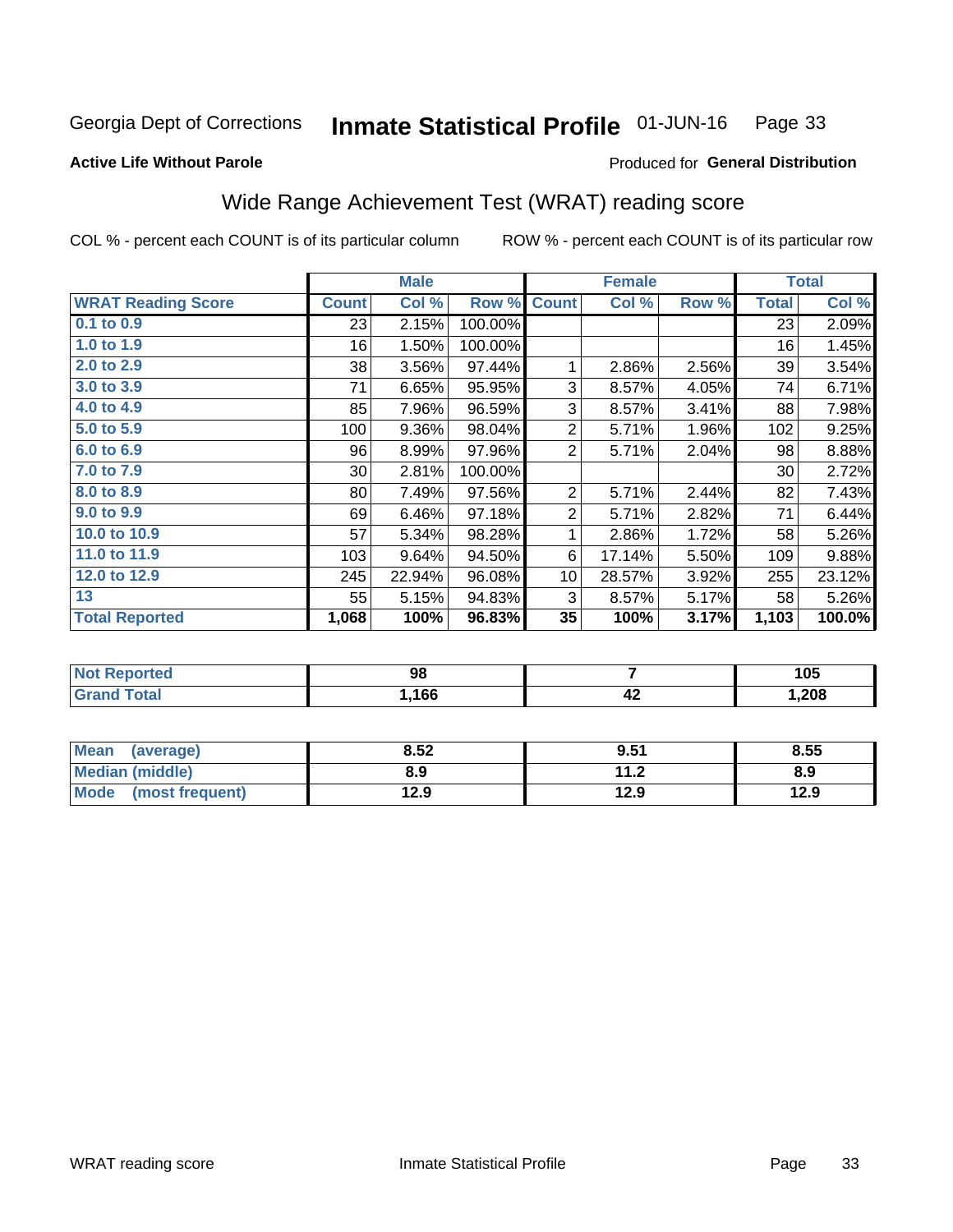#### Inmate Statistical Profile 01-JUN-16 Page 34

**Active Life Without Parole** 

#### Produced for General Distribution

## Wide Range Achievement Test (WRAT) math score

COL % - percent each COUNT is of its particular column

|                              | <b>Male</b>    |        |         |                | <b>Female</b> | <b>Total</b> |                |        |
|------------------------------|----------------|--------|---------|----------------|---------------|--------------|----------------|--------|
| <b>WRAT Mathematic Score</b> | <b>Count</b>   | Col %  | Row %   | <b>Count</b>   | Col %         | Row %        | <b>Total</b>   | Col %  |
| $0.1$ to $0.9$               | $\overline{2}$ | 0.19%  | 100.00% |                |               |              | $\overline{2}$ | 0.18%  |
| 1.0 to 1.9                   | 8              | 0.75%  | 100.00% |                |               |              | 8              | 0.73%  |
| 2.0 to 2.9                   | 24             | 2.25%  | 96.00%  | 1              | 2.86%         | 4.00%        | 25             | 2.27%  |
| 3.0 to 3.9                   | 61             | 5.71%  | 96.83%  | $\overline{2}$ | 5.71%         | 3.17%        | 63             | 5.71%  |
| 4.0 to 4.9                   | 113            | 10.58% | 97.41%  | 3              | 8.57%         | 2.59%        | 116            | 10.52% |
| 5.0 to 5.9                   | 146            | 13.67% | 98.65%  | $\overline{2}$ | 5.71%         | 1.35%        | 148            | 13.42% |
| 6.0 to 6.9                   | 236            | 22.10% | 97.52%  | 6              | 17.14%        | 2.48%        | 242            | 21.94% |
| 7.0 to 7.9                   | 114            | 10.67% | 97.44%  | 3              | 8.57%         | 2.56%        | 117            | 10.61% |
| 8.0 to 8.9                   | 102            | 9.55%  | 97.14%  | 3              | 8.57%         | 2.86%        | 105            | 9.52%  |
| 9.0 to 9.9                   | 84             | 7.87%  | 95.45%  | 4              | 11.43%        | 4.55%        | 88             | 7.98%  |
| 10.0 to 10.9                 | 26             | 2.43%  | 100.00% |                |               |              | 26             | 2.36%  |
| 11.0 to 11.9                 | 34             | 3.18%  | 97.14%  | 1              | 2.86%         | 2.86%        | 35             | 3.17%  |
| 12.0 to 12.9                 | 110            | 10.30% | 92.44%  | 9              | 25.71%        | 7.56%        | 119            | 10.79% |
| 13                           | 8              | 0.75%  | 88.89%  | 1              | 2.86%         | 11.11%       | 9              | 0.82%  |
| <b>Total Reported</b>        | 1,068          | 100%   | 96.83%  | 35             | 100%          | 3.17%        | 1,103          | 100.0% |

| <b>orted</b><br><b>NOT</b> | 98   |                    | 105  |
|----------------------------|------|--------------------|------|
|                            | ,166 | $\mathbf{r}$<br>44 | ,208 |

| Mean (average)         | 7.33 | 8.48 | 7.36 |
|------------------------|------|------|------|
| <b>Median (middle)</b> | 6.9  |      | 6.9  |
| Mode (most frequent)   | 12.9 | 12.9 | 12.9 |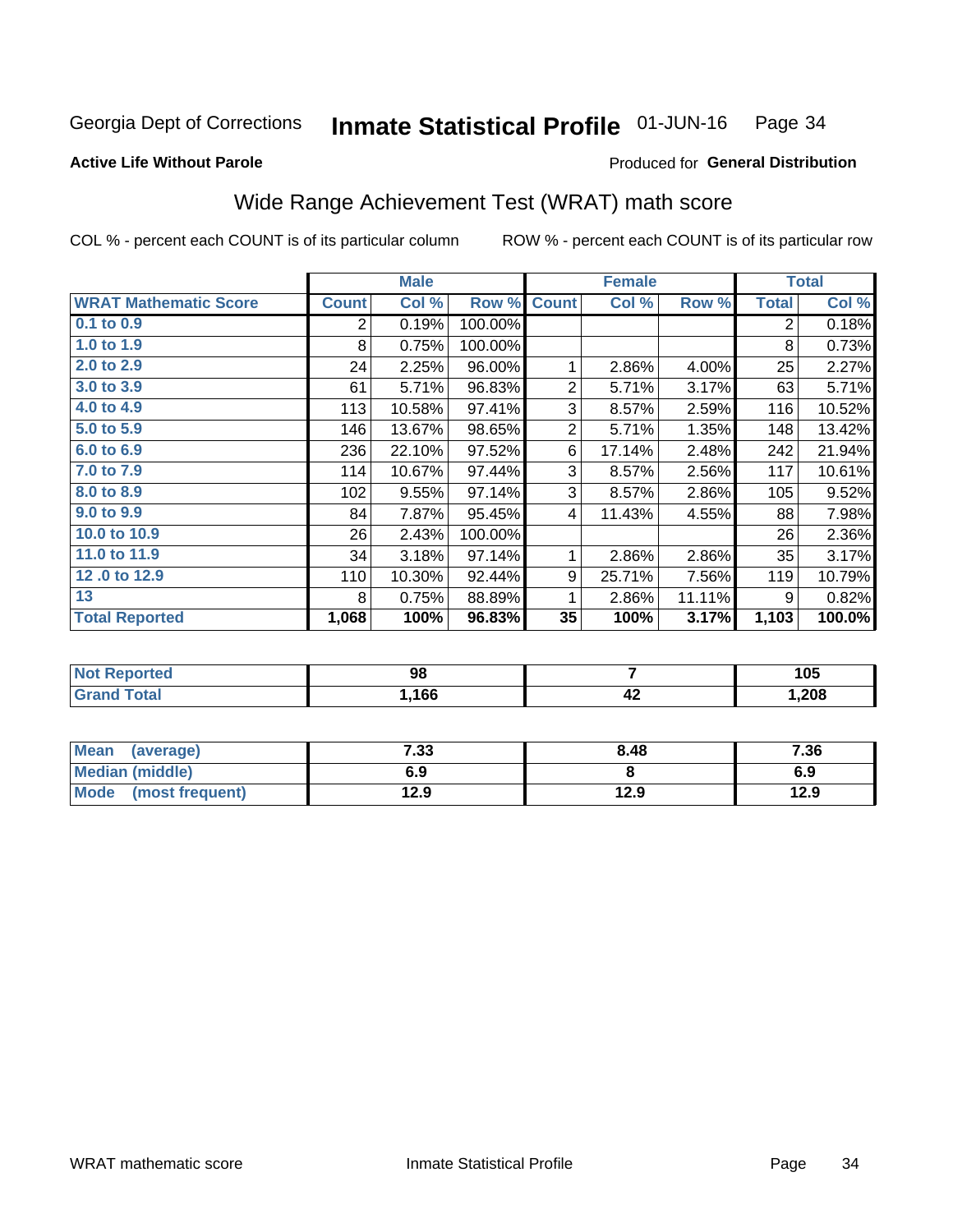#### Inmate Statistical Profile 01-JUN-16 Page 35

#### **Active Life Without Parole**

### Produced for General Distribution

## Wide Range Achievement Test (WRAT) spelling score

COL % - percent each COUNT is of its particular column

|                            | <b>Male</b>     |        | <b>Female</b> |                |        | <b>Total</b> |              |          |
|----------------------------|-----------------|--------|---------------|----------------|--------|--------------|--------------|----------|
| <b>WRAT Spelling Score</b> | <b>Count</b>    | Col %  | Row %         | <b>Count</b>   | Col %  | Row %        | <b>Total</b> | Col %    |
| $0.1$ to $0.9$             | 17              | 1.59%  | 100.00%       |                |        |              | 17           | 1.54%    |
| 1.0 to 1.9                 | 30 <sup>°</sup> | 2.81%  | 100.00%       |                |        |              | 30           | 2.72%    |
| 2.0 to 2.9                 | 51              | 4.78%  | 98.08%        | 1              | 2.86%  | 1.92%        | 52           | 4.72%    |
| 3.0 to 3.9                 | 65              | 6.10%  | 97.01%        | $\overline{2}$ | 5.71%  | 2.99%        | 67           | 6.09%    |
| 4.0 to 4.9                 | 66              | 6.19%  | 98.51%        | 1              | 2.86%  | 1.49%        | 67           | 6.09%    |
| 5.0 to 5.9                 | 123             | 11.54% | 99.19%        | 1              | 2.86%  | 0.81%        | 124          | 11.26%   |
| 6.0 to 6.9                 | 102             | 9.57%  | 99.03%        | 1              | 2.86%  | 0.97%        | 103          | $9.36\%$ |
| 7.0 to 7.9                 | 94              | 8.82%  | 96.91%        | 3              | 8.57%  | 3.09%        | 97           | 8.81%    |
| 8.0 to 8.9                 | 93              | 8.72%  | 96.88%        | 3              | 8.57%  | 3.13%        | 96           | 8.72%    |
| 9.0 to 9.9                 | 57              | 5.35%  | 100.00%       |                |        |              | 57           | 5.18%    |
| 10.0 to 10.9               | 54              | 5.07%  | 100.00%       |                |        |              | 54           | 4.90%    |
| 11.0 to 11.9               | 74              | 6.94%  | 94.87%        | 4              | 11.43% | 5.13%        | 78           | 7.08%    |
| 12.0 to 12.9               | 212             | 19.89% | 92.17%        | 18             | 51.43% | 7.83%        | 230          | 20.89%   |
| 13                         | 28              | 2.63%  | 96.55%        | 1              | 2.86%  | 3.45%        | 29           | 2.63%    |
| <b>Total Reported</b>      | 1,066           | 100%   | 96.82%        | 35             | 100.0% | 3.18%        | 1,101        | 100%     |

| <b>Not Reported</b> | 100  |    | 107    |
|---------------------|------|----|--------|
| <b>Total</b>        | ,166 | 46 | 208, ا |

| <b>Mean</b><br>(average) | 8.02 | 10.34 | 8.10 |
|--------------------------|------|-------|------|
| Median (middle)          | . о  | 12.3  | 7. O |
| Mode<br>(most frequent)  | 12.9 | 12.9  | 12.9 |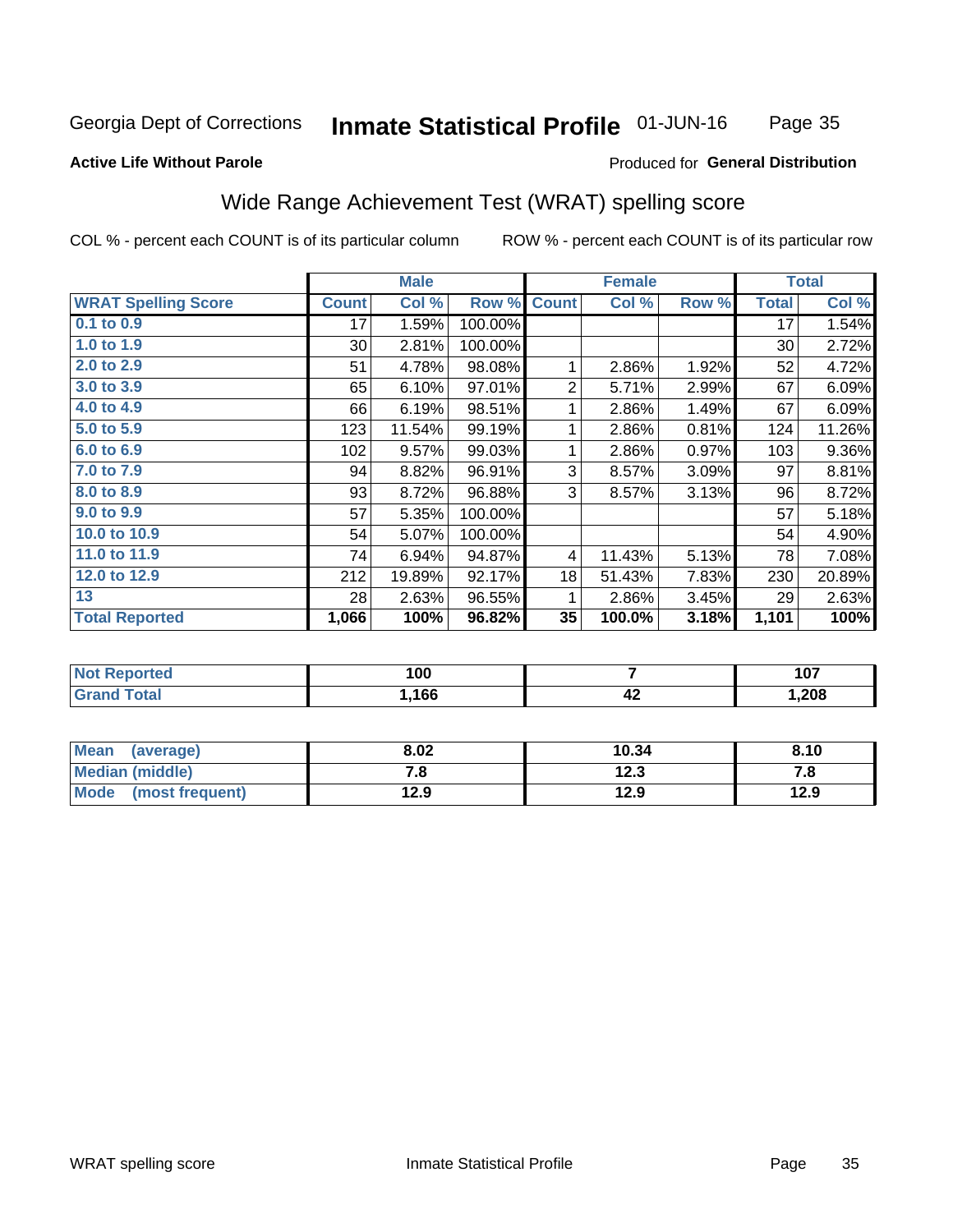#### Inmate Statistical Profile 01-JUN-16 Page 36

#### **Active Life Without Parole**

## **Produced for General Distribution**

## Current / last mental health treatment level

COL % - percent each COUNT is of its particular column

|                                    |                 | <b>Male</b> |         |              | <b>Female</b> |       |              | <b>Total</b> |
|------------------------------------|-----------------|-------------|---------|--------------|---------------|-------|--------------|--------------|
| <b>Mental Health Treatment Lev</b> | <b>Count</b>    | Col %       | Row %   | <b>Count</b> | Col %         | Row % | <b>Total</b> | Col %        |
| 1 No problem at current time       | 227             | 43.65%      | 96.60%  | 8            | 24.24%        | 3.40% | 235          | 42.50%       |
| 2 Receiving outpatient             | 218             | 41.92%      | 90.46%  | 23           | 69.70%        | 9.54% | 241          | 43.58%       |
| <b>Treatment</b>                   |                 |             |         |              |               |       |              |              |
| 3 Inpatient, moderate              | 62              | 11.92%      | 96.88%  | 2            | $6.06\%$      | 3.13% | 64           | 11.57%       |
| Treatment                          |                 |             |         |              |               |       |              |              |
| 4 Inpatient, intensive             | 12 <sub>1</sub> | 2.31%       | 100.00% |              |               |       | 12           | 2.17%        |
| <b>Treatment</b>                   |                 |             |         |              |               |       |              |              |
| <b>5 Undergoing crisis</b>         |                 | 0.19%       | 100.00% |              |               |       |              | 0.18%        |
| <b>stabilization</b>               |                 |             |         |              |               |       |              |              |
| <b>Total Evaluated</b>             | 520             | 100%        | 94.03%  | 33           | 100%          | 5.97% | 553          | 100%         |

| Never had MH<br>evaluation | 546  |     | <br>ບບປ |
|----------------------------|------|-----|---------|
|                            | ,166 | - 7 | ,208    |

| <b>Median (middle)</b>  | <b>Receiving outpatient</b><br>treatment | <b>Receiving outpatient</b><br>treatment | <b>Receiving</b><br>outpatient<br>treatment |  |
|-------------------------|------------------------------------------|------------------------------------------|---------------------------------------------|--|
| Mode<br>(most frequent) | No problem at current time               | <b>Receiving outpatient</b><br>treatment | <b>Receiving</b><br>outpatient<br>treatment |  |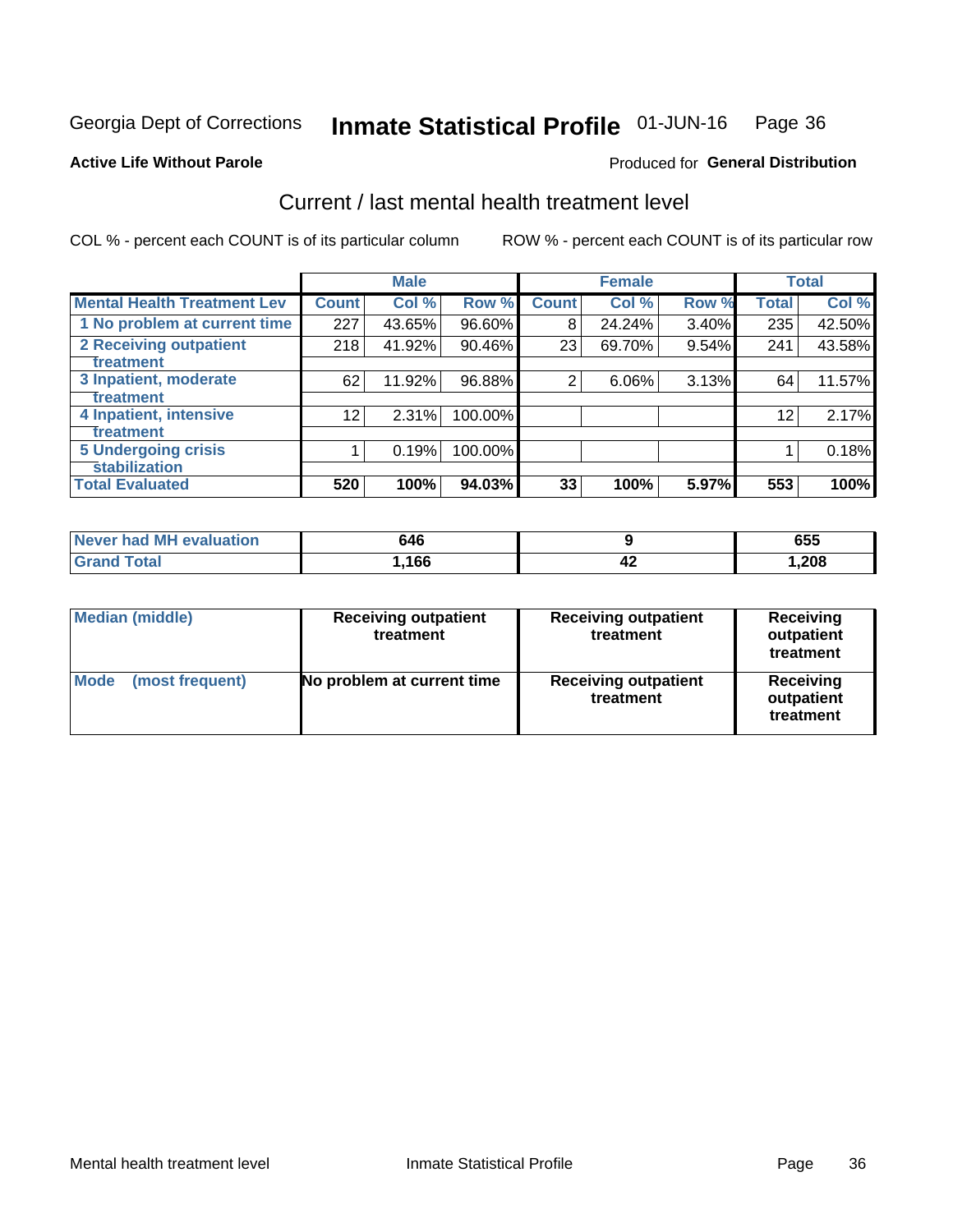#### **Inmate Statistical Profile 01-JUN-16** Page 37

## **Active Life Without Parole**

## Produced for General Distribution

## PULHESDWIT medical scale - 'P' overall condition ('P'hysical)

COL % - percent each COUNT is of its particular column

|                                  |                | <b>Male</b> |             |    | <b>Female</b> |       |              | <b>Total</b> |
|----------------------------------|----------------|-------------|-------------|----|---------------|-------|--------------|--------------|
| 'P' Overall Condition            | Count l        | Col %       | Row % Count |    | Col %         | Row % | <b>Total</b> | Col %        |
| 1 No medical illness             | 786            | 73.66%      | 97.40%      | 21 | 51.22%        | 2.60% | 807          | 72.83%       |
| 2 Well-controlled chronic        | 255            | 23.90%      | 92.73%      | 20 | 48.78%        | 7.27% | 275          | 24.82%       |
| <b>illness</b>                   |                |             |             |    |               |       |              |              |
| 3 Poorly-controlled chronic      | 24             | 2.25%       | 100.00%     |    |               |       | 24           | 2.17%        |
| <b>illness</b>                   |                |             |             |    |               |       |              |              |
| 4 Significant problems requiring | 2 <sub>1</sub> | 0.19%       | 100.00%     |    |               |       | 2            | 0.18%        |
| special housing                  |                |             |             |    |               |       |              |              |
| <b>Total Reported</b>            | 1,067          | 100%        | 96.30%      | 41 | 100%          | 3.70% | 1,108        | 100%         |

| .                           | 99  |      | 100 |
|-----------------------------|-----|------|-----|
| $\sim$ $\sim$ $\sim$ $\sim$ | 166 | - 74 | 208 |

| <b>Mode</b> | (most frequent) | ' No medical illness | 1 No medical illness | 1 No medical<br>illness |
|-------------|-----------------|----------------------|----------------------|-------------------------|
|-------------|-----------------|----------------------|----------------------|-------------------------|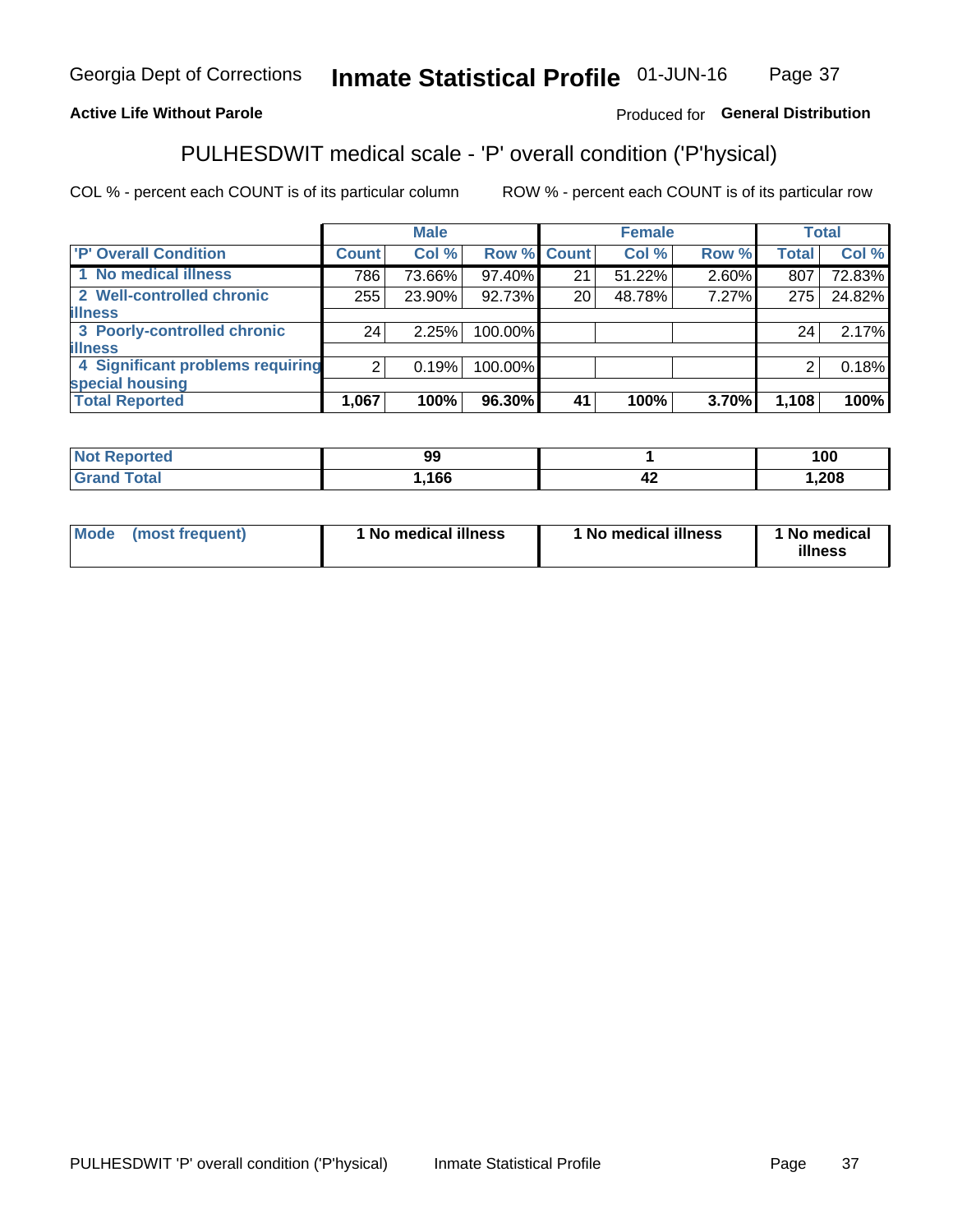### **Active Life Without Parole**

## Produced for General Distribution

## PULHESDWIT medical scale - 'U' upper body

COL % - percent each COUNT is of its particular column

|                              |              | <b>Male</b> |         |              | <b>Female</b> |       |              | <b>Total</b> |
|------------------------------|--------------|-------------|---------|--------------|---------------|-------|--------------|--------------|
| <b>'U' Upper Body</b>        | <b>Count</b> | Col %       | Row %   | <b>Count</b> | Col %         | Row % | <b>Total</b> | Col %        |
| 1 Upper bones, joints,       | 1,012        | 94.93%      | 96.47%  | 37           | 90.24%        | 3.53% | 1,049        | 94.76%       |
| muscles all OK               |              |             |         |              |               |       |              |              |
| 2 One or both arms minimally | 42           | 3.94%       | 91.30%  | 4            | 9.76%         | 8.70% | 46           | 4.16%        |
| limited                      |              |             |         |              |               |       |              |              |
| 3 One or both arms           | 10           | 0.94%       | 100.00% |              |               |       | 10           | 0.90%        |
| moderately limited           |              |             |         |              |               |       |              |              |
| 4 One arm disabled,          |              | 0.09%       | 100.00% |              |               |       |              | 0.09%        |
| paralyzed, or amputated      |              |             |         |              |               |       |              |              |
| 5 Both arms disabled,        |              | 0.09%       | 100.00% |              |               |       |              | 0.09%        |
| paralyzed, or amputated      |              |             |         |              |               |       |              |              |
| <b>Total Reported</b>        | 1,066        | 100%        | 96.30%  | 41           | 100%          | 3.70% | 1,107        | 100%         |

| <b>Not Reported</b>          | 100   |     |        |
|------------------------------|-------|-----|--------|
| <b>Total</b><br><b>Grand</b> | 1,166 | - - | 208, ، |

| Mode (most frequent) | 1 Upper bones, joints,<br>muscles all OK | 1 Upper bones, joints,<br>muscles all OK | 1 Upper bones,<br>joints, muscles all<br>ΟK |
|----------------------|------------------------------------------|------------------------------------------|---------------------------------------------|
|----------------------|------------------------------------------|------------------------------------------|---------------------------------------------|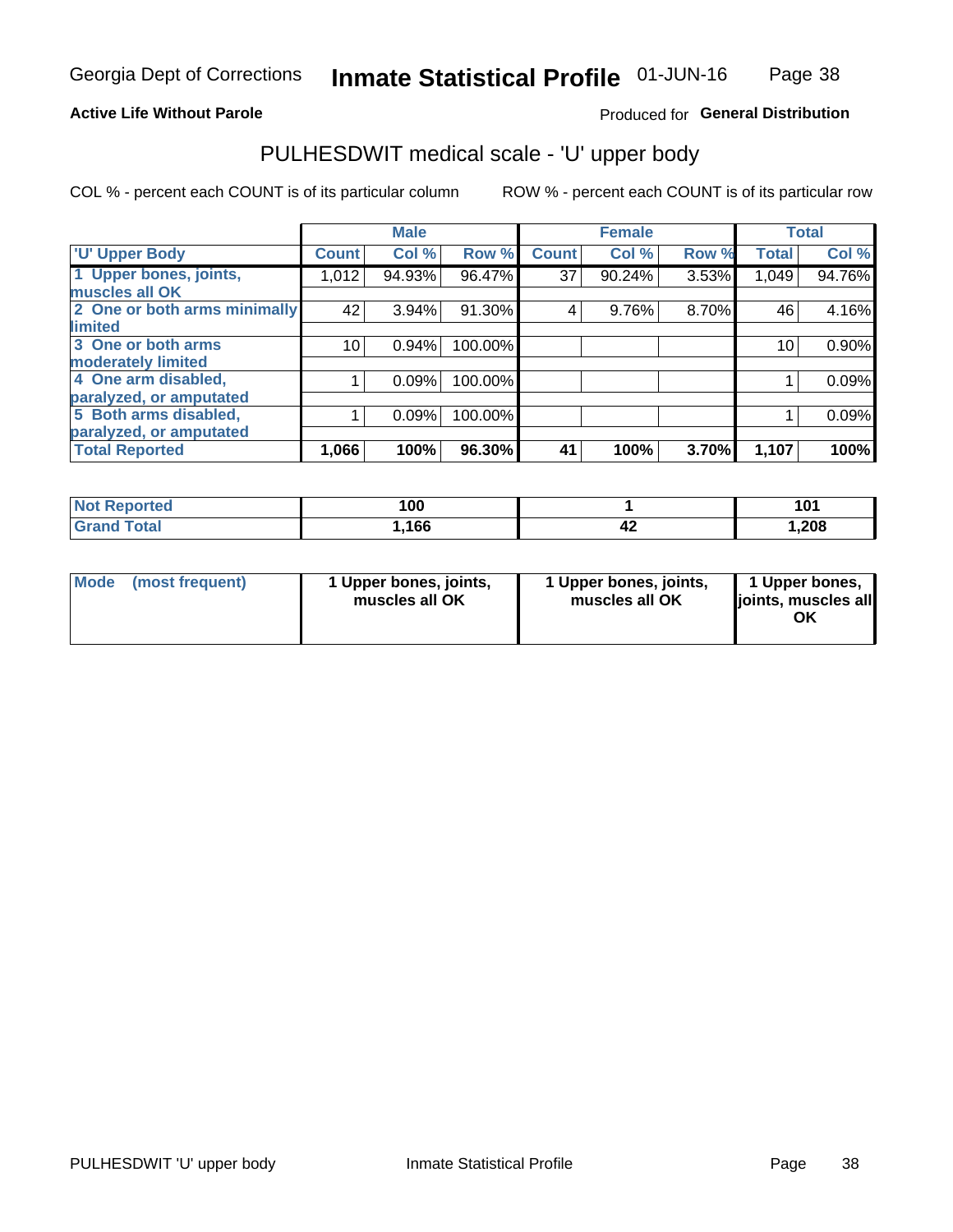### **Active Life Without Parole**

## Produced for General Distribution

## PULHESDWIT medical scale - 'L' lower body

COL % - percent each COUNT is of its particular column

|                                | <b>Male</b>     |          | <b>Female</b> |              |        | <b>Total</b> |              |        |
|--------------------------------|-----------------|----------|---------------|--------------|--------|--------------|--------------|--------|
| 'L' Lower Body                 | <b>Count</b>    | Col %    | Row %         | <b>Count</b> | Col %  | Row %        | <b>Total</b> | Col %  |
| 1 Lower bones, joints,         | 928             | 87.14%   | 96.27%        | 36           | 87.80% | 3.73%        | 964          | 87.16% |
| muscles all OK                 |                 |          |               |              |        |              |              |        |
| 2 One or both legs minimally   | 118             | 11.08%   | 95.93%        | 5            | 12.20% | 4.07%        | 123          | 11.12% |
| limited                        |                 |          |               |              |        |              |              |        |
| 3 One or both legs             | 17 <sub>1</sub> | $1.60\%$ | 100.00%       |              |        |              | 17           | 1.54%  |
| moderately limited             |                 |          |               |              |        |              |              |        |
| 4 One leg disabled, paralyzed, | $\overline{2}$  | 0.19%    | 100.00%       |              |        |              | 2            | 0.18%  |
| or amputated                   |                 |          |               |              |        |              |              |        |
| <b>Total Reported</b>          | 1,065           | 100%     | 96.29%        | 41           | 100%   | 3.71%        | 1,106        | 100%   |

| <b>Not Reported</b>    | 1 N 4<br>ו שו |     | 10 <sup>c</sup><br>I VZ |
|------------------------|---------------|-----|-------------------------|
| <b>Total</b><br>. Grar | ,166          | - 4 | 208, ا                  |

| Mode | (most frequent) | 1 Lower bones, joints,<br>muscles all OK | 1 Lower bones, joints,<br>muscles all OK | 1 Lower bones,<br>ljoints, muscles all<br>ΟK |
|------|-----------------|------------------------------------------|------------------------------------------|----------------------------------------------|
|------|-----------------|------------------------------------------|------------------------------------------|----------------------------------------------|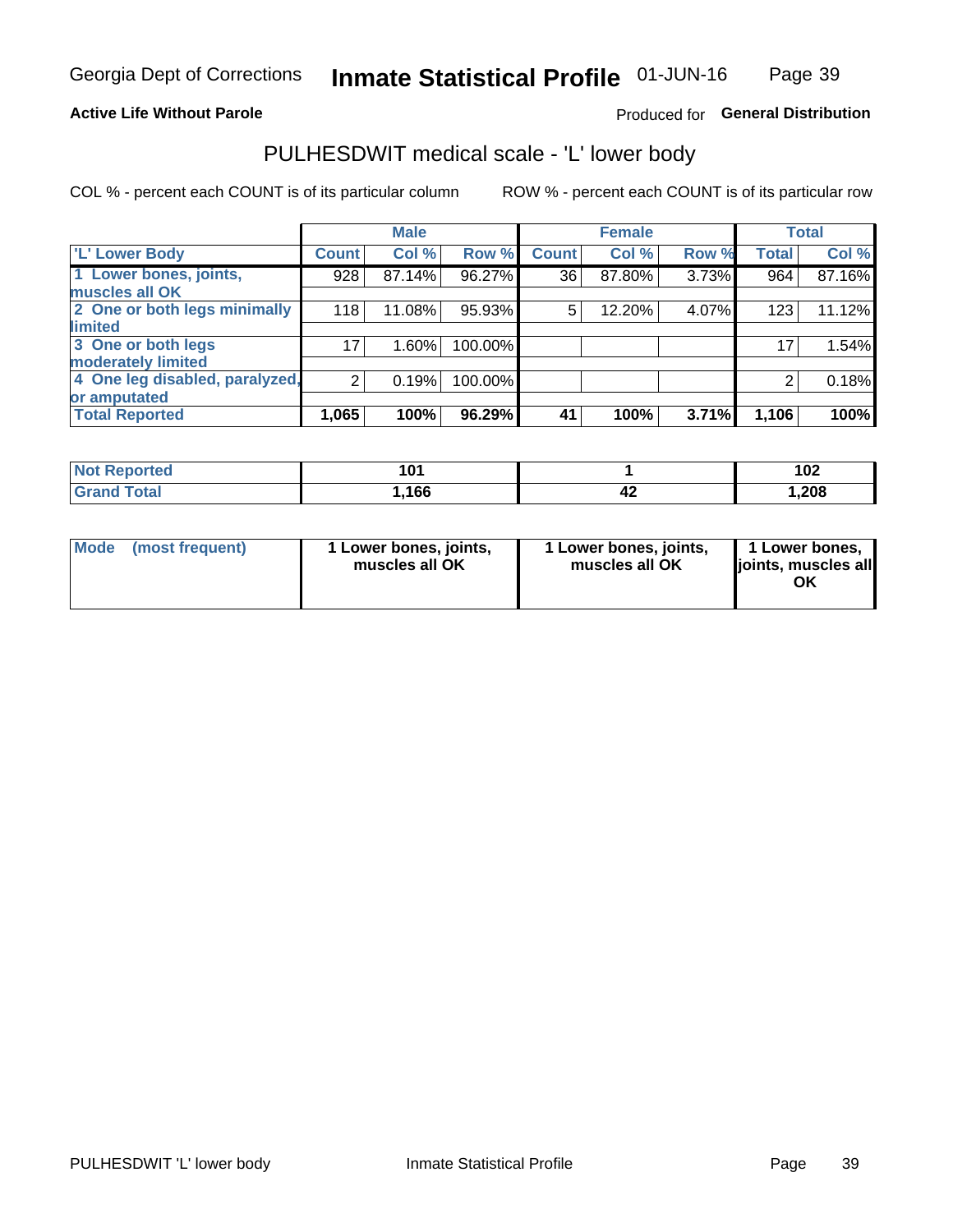### **Active Life Without Parole**

Produced for General Distribution

## PULHESDWIT medical scale - 'H' hearing

COL % - percent each COUNT is of its particular column

|                                                               |              | <b>Male</b> |             |    | <b>Female</b> |          | <b>Total</b> |        |
|---------------------------------------------------------------|--------------|-------------|-------------|----|---------------|----------|--------------|--------|
| <b>H'</b> Hearing                                             | <b>Count</b> | Col %       | Row % Count |    | Col%          | Row %    | <b>Total</b> | Col %  |
| 1 Normal hearing both ears                                    | 1.049        | 98.59%      | 96.24%      | 41 | $100.00\%$    | 3.76%    | 1,090        | 98.64% |
| 2 Some loss in one ear with<br>other OK, or mild loss in both | 11           | 1.03%       | 100.00%     |    |               |          | 11           | 1.00%  |
| 3 Total loss in one ear with                                  | 4            | 0.38%       | 100.00%     |    |               |          | 4            | 0.36%  |
| mild loss in other<br><b>Total Reported</b>                   | 1,064        | 100%        | 96.29%      | 41 | 100%          | $3.71\%$ | 1,105        | 100%   |

| <b>Not</b><br>Reported | 102   |      | 103  |
|------------------------|-------|------|------|
| <b>otal</b>            | 1,166 | - 74 | ,208 |

| Mode (most frequent) | 1 Normal hearing both ears 1 Normal hearing both ears 1 Normal hearing |           |
|----------------------|------------------------------------------------------------------------|-----------|
|                      |                                                                        | both ears |
|                      |                                                                        |           |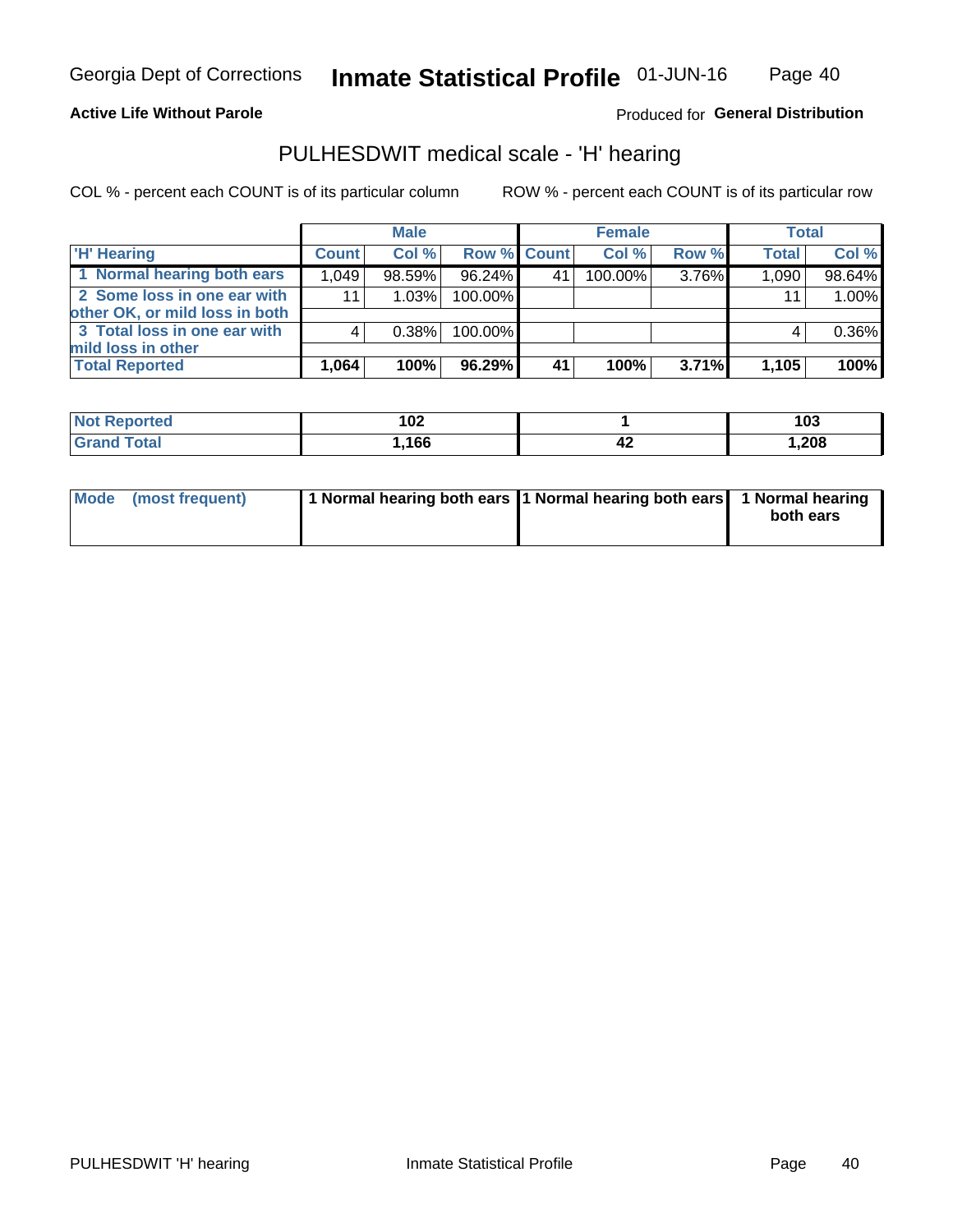### **Active Life Without Parole**

## Produced for General Distribution

## PULHESDWIT medical scale - 'E' vision

COL % - percent each COUNT is of its particular column

|                                |                 | <b>Male</b> |             |    | <b>Female</b> |       |              | <b>Total</b> |
|--------------------------------|-----------------|-------------|-------------|----|---------------|-------|--------------|--------------|
| <b>E' Vision</b>               | <b>Count</b>    | Col %       | Row % Count |    | Col %         | Row % | <b>Total</b> | Col %        |
| 1 Correctable to 20/40 in both | 796             | 78.04%      | 98.03%      | 16 | 43.24%        | 1.97% | 812          | 76.82%       |
| eyes                           |                 |             |             |    |               |       |              |              |
| 2 Correctable to 20/70 in one  | 201             | 19.71%      | 91.36%      | 19 | 51.35%        | 8.64% | 220          | 20.81%       |
| eye, may be blind in other     |                 |             |             |    |               |       |              |              |
| 3 Correctable to 20/200 in one | 20 <sub>1</sub> | $1.96\%$    | 90.91%      |    | 5.41%         | 9.09% | 22           | 2.08%        |
| eye, may be blind in other     |                 |             |             |    |               |       |              |              |
| 4 One eye not correctable to   | 3               | 0.29%       | 100.00%     |    |               |       | 3            | 0.28%        |
| 20/200, other may be blind     |                 |             |             |    |               |       |              |              |
| <b>Total Reported</b>          | 1,020           | 100%        | 96.50%      | 37 | 100%          | 3.50% | 1,057        | 100%         |

| <b>Not Reported</b>          | 146  |    | 4 E 4<br>ושו |
|------------------------------|------|----|--------------|
| <b>Total</b><br><b>Grand</b> | ,166 | 44 | .208         |

| Mode (most frequent) | 1 Correctable to 20/40 in both 2 Correctable to 20/70 in one 1 Correctable to<br>eves | eye, may be blind in other 20/40 in both eyes |  |
|----------------------|---------------------------------------------------------------------------------------|-----------------------------------------------|--|
|                      |                                                                                       |                                               |  |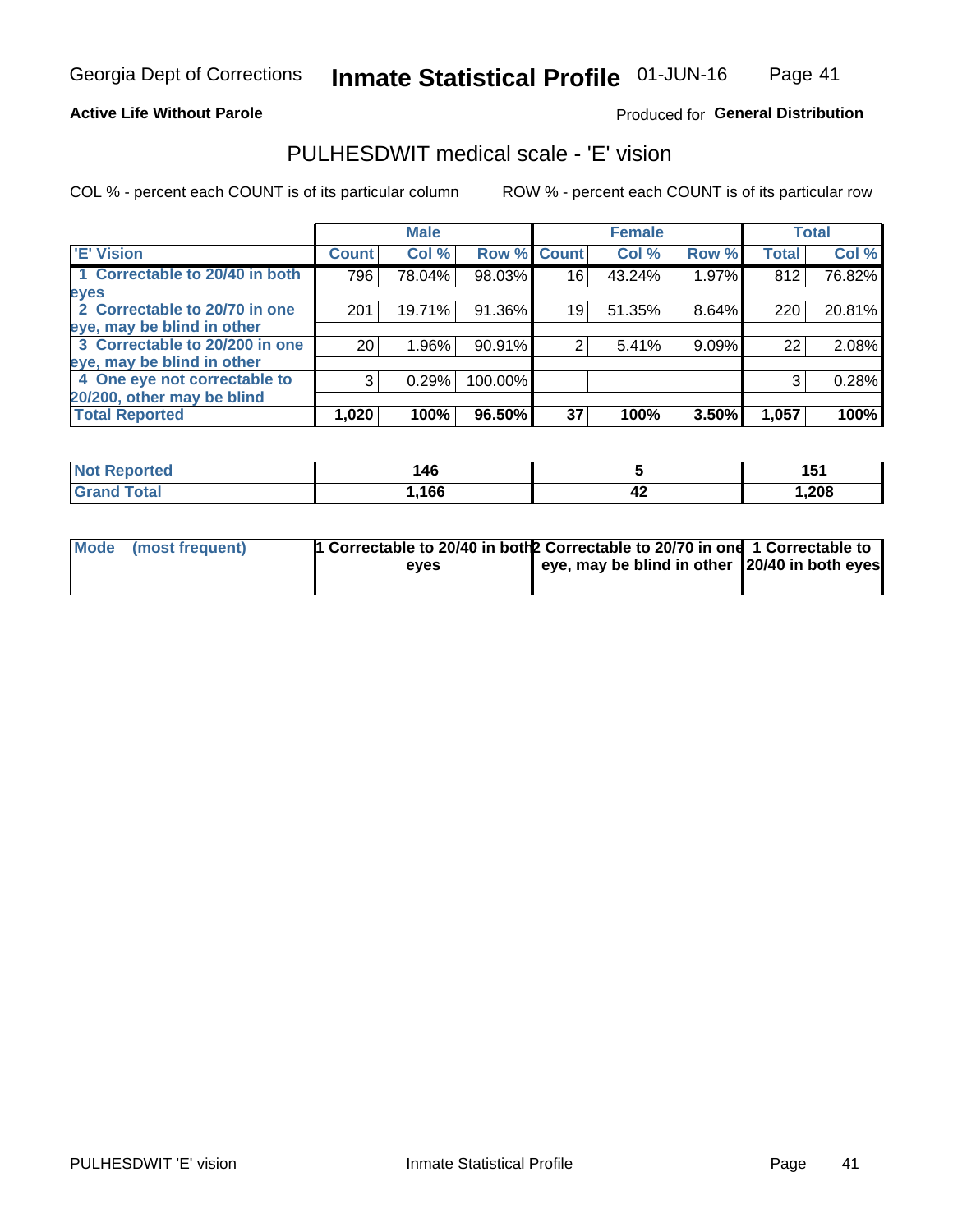### **Active Life Without Parole**

## Produced for General Distribution

## PULHESDWIT medical scale - 'S' pSychiatric

COL % - percent each COUNT is of its particular column

|                                        |              | <b>Male</b> |         |             | <b>Female</b> |        |              | <b>Total</b> |
|----------------------------------------|--------------|-------------|---------|-------------|---------------|--------|--------------|--------------|
| 'S' pSychiatric                        | <b>Count</b> | Col %       |         | Row % Count | Col %         | Row %  | <b>Total</b> | Col %        |
| 1 No impairment or disorders           | 890          | 81.80%      | 98.89%  | 10          | 33.33%        | 1.11%  | 900          | 80.50%       |
| 2 Stable, or in remission, or          | 139          | 12.78%      | 87.97%  | 19          | 63.33%        | 12.03% | 158          | 14.13%       |
| mild impairment or retardation         |              |             |         |             |               |        |              |              |
| 3 Requires moderate inpatient          | 50           | 4.60%       | 98.04%  |             | 3.33%         | 1.96%  | 51           | 4.56%        |
| treatment                              |              |             |         |             |               |        |              |              |
| 4 Requires intensive inpatient         | 8            | 0.74%       | 100.00% |             |               |        | 8            | 0.72%        |
| treatment                              |              |             |         |             |               |        |              |              |
| <b>5 Requires Crisis Stabilization</b> |              | 0.09%       | 100.00% |             |               |        |              | 0.09%        |
| Unit (CSU) inpatient care              |              |             |         |             |               |        |              |              |
| <b>Total Reported</b>                  | 1,088        | 100%        | 97.32%  | 30          | 100%          | 2.68%  | 1,118        | 100%         |

| <b>Not Reported</b>    | $\overline{\phantom{a}}$ | . . | 90    |
|------------------------|--------------------------|-----|-------|
| <b>Total</b><br>'Grand | ,166                     | 44  | 1,208 |

| Mode (most frequent) | <b>1 No impairment or disorders 2 Stable, or in remission, 1 No impairment or</b> |                       |           |
|----------------------|-----------------------------------------------------------------------------------|-----------------------|-----------|
|                      |                                                                                   | or mild impairment or | disorders |
|                      |                                                                                   | retardation           |           |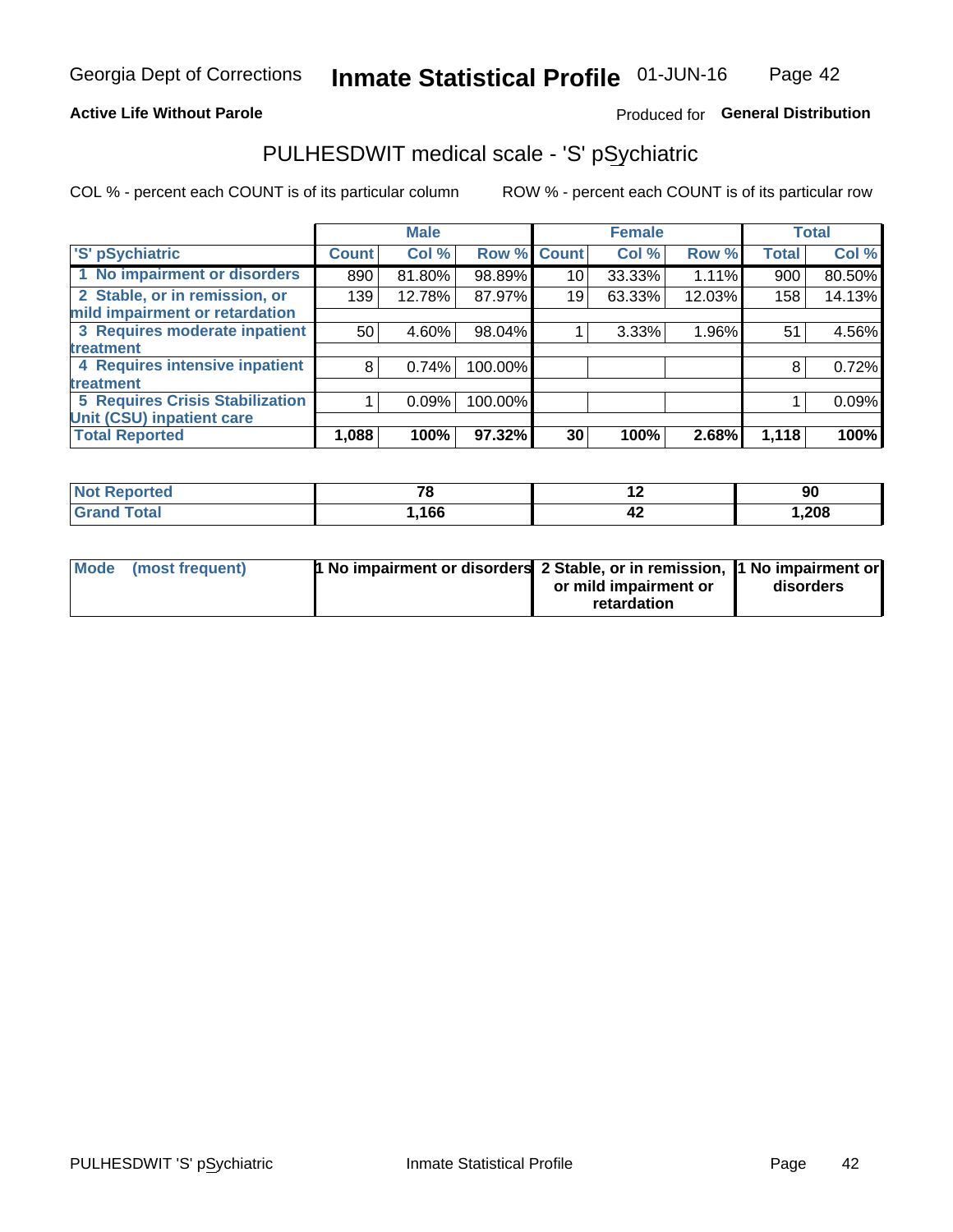### **Active Life Without Parole**

## Produced for General Distribution

## PULHESDWIT medical scale - 'D' dental

COL % - percent each COUNT is of its particular column

|                                 |              | <b>Male</b> |                    |    | <b>Female</b> |       |              | Total  |
|---------------------------------|--------------|-------------|--------------------|----|---------------|-------|--------------|--------|
| 'D' Dental                      | <b>Count</b> | Col %       | <b>Row % Count</b> |    | Col %         | Row % | <b>Total</b> | Col %  |
| 1 Minimal routine dental health | 749          | 74.38%      | 96.52%             | 27 | 77.14%        | 3.48% | 776          | 74.47% |
| <b>needs</b>                    |              |             |                    |    |               |       |              |        |
| 2 Moderate cavities and/or gum  | 217          | 21.55%      | 96.88%             |    | 20.00%        | 3.13% | 224          | 21.50% |
| <b>disease</b>                  |              |             |                    |    |               |       |              |        |
| 3 Extensive gum disease         | 41           | 4.07%       | 97.62%             |    | 2.86%         | 2.38% | 42           | 4.03%  |
| and/or widespread decay         |              |             |                    |    |               |       |              |        |
| <b>Total Reported</b>           | 1,007        | 100%        | 96.64%             | 35 | 100%          | 3.36% | 1,042        | 100%   |

| prtea<br>NOT F<br> | 159  |    | 166    |
|--------------------|------|----|--------|
| Tota               | .166 | 44 | 208, ، |

| <b>Mode</b>     | Minimal routine dental | Minimal routine dental 11 Minimal routine | dental health |
|-----------------|------------------------|-------------------------------------------|---------------|
| (most frequent) | health needs           | health needs                              | needs         |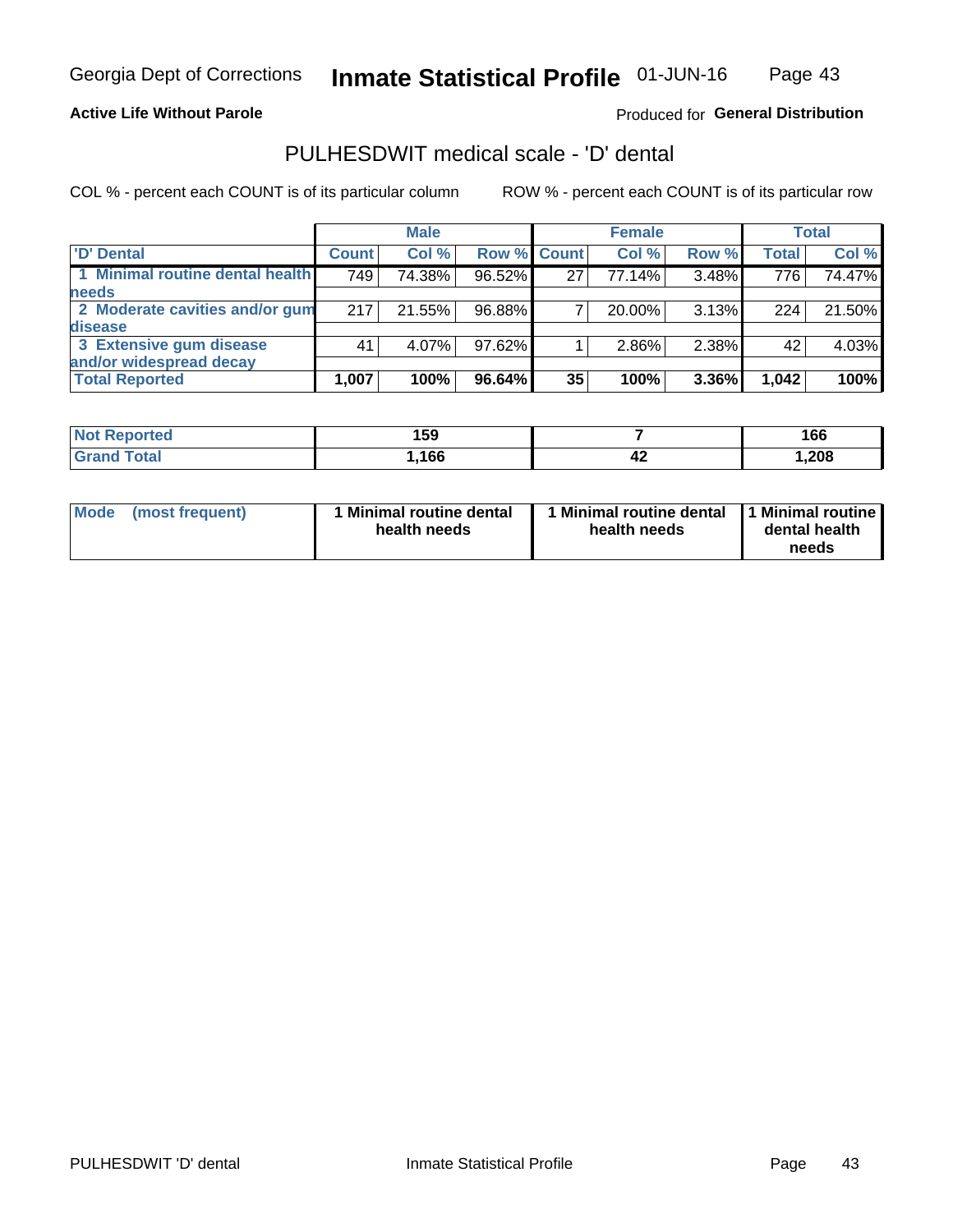### **Active Life Without Parole**

## Produced for General Distribution

## PULHESDWIT medical scale - 'W' work ability

COL % - percent each COUNT is of its particular column

|                                 |              | <b>Male</b> |         |             | <b>Female</b> |       |              | <b>Total</b> |
|---------------------------------|--------------|-------------|---------|-------------|---------------|-------|--------------|--------------|
| <b>W' work ability</b>          | <b>Count</b> | Col %       |         | Row % Count | Col %         | Row % | <b>Total</b> | Col %        |
| 1 Unrestricted work or activity | 890          | 83.41%      | 96.74%  | 30          | 73.17%        | 3.26% | 920          | 83.03%       |
| 2 Minor restrictions on type of | 133          | 12.46%      | 92.36%  | 11          | 26.83%        | 7.64% | 144          | 13.00%       |
| <b>work</b>                     |              |             |         |             |               |       |              |              |
| 3 Moderate restrictions on type | 30           | 2.81%       | 100.00% |             |               |       | 30           | 2.71%        |
| lof work                        |              |             |         |             |               |       |              |              |
| 4 Major restrictions on type of | 10           | 0.94%       | 100.00% |             |               |       | 10           | 0.90%        |
| <b>work</b>                     |              |             |         |             |               |       |              |              |
| 5 Cannot work under any         | 4            | 0.37%       | 100.00% |             |               |       | 4            | 0.36%        |
| <b>circumstances</b>            |              |             |         |             |               |       |              |              |
| <b>Total Reported</b>           | 1,067        | 100%        | 96.30%  | 41          | 100%          | 3.70% | 1,108        | 100%         |

| <b>Not Reported</b>     | 99   |      | 100    |
|-------------------------|------|------|--------|
| <b>Total</b><br>' Grand | 166, | - 74 | 208, ، |

| <b>Mode</b>     | 1 Unrestricted work or | 1 Unrestricted work or | 1 Unrestricted   |
|-----------------|------------------------|------------------------|------------------|
| (most frequent) | activity               | activity               | work or activity |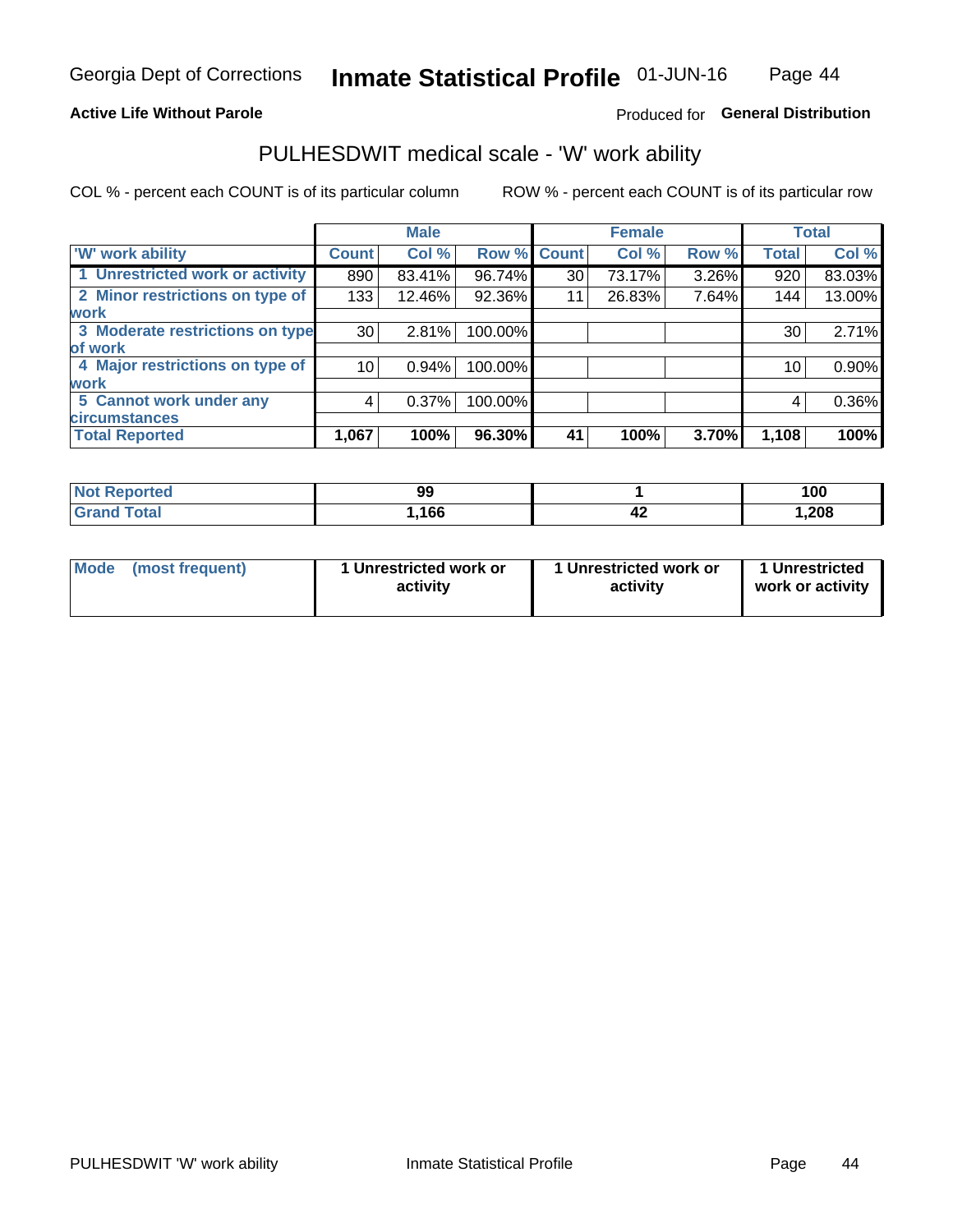### **Active Life Without Parole**

## Produced for General Distribution

## PULHESDWIT medical scale - 'I' impairment

COL % - percent each COUNT is of its particular column ROW % - percent each COUNT is of its particular row

|                                   |              | <b>Male</b> |             |    | <b>Female</b> |       |              | <b>Total</b> |
|-----------------------------------|--------------|-------------|-------------|----|---------------|-------|--------------|--------------|
| <b>T' Impairment</b>              | <b>Count</b> | Col %       | Row % Count |    | Col %         | Row % | <b>Total</b> | Col %        |
| 1 No impairments or               | 1,052        | 98.69%      | 96.25%      | 41 | 100.00%       | 3.75% | 1,093        | 98.74%       |
| disabilities                      |              |             |             |    |               |       |              |              |
| 2 Wheelchair-bound but            | 8            | 0.75%       | 100.00%     |    |               |       | 8            | 0.72%        |
| otherwise OK                      |              |             |             |    |               |       |              |              |
| <b>3 Needs low-level Assisted</b> |              | 0.09%       | 100.00%     |    |               |       |              | 0.09%        |
| Living (level I)                  |              |             |             |    |               |       |              |              |
| 4 Needs moderate Assisted         |              | 0.19%       | 100.00%     |    |               |       |              | 0.18%        |
| Living (level II)                 |              |             |             |    |               |       |              |              |
| <b>5 Needs maximal Assisted</b>   | 3            | 0.28%       | 100.00%     |    |               |       | 3            | 0.27%        |
| Living (level III)                |              |             |             |    |               |       |              |              |
| <b>Total Reported</b>             | 1,066        | 100%        | 96.30%      | 41 | 100%          | 3.70% | 1,107        | 100%         |

| المنصلة متناسب<br>meo | 100  |    | 101   |
|-----------------------|------|----|-------|
| <b>fotal</b>          | ,166 | ~∼ | 1,208 |

| Mode | (most frequent) | 1 No impairments or<br>disabilities | 1 No impairments or<br>disabilities | 1 No impairments<br>or disabilities |
|------|-----------------|-------------------------------------|-------------------------------------|-------------------------------------|
|------|-----------------|-------------------------------------|-------------------------------------|-------------------------------------|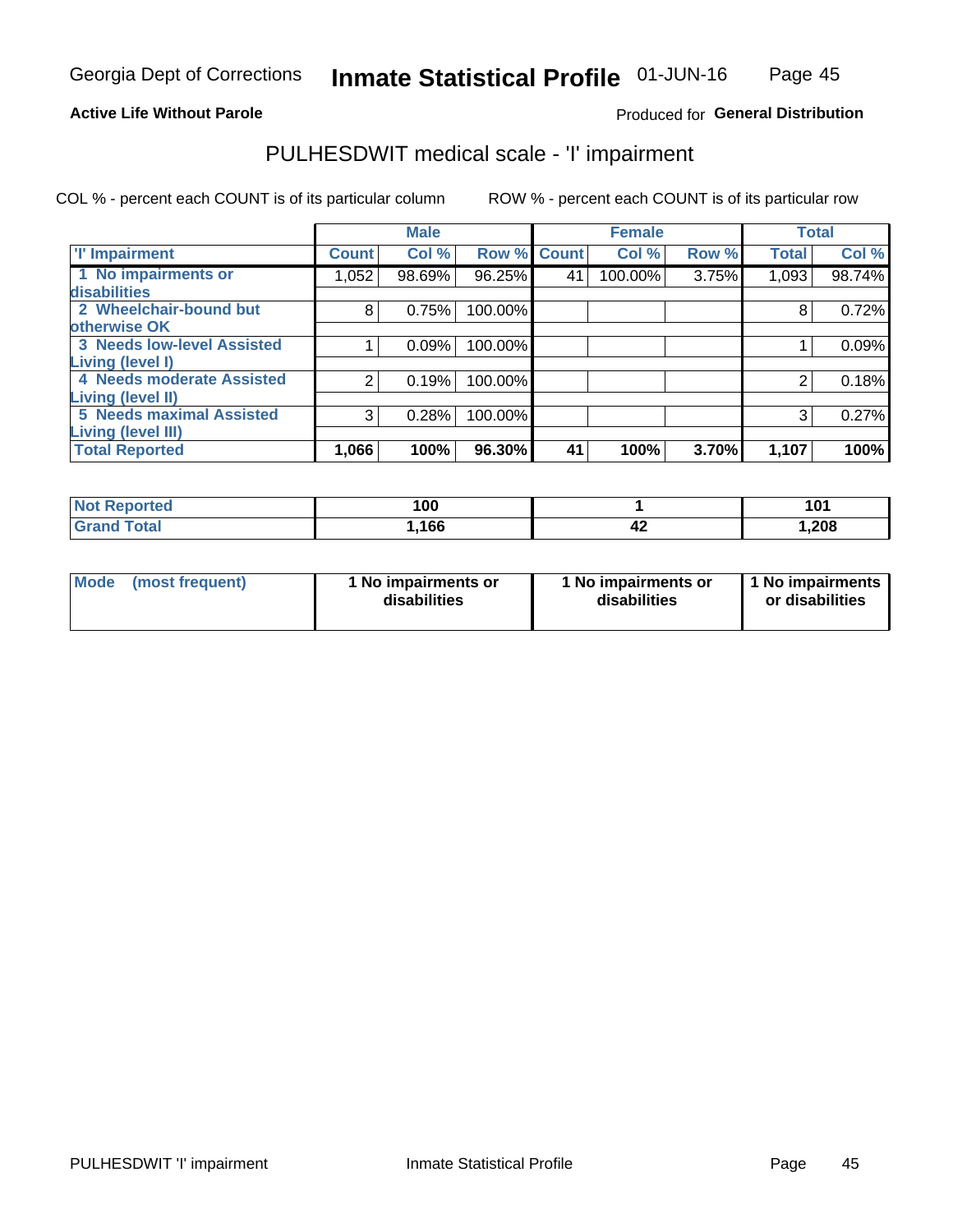### **Active Life Without Parole**

### Produced fo General Distribution

## PULHESDWIT medical scale - 'T' transportability

COL % - percent each COUNT is of its particular column

|                             |              | <b>Male</b> |             |    | <b>Female</b> |       |              | <b>Total</b> |
|-----------------------------|--------------|-------------|-------------|----|---------------|-------|--------------|--------------|
| <b>T' Transportability</b>  | <b>Count</b> | Col %       | Row % Count |    | Col %         | Row % | <b>Total</b> | Col %        |
| 1 Can be transported in any | 1.065        | 99.25%      | 96.29%      | 41 | 100.00%       | 3.71% | 1,106        | 99.28%       |
| ordinary approved vehicle   |              |             |             |    |               |       |              |              |
| 2 Wheelchair-bound, not     |              | 0.19%       | 100.00%     |    |               |       |              | 0.18%        |
| needing special vehicle     |              |             |             |    |               |       |              |              |
| 5 Requires ambulance        | 6            | 0.56%       | 100.00%     |    |               |       |              | 0.54%        |
| transport                   |              |             |             |    |               |       |              |              |
| <b>Total Reported</b>       | 1,073        | 100%        | 96.32%      | 41 | 100%          | 3.68% | 1,114        | 100%         |

| тео | ວບ   |    | 94    |
|-----|------|----|-------|
|     | ,166 | т. | 1,208 |

| Mode (most frequent) | 1 Can be transported in any 1 Can be transported in any | ordinary approved vehicle   ordinary approved vehicle   transported in any | 1 Can be<br>ordinary approved<br>vehicle |
|----------------------|---------------------------------------------------------|----------------------------------------------------------------------------|------------------------------------------|
|                      |                                                         |                                                                            |                                          |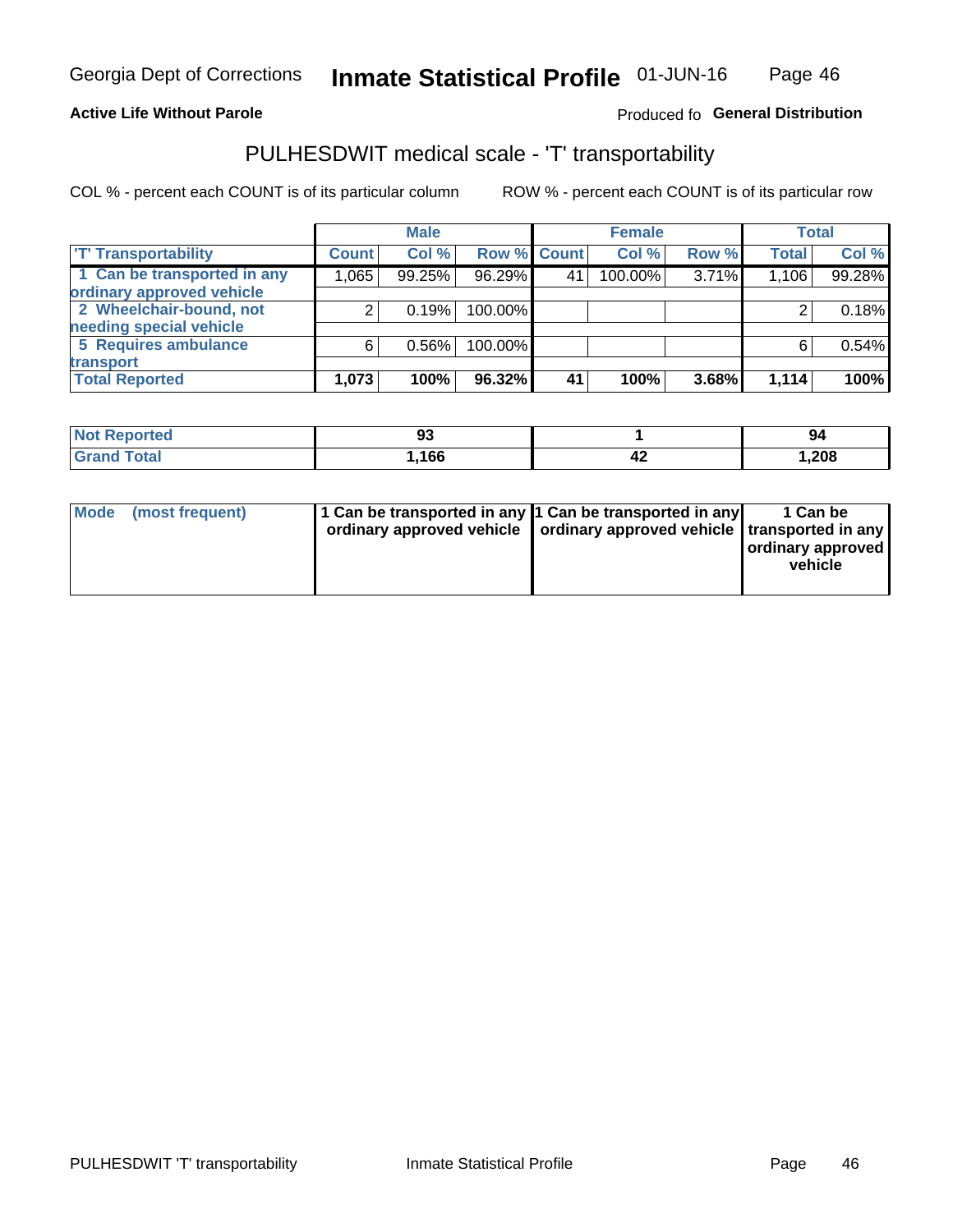#### Inmate Statistical Profile 01-JUN-16 Page 47

**Active Life Without Parole** 

### Produced for General Distribution

## Number of prior Georgia incarcerations

COL % - percent each COUNT is of its particular column

|                                       |              | <b>Male</b> |                    |    | <b>Female</b> |       |       | <b>Total</b> |
|---------------------------------------|--------------|-------------|--------------------|----|---------------|-------|-------|--------------|
| <b>Num of Prior GA Incarcerations</b> | <b>Count</b> | Col %       | <b>Row % Count</b> |    | Col %         | Row % | Total | Col %        |
|                                       | 581          | 49.83%      | 94.78%             | 32 | 76.19%        | 5.22% | 613   | 50.75%       |
|                                       | 230          | 19.73%      | 97.87%             | 5  | 11.90%        | 2.13% | 235   | 19.45%       |
|                                       | 145          | 12.44%      | 98.64%             | 2  | 4.76%         | 1.36% | 147   | 12.17%       |
| 3                                     | 97           | 8.32%       | 97.98%             | 2  | 4.76%         | 2.02% | 99    | 8.20%        |
|                                       | 56           | 4.80%       | 100.00%            |    |               |       | 56    | 4.64%        |
| 5                                     | 35           | 3.00%       | 100.00%            |    |               |       | 35    | 2.90%        |
| <b>More Than 5</b>                    | 22           | 1.89%       | 95.65%             |    | 2.38%         | 4.35% | 23    | 1.90%        |
| <b>Total Reported</b>                 | 1,166        | 100%        | 96.52%             | 42 | 100%          | 3.48% | 1,208 | 100.0%       |

| orted<br><b>NI</b>               |      |     |      |
|----------------------------------|------|-----|------|
| <b>Total</b><br>$\mathbf{v}$ and | ,166 | -74 | ,208 |

| Mean (average)       | 1.16 | .oz | 1.14 |
|----------------------|------|-----|------|
| Median (middle)      |      |     |      |
| Mode (most frequent) |      |     |      |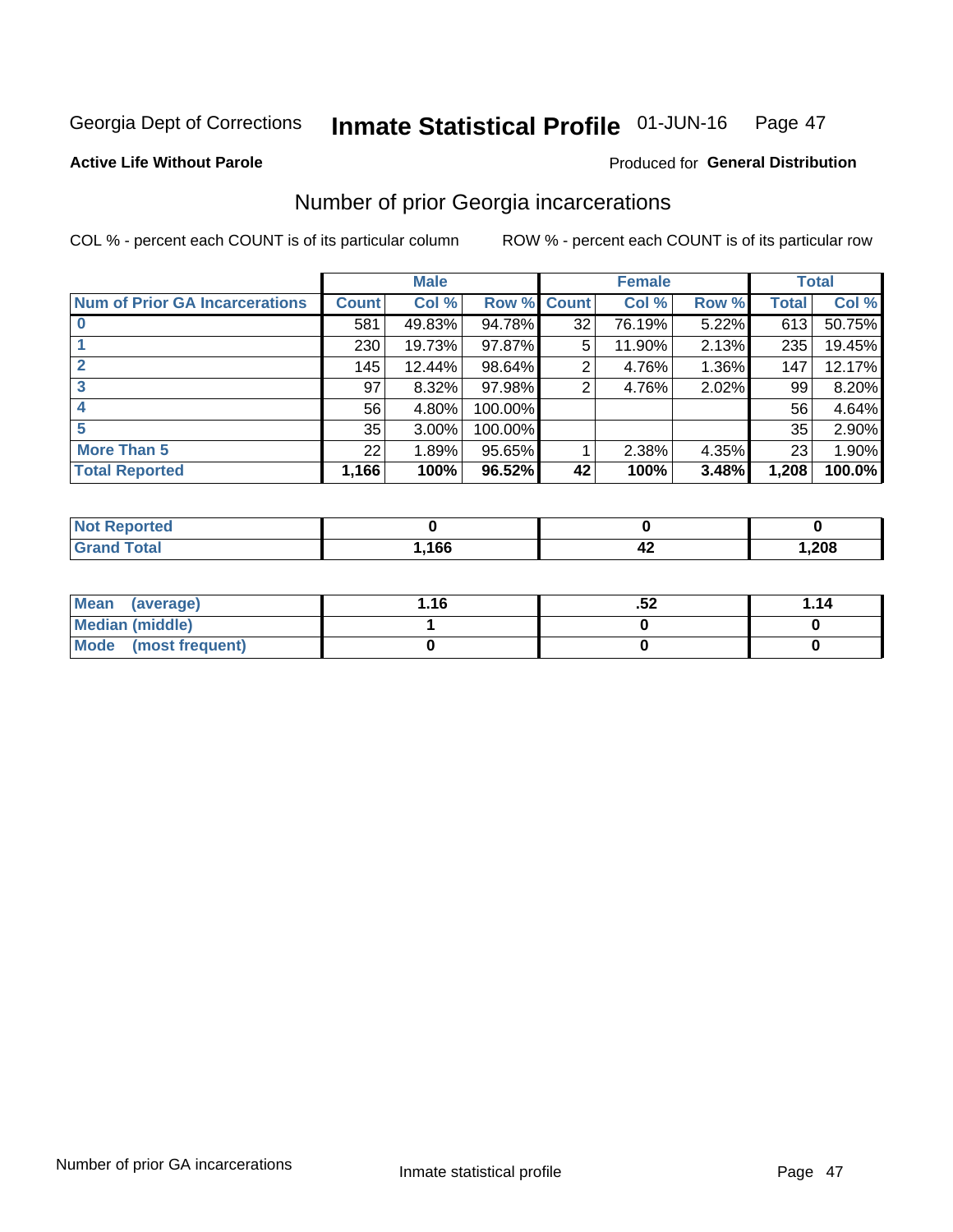#### Inmate Statistical Profile 01-JUN-16 Page 48

**Active Life Without Parole** 

Produced for General Distribution

## Prison sentence in years

COL % - percent each COUNT is of its particular column

ROW % - percent each COUNT is of its particular row

|                                 |        | <b>Male</b> |         |                    | <b>Female</b> |       |       | Total           |
|---------------------------------|--------|-------------|---------|--------------------|---------------|-------|-------|-----------------|
| <b>Prison Sentence In Years</b> | Count  | Col %       |         | <b>Row % Count</b> | Col %         | Row % | Total | Col %           |
| <b>Life Without Parole</b>      | .163   | 99.74%      | 96.51%  | 42                 | $100.00\%$    | 3.49% | 1.205 | 99.75% <b>I</b> |
| <b>Death</b>                    |        | 0.26%       | 100.00% |                    |               |       |       | 0.25%           |
| <b>Total Reported</b>           | 1,166' | 100%        | 96.52%  | 42                 | 100%          | 3.48% | 1,208 | 100%            |

| ported      |      |       |
|-------------|------|-------|
| <b>otal</b> | .166 | 1,208 |

#### **Determinate (numeric) sentences only**

| 1112211 | <b>Mean</b> | Ane <sup>*</sup> |  |  |
|---------|-------------|------------------|--|--|

All sentences (including determinate), with life, life without parole, and death sentences figured at 45 years

| l Mea<br>'ЯМА<br>.<br> | ᠇<br>$\sim$ | $\sim$ |  |
|------------------------|-------------|--------|--|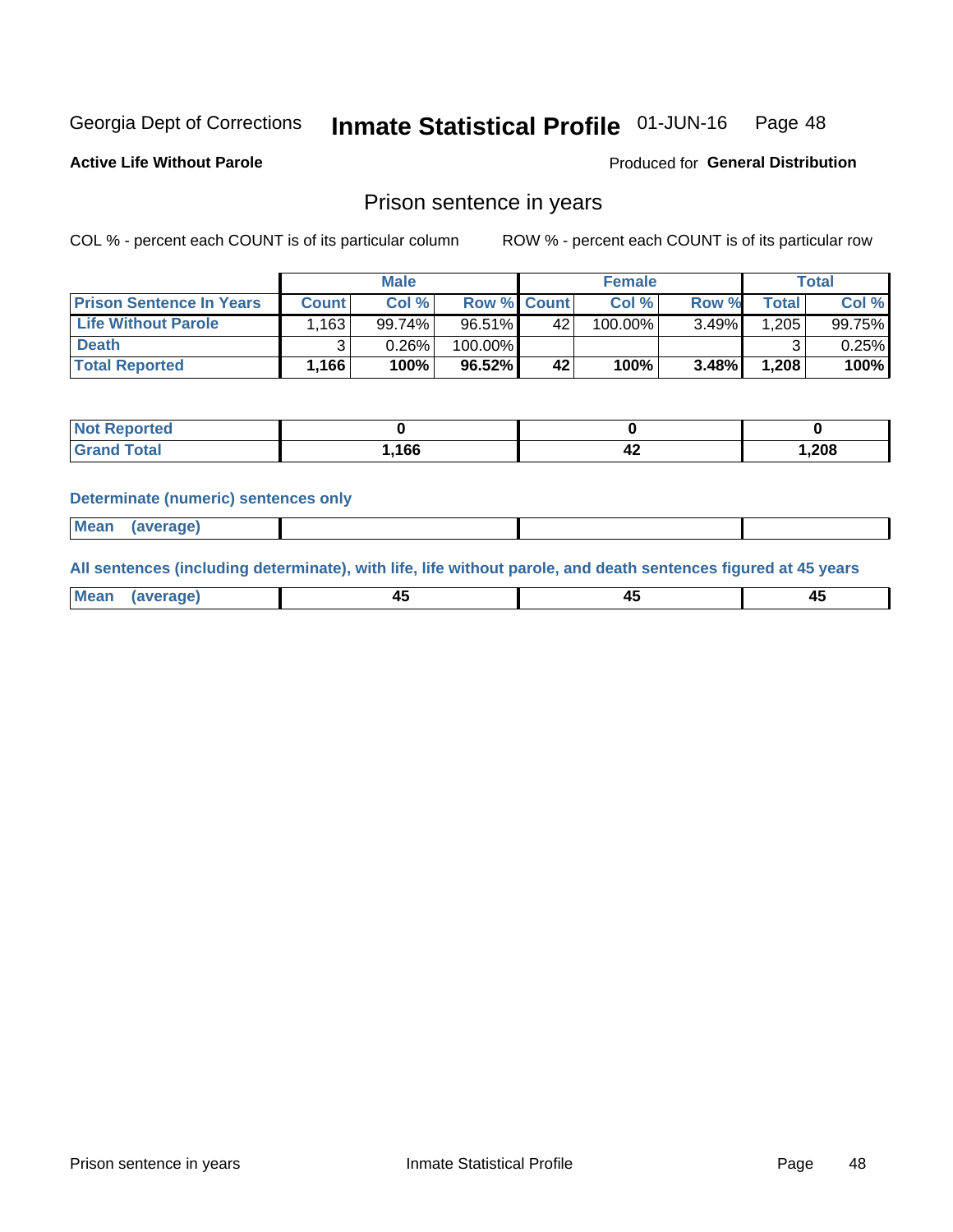#### Georgia Dept of Corrections Inmate Statistical Profile 01-JUN-16 Page 49

#### **Active Life Without Parole**

#### Produced for General Distribution

## Primary offense, broken out into felonies vs misdemeanors

COL % - percent each COUNT is of its particular column

|                                  |              | <b>Male</b> |                    |    | <b>Female</b> |       |              | Total   |
|----------------------------------|--------------|-------------|--------------------|----|---------------|-------|--------------|---------|
| <b>Felonies and Misdemeanors</b> | <b>Count</b> | Col%        | <b>Row % Count</b> |    | Col%          | Row % | <b>Total</b> | Col %   |
| <b>Felonies</b>                  | .162         | 100.00%     | 96.75%             | 39 | 100.00%       | 3.25% | 1,201        | 100.00% |
| <b>Total Reported</b>            | .162         | 100%        | 96.75%             | 39 | 100%          | 3.25% | 1.201        | 100%    |

| <b>Not Reported</b>   |      |      |      |
|-----------------------|------|------|------|
| Total<br><b>Grand</b> | ,166 | ,165 | ,208 |

| <b>Mode</b><br>frequent)<br>nies<br>≧ (most tr.<br>. | onies<br>. | lonies<br>ею<br>____ |
|------------------------------------------------------|------------|----------------------|
|------------------------------------------------------|------------|----------------------|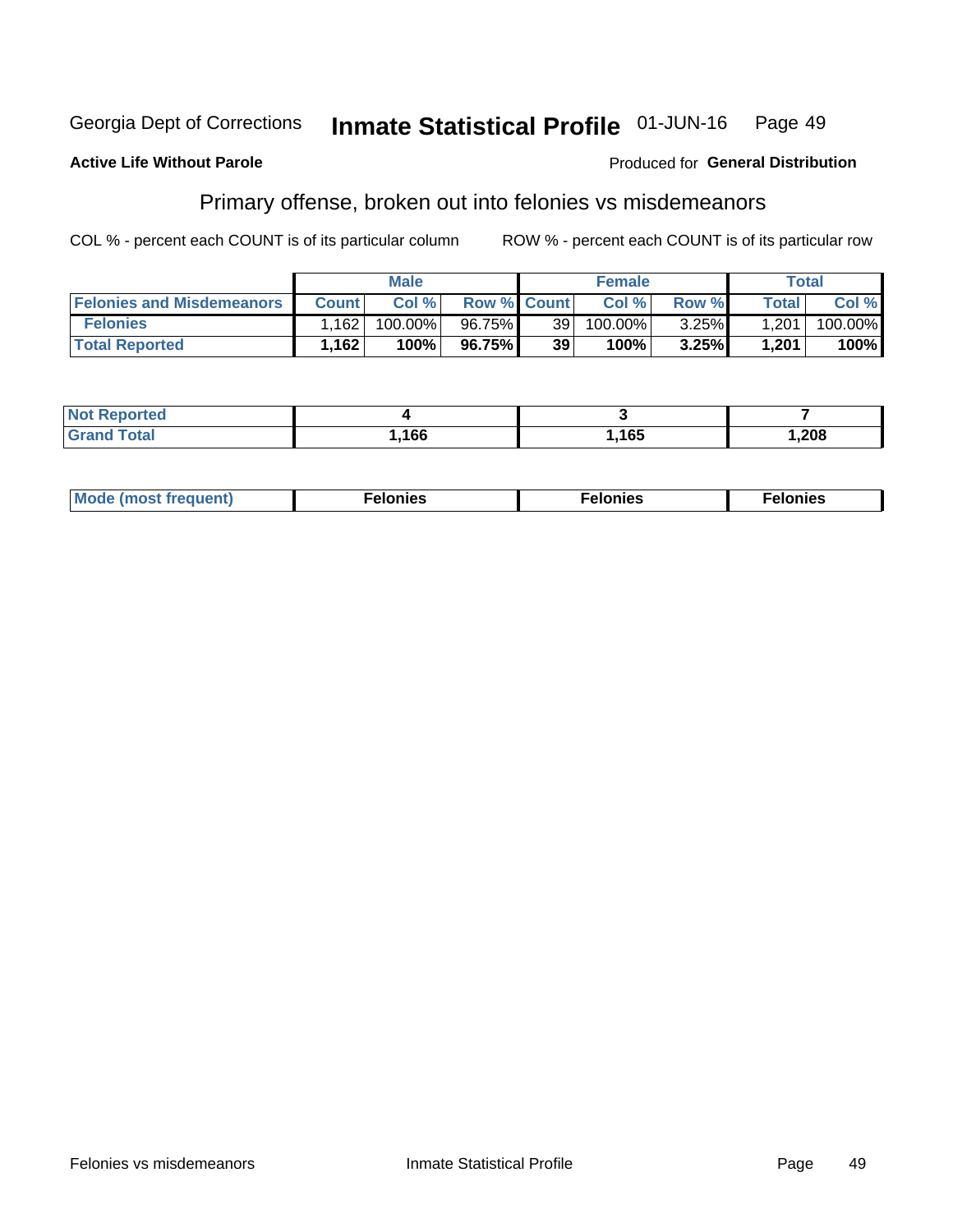#### Inmate Statistical Profile 01-JUN-16 Page 50

### **Active Life Without Parole**

### Produced for General Distribution

## Primary offense, broken out into six broad crime categories

COL % - percent each COUNT is of its particular column

|                         |                  | <b>Male</b> |           |             | <b>Female</b> |       |                 | <b>Total</b> |
|-------------------------|------------------|-------------|-----------|-------------|---------------|-------|-----------------|--------------|
| <b>Crime Categories</b> | <b>Count</b>     | Col %       |           | Row % Count | Col %         | Row % | <b>Total</b>    | Col %        |
| <b>Violent</b>          | 993              | 85.16%      | 96.03%    | 41          | $97.62\%$     | 3.97% | 1,034           | 85.60%       |
| <b>Sex Crime</b>        | 160 <sub>1</sub> | 13.72%      | 99.38%    |             | 2.38%         | .62%  | 161             | 13.33%       |
| <b>Drug</b><br>4        | 12               | 1.03%       | 100.00%   |             | .00%          |       | 12 <sup>2</sup> | .99%         |
| <b>Other</b><br>6       |                  | .09%        | 100.00%   |             | .00%          |       |                 | $.08\%$      |
| <b>Total Reported</b>   | 1,166            | 100%        | $96.52\%$ | 42          | 100%          | 3.48% | 1,208           | 100%         |

| <b>Not Repo</b><br>المتحافظ<br>ortea |      |       |      |  |
|--------------------------------------|------|-------|------|--|
| $T0+0'$                              | ,166 | - - - | ,208 |  |

| <b>Mode (most frequent)</b> | <br>'iolent | Violent | --<br><b>Violent</b> |
|-----------------------------|-------------|---------|----------------------|
|                             |             |         |                      |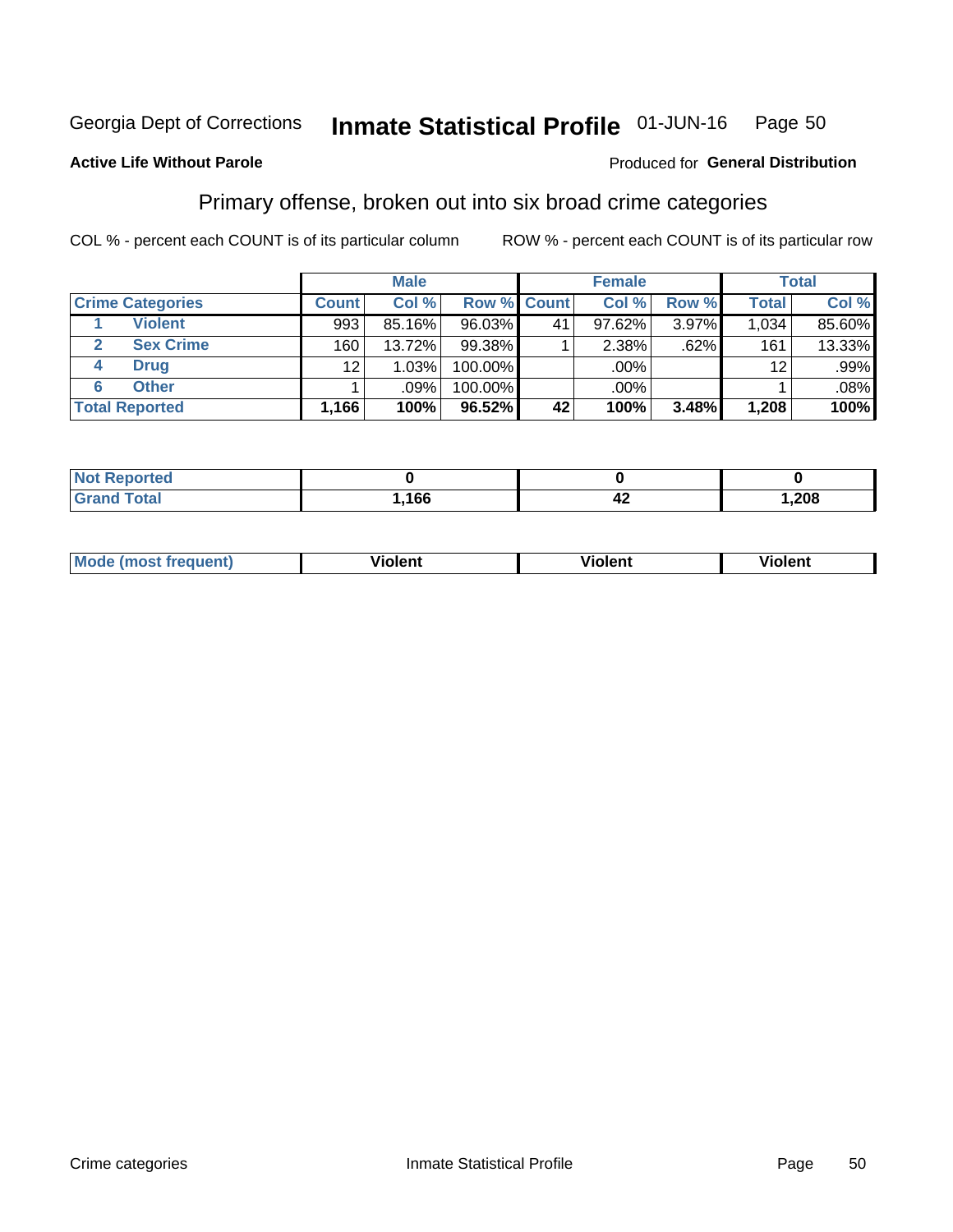#### Inmate Statistical Profile 01-JUN-16 Page 51

### **Active Life Without Parole**

## Produced for General Distribution

## Primary offense, detailed offense code

COL % - percent each COUNT is of its particular column

|                                            |                | <b>Male</b>                |         |                 | <b>Female</b> |       |                | <b>Total</b> |
|--------------------------------------------|----------------|----------------------------|---------|-----------------|---------------|-------|----------------|--------------|
| <b>Primary Offense</b>                     | <b>Count</b>   | $\overline{\text{Col }^9}$ | Row %   | <b>Count</b>    | Col %         | Row % | <b>Total</b>   | Col %        |
| <b>Aggrav Child Molestation (2021)</b>     | 27             | 2.32%                      | 100.00% |                 |               |       | 27             | 2.24%        |
| <b>Aggrav Sexual Battery (2009)</b>        | 7              | .60%                       | 100.00% |                 |               |       | 7              | .58%         |
| <b>Aggrav Sodomy (2003)</b>                | 8              | .69%                       | 100.00% |                 |               |       | 8              | .66%         |
| <b>Armed Robbery (1902)</b>                | 144            | 12.35%                     | 98.63%  | $\overline{2}$  | 4.76%         | 1.37% | 146            | 12.09%       |
| <b>Att/Consprcy Commt C/S/Of</b><br>(4134) |                | .09%                       | 100.00% |                 |               |       |                | .08%         |
| <b>Child Molestation (2019)</b>            | 6              | .51%                       | 100.00% |                 |               |       | 6              | .50%         |
| <b>False Imprisonment (1308)</b>           |                | .09%                       | 100.00% |                 |               |       | 1              | .08%         |
| <b>Hijacking Motor Vehicle (1911)</b>      |                | .09%                       | 100.00% |                 |               |       | 1              | .08%         |
| Kidnapping (1311)                          | 81             | 6.95%                      | 100.00% |                 |               |       | 81             | 6.71%        |
| <b>Murder (1101)</b>                       | 764            | 65.52%                     | 95.14%  | 39              | 92.86%        | 4.86% | 803            | 66.47%       |
| <b>Poss Firearm Convct Felon</b><br>(2914) | 1              | .09%                       | 100.00% |                 |               |       | 1              | .08%         |
| Poss Of Cocaine (4022)                     | 3              | .26%                       | 100.00% |                 |               |       | 3              | .25%         |
| <b>Poss Of Firearm Dur Crime</b><br>(2910) | $\overline{2}$ | .17%                       | 100.00% |                 |               |       | $\overline{2}$ | .17%         |
| Poss W Int Dist Cocaine (4050)             |                | .09%                       | 100.00% |                 |               |       | 1              | .08%         |
| <b>Rape (2001)</b>                         | 112            | 9.61%                      | 99.12%  | 1               | 2.38%         | .88%  | 113            | 9.35%        |
| S/D Cocaine (4021)                         | 2              | .17%                       | 100.00% |                 |               |       | $\overline{2}$ | .17%         |
| S/D Cont Sub Public (4017)                 |                | .09%                       | 100.00% |                 |               |       | 1              | .08%         |
| S/D Cont Sub School (4018)                 |                | .09%                       | 100.00% |                 |               |       | 1              | .08%         |
| <b>Traf Cocaine 401+ Gm (4103)</b>         | 2              | .17%                       | 100.00% |                 |               |       | $\overline{2}$ | .17%         |
| <b>Traf Methamph 28-199 Gm</b>             | 1              | .09%                       | 100.00% |                 |               |       | 1              | $.08\%$      |
| (4140)                                     |                |                            |         |                 |               |       |                |              |
| <b>Total Rported</b>                       | 1,166          | 100%                       | 96.52%  | $\overline{42}$ | 100%          | 3.48% | 1,208          | 100%         |

| neo |      |    |        |
|-----|------|----|--------|
|     | ,166 | 44 | 208, ا |

| Mode (most frequent) | 1101 Murder | 1101 Murder | 1101 Murder |
|----------------------|-------------|-------------|-------------|
|                      |             |             |             |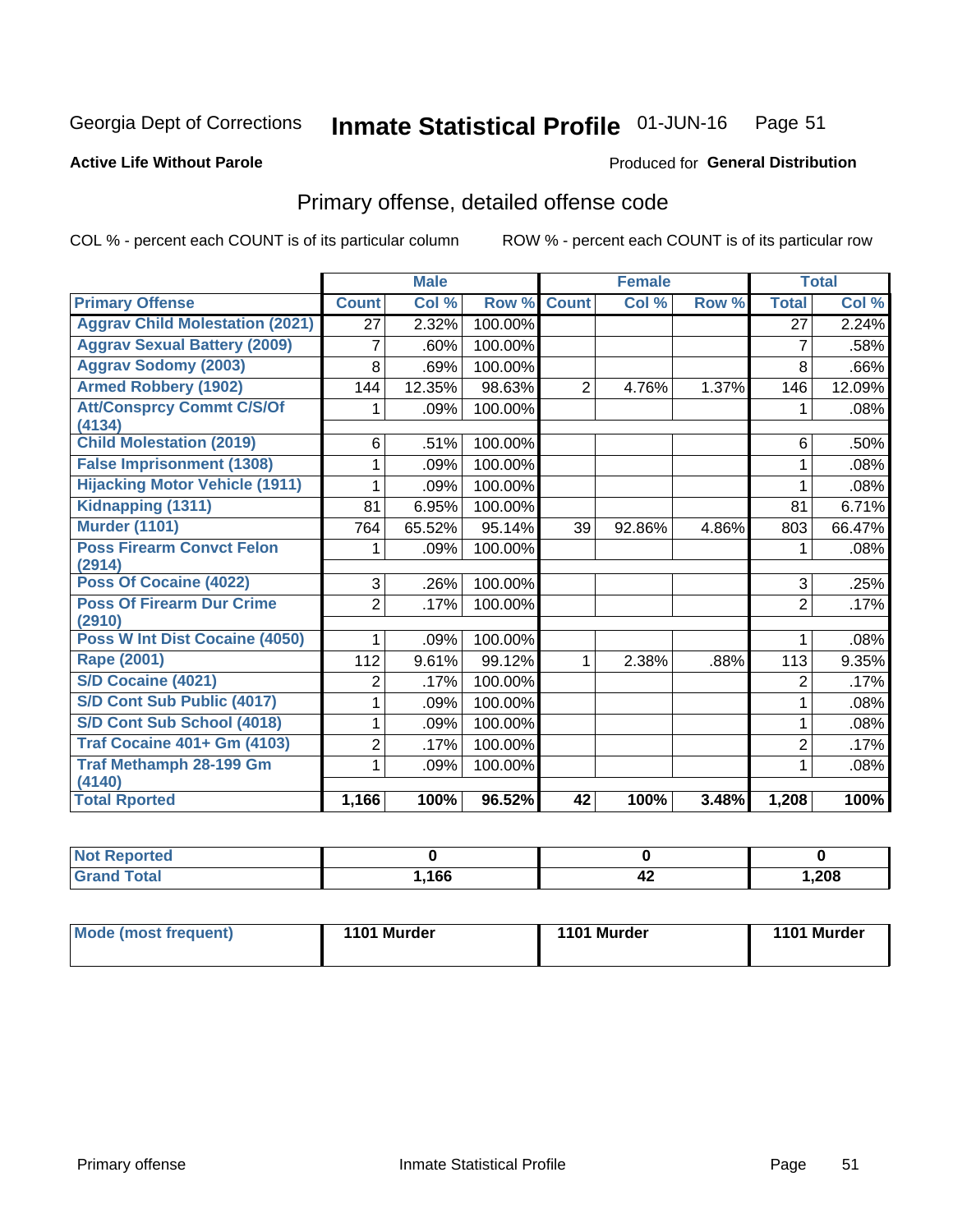#### Inmate Statistical Profile 01-JUN-16 Page 52

### **Active Life Without Parole**

### Produced for General Distribution

## County of conviction of primary offense

COL % - percent each COUNT is of its particular column

|                                |                         | <b>Male</b> |         |                | <b>Female</b> |        |                | <b>Total</b> |
|--------------------------------|-------------------------|-------------|---------|----------------|---------------|--------|----------------|--------------|
| <b>County of Conviction</b>    | <b>Count</b>            | Col %       | Row %   | <b>Count</b>   | Col %         | Row %  | <b>Total</b>   | Col %        |
| 000<br><b>Unknown</b>          | 4                       | .34%        | 57.14%  | $\overline{3}$ | 7.14%         | 42.86% | 7              | .58%         |
| <b>Appling County</b><br>001   | 3                       | .26%        | 100.00% |                |               |        | 3              | .25%         |
| <b>Atkinson County</b><br>002  | 3                       | .26%        | 100.00% |                |               |        | 3              | .25%         |
| <b>Bacon County</b><br>003     | 4                       | .34%        | 100.00% |                |               |        | 4              | .33%         |
| <b>Baker County</b><br>004     | 1                       | .09%        | 100.00% |                |               |        | 1              | .08%         |
| <b>Baldwin County</b><br>005   | 5                       | .43%        | 100.00% |                |               |        | 5              | .41%         |
| <b>Banks County</b><br>006     | $\mathbf{1}$            | .09%        | 100.00% |                |               |        | 1              | .08%         |
| <b>Barrow County</b><br>007    | 7                       | .60%        | 100.00% |                |               |        | 7              | .58%         |
| <b>Bartow County</b><br>008    | 7                       | .60%        | 87.50%  | 1              | 2.38%         | 12.50% | 8              | .66%         |
| <b>Ben Hill County</b><br>009  | 6                       | .51%        | 100.00% |                |               |        | 6              | .50%         |
| <b>Berrien County</b><br>010   | $\overline{2}$          | .17%        | 100.00% |                |               |        | $\overline{2}$ | .17%         |
| <b>Bibb County</b><br>011      | 38                      | 3.26%       | 95.00%  | $\overline{2}$ | 4.76%         | 5.00%  | 40             | 3.31%        |
| <b>Bleckley County</b><br>012  | 1                       | .09%        | 100.00% |                |               |        | 1              | .08%         |
| <b>Brantley County</b><br>013  | 1                       | .09%        | 100.00% |                |               |        | 1              | .08%         |
| <b>Brooks County</b><br>014    | $\overline{2}$          | .17%        | 100.00% |                |               |        | $\overline{2}$ | .17%         |
| <b>Bulloch County</b><br>016   | 5                       | .43%        | 83.33%  | 1              | 2.38%         | 16.67% | 6              | .50%         |
| <b>Burke County</b><br>017     | 11                      | .94%        | 100.00% |                |               |        | 11             | .91%         |
| <b>Butts County</b><br>018     | 5                       | .43%        | 100.00% |                |               |        | 5              | .41%         |
| <b>Camden County</b><br>020    | 8                       | .69%        | 100.00% |                |               |        | 8              | .66%         |
| <b>Candler County</b><br>021   | 1                       | .09%        | 100.00% |                |               |        | 1              | .08%         |
| <b>Carroll County</b><br>022   | 4                       | .34%        | 100.00% |                |               |        | 4              | .33%         |
| <b>Catoosa County</b><br>023   | $\overline{\mathbf{4}}$ | .34%        | 100.00% |                |               |        | 4              | .33%         |
| <b>Chatham County</b><br>025   | 38                      | 3.26%       | 97.44%  | 1              | 2.38%         | 2.56%  | 39             | 3.23%        |
| <b>Chattooga County</b><br>027 | $\overline{2}$          | .17%        | 100.00% |                |               |        | 2              | .17%         |
| <b>Cherokee County</b><br>028  | 4                       | .34%        | 100.00% |                |               |        | 4              | .33%         |
| <b>Clarke County</b><br>029    | 22                      | 1.89%       | 100.00% |                |               |        | 22             | 1.82%        |
| <b>Clay County</b><br>030      | $\overline{2}$          | .17%        | 100.00% |                |               |        | $\overline{2}$ | .17%         |
| <b>Clayton County</b><br>031   | 59                      | 5.06%       | 93.65%  | $\overline{4}$ | 9.52%         | 6.35%  | 63             | 5.22%        |
| <b>Clinch County</b><br>032    | 1                       | .09%        | 100.00% |                |               |        | 1              | .08%         |
| <b>Cobb County</b><br>033      | 54                      | 4.63%       | 98.18%  | 1              | 2.38%         | 1.82%  | 55             | 4.55%        |
| <b>Coffee County</b><br>034    | 6                       | .51%        | 100.00% |                |               |        | 6              | .50%         |
| 035<br><b>Colquitt County</b>  | 3                       | .26%        | 100.00% |                |               |        | 3              | .25%         |
| <b>Columbia County</b><br>036  | 9                       | .77%        | 81.82%  | $\overline{2}$ | 4.76%         | 18.18% | 11             | .91%         |
| 037<br><b>Cook County</b>      | 5                       | .43%        | 100.00% |                |               |        | 5              | .41%         |
| <b>Coweta County</b><br>038    | 7                       | .60%        | 100.00% |                |               |        | $\overline{7}$ | .58%         |
| <b>Crisp County</b><br>040     | 5                       | .43%        | 100.00% |                |               |        | 5              | .41%         |
| <b>Dade County</b><br>041      | 1                       | .09%        | 100.00% |                |               |        | 1              | .08%         |
| <b>Dawson County</b><br>042    | $\overline{2}$          | .17%        | 100.00% |                |               |        | $\overline{2}$ | .17%         |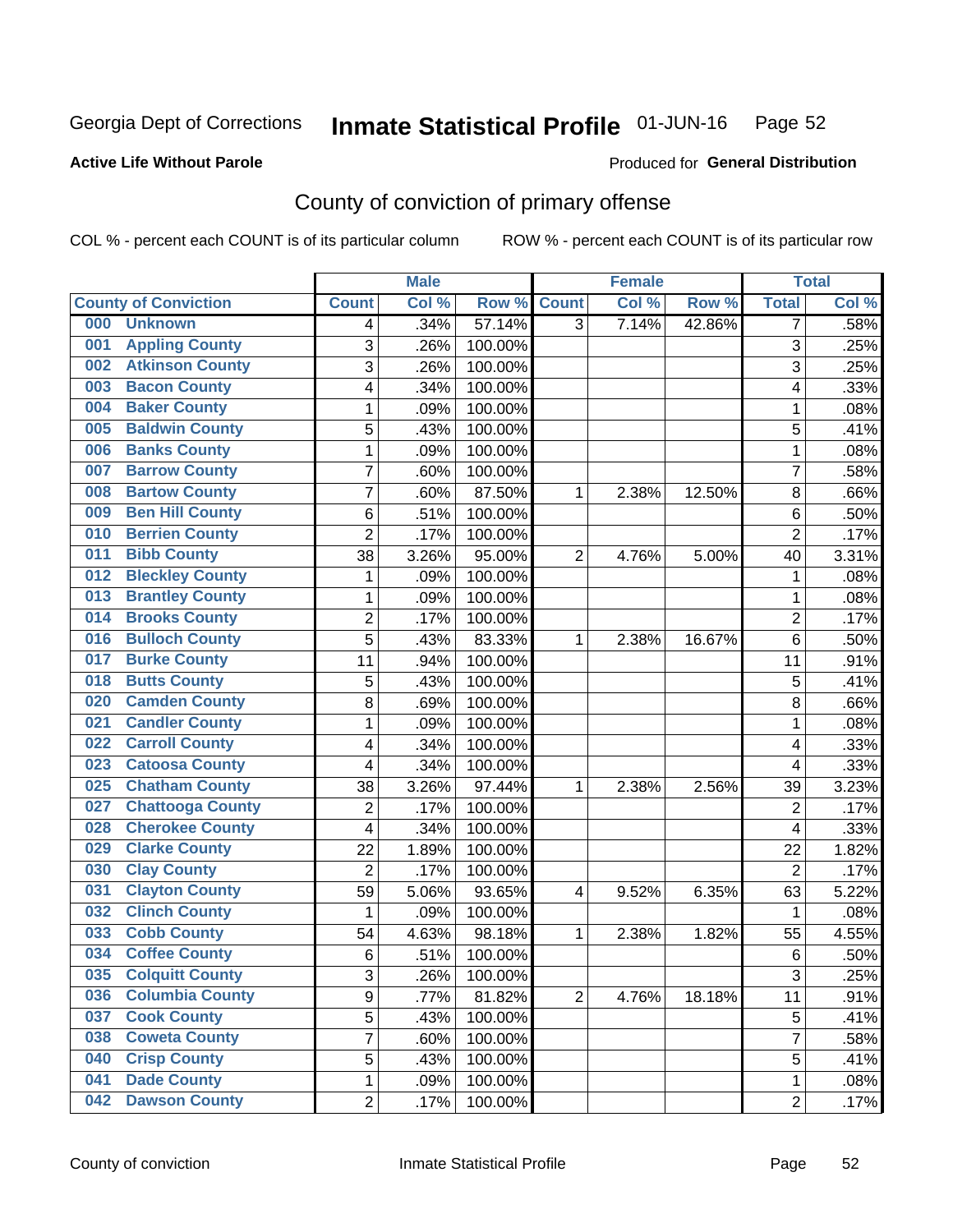#### Inmate Statistical Profile 01-JUN-16 Page 53

### **Active Life Without Parole**

### Produced for General Distribution

## County of conviction of primary offense

COL % - percent each COUNT is of its particular column

|     |                             |                         | <b>Male</b> |         |                | <b>Female</b> |        |                | <b>Total</b> |
|-----|-----------------------------|-------------------------|-------------|---------|----------------|---------------|--------|----------------|--------------|
|     | <b>County of Conviction</b> | <b>Count</b>            | Col %       | Row %   | <b>Count</b>   | Col %         | Row %  | <b>Total</b>   | Col %        |
| 043 | <b>Decatur County</b>       | 4                       | .34%        | 100.00% |                |               |        | 4              | .33%         |
| 044 | <b>Dekalb County</b>        | 98                      | 8.40%       | 98.99%  | 1              | 2.38%         | 1.01%  | 99             | 8.20%        |
| 045 | <b>Dodge County</b>         | 1                       | .09%        | 100.00% |                |               |        | 1              | .08%         |
| 046 | <b>Dooly County</b>         | $\overline{2}$          | .17%        | 100.00% |                |               |        | $\overline{2}$ | .17%         |
| 047 | <b>Dougherty County</b>     | 27                      | 2.32%       | 96.43%  | 1              | 2.38%         | 3.57%  | 28             | 2.32%        |
| 048 | <b>Douglas County</b>       | 32                      | 2.74%       | 94.12%  | $\overline{2}$ | 4.76%         | 5.88%  | 34             | 2.81%        |
| 049 | <b>Early County</b>         | $\overline{2}$          | .17%        | 100.00% |                |               |        | $\overline{2}$ | .17%         |
| 051 | <b>Effingham County</b>     | 4                       | .34%        | 100.00% |                |               |        | 4              | .33%         |
| 052 | <b>Elbert County</b>        | 3                       | .26%        | 100.00% |                |               |        | 3              | .25%         |
| 053 | <b>Emanuel County</b>       | $\overline{7}$          | .60%        | 100.00% |                |               |        | $\overline{7}$ | .58%         |
| 056 | <b>Fayette County</b>       | 4                       | .34%        | 100.00% |                |               |        | 4              | .33%         |
| 057 | <b>Floyd County</b>         | 19                      | 1.63%       | 95.00%  | 1              | 2.38%         | 5.00%  | 20             | 1.66%        |
| 058 | <b>Forsyth County</b>       | $\overline{\mathbf{4}}$ | .34%        | 100.00% |                |               |        | 4              | .33%         |
| 059 | <b>Franklin County</b>      | 5                       | .43%        | 83.33%  | 1              | 2.38%         | 16.67% | 6              | .50%         |
| 060 | <b>Fulton County</b>        | 149                     | 12.78%      | 98.68%  | $\overline{2}$ | 4.76%         | 1.32%  | 151            | 12.50%       |
| 061 | <b>Gilmer County</b>        | $\overline{2}$          | .17%        | 100.00% |                |               |        | 2              | .17%         |
| 063 | <b>Glynn County</b>         | 18                      | 1.54%       | 94.74%  | 1              | 2.38%         | 5.26%  | 19             | 1.57%        |
| 064 | <b>Gordon County</b>        | 5                       | .43%        | 100.00% |                |               |        | 5              | .41%         |
| 065 | <b>Grady County</b>         | $\overline{2}$          | .17%        | 100.00% |                |               |        | $\overline{2}$ | .17%         |
| 066 | <b>Greene County</b>        | $\overline{2}$          | .17%        | 100.00% |                |               |        | $\overline{2}$ | .17%         |
| 067 | <b>Gwinnett County</b>      | 36                      | 3.09%       | 94.74%  | $\overline{2}$ | 4.76%         | 5.26%  | 38             | 3.15%        |
| 068 | <b>Habersham County</b>     | $\overline{5}$          | .43%        | 100.00% |                |               |        | 5              | .41%         |
| 069 | <b>Hall County</b>          | 22                      | 1.89%       | 84.62%  | 4              | 9.52%         | 15.38% | 26             | 2.15%        |
| 070 | <b>Hancock County</b>       | 1                       | .09%        | 100.00% |                |               |        | 1              | .08%         |
| 071 | <b>Haralson County</b>      | 3                       | .26%        | 100.00% |                |               |        | 3              | .25%         |
| 072 | <b>Harris County</b>        | $\overline{2}$          | .17%        | 100.00% |                |               |        | $\overline{2}$ | .17%         |
| 073 | <b>Hart County</b>          | $\overline{3}$          | .26%        | 100.00% |                |               |        | $\overline{3}$ | .25%         |
| 075 | <b>Henry County</b>         | 12                      | 1.03%       | 92.31%  | 1              | 2.38%         | 7.69%  | 13             | 1.08%        |
| 076 | <b>Houston County</b>       | 18                      | 1.54%       | 100.00% |                |               |        | 18             | 1.49%        |
| 077 | <b>Irwin County</b>         | 1                       | .09%        | 100.00% |                |               |        | 1              | .08%         |
| 078 | <b>Jackson County</b>       | 10                      | .86%        | 100.00% |                |               |        | 10             | .83%         |
| 079 | <b>Jasper County</b>        | 1                       | .09%        | 100.00% |                |               |        | 1              | .08%         |
| 080 | <b>Jeff Davis County</b>    | 1                       | .09%        | 100.00% |                |               |        | $\mathbf{1}$   | .08%         |
| 081 | <b>Jefferson County</b>     | 6                       | .51%        | 100.00% |                |               |        | 6              | .50%         |
| 082 | <b>Jenkins County</b>       | 3                       | .26%        | 100.00% |                |               |        | 3              | .25%         |
| 083 | <b>Johnson County</b>       | 1                       | .09%        | 100.00% |                |               |        | 1              | .08%         |
| 084 | <b>Jones County</b>         | $\overline{c}$          | .17%        | 66.67%  | 1              | 2.38%         | 33.33% | 3              | .25%         |
| 086 | <b>Lanier County</b>        | $\mathbf 1$             | .09%        | 100.00% |                |               |        | 1              | .08%         |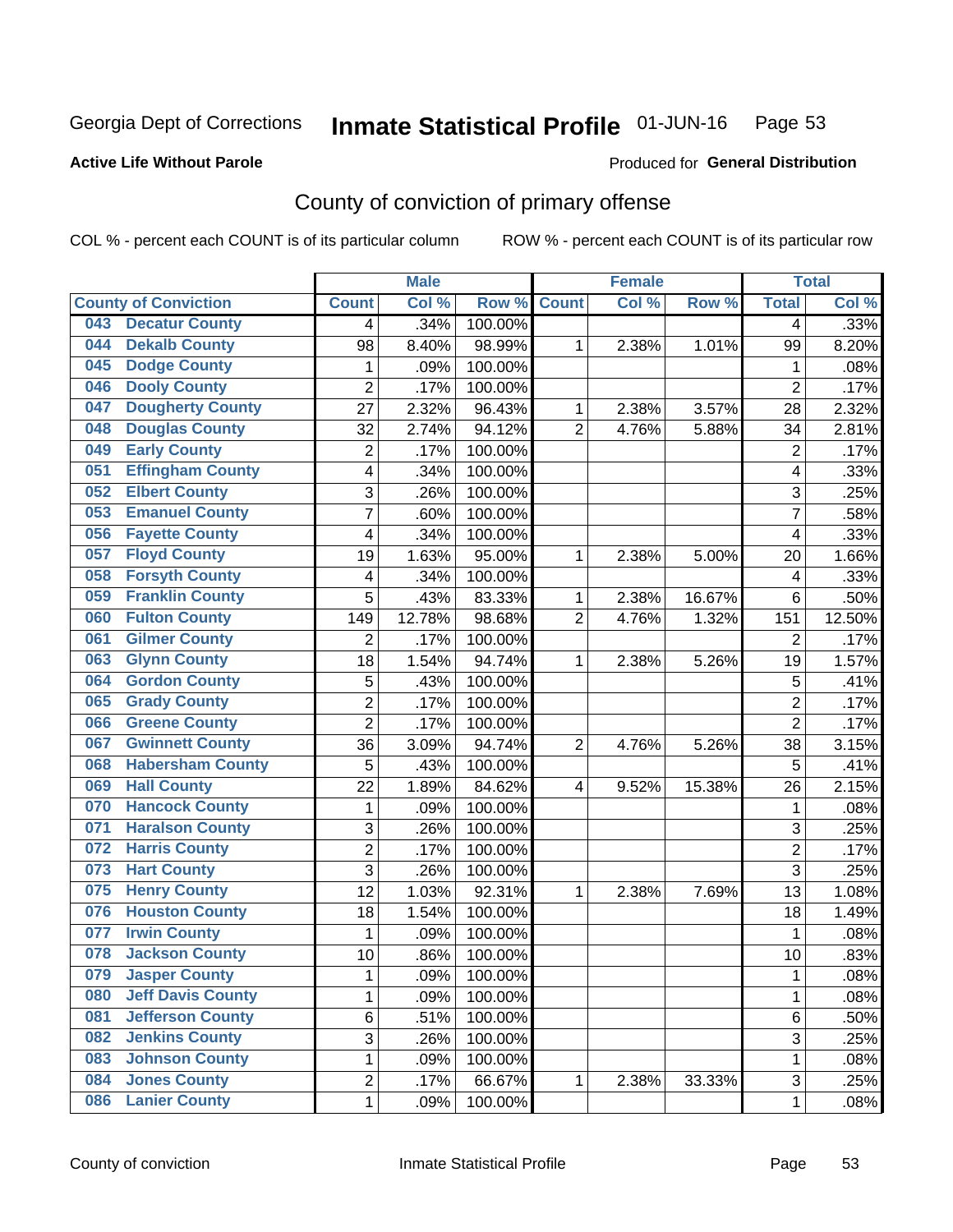#### Inmate Statistical Profile 01-JUN-16 Page 54

### **Active Life Without Parole**

### Produced for General Distribution

## County of conviction of primary offense

COL % - percent each COUNT is of its particular column

|                                           |                | <b>Male</b> |         |                | <b>Female</b> |        |                | <b>Total</b> |
|-------------------------------------------|----------------|-------------|---------|----------------|---------------|--------|----------------|--------------|
| <b>County of Conviction</b>               | <b>Count</b>   | Col %       | Row %   | <b>Count</b>   | Col %         | Row %  | <b>Total</b>   | Col %        |
| <b>Laurens County</b><br>087              | 4              | .34%        | 100.00% |                |               |        | 4              | .33%         |
| <b>Lee County</b><br>088                  | 2              | .17%        | 100.00% |                |               |        | $\overline{2}$ | .17%         |
| <b>Liberty County</b><br>089              | 6              | .51%        | 100.00% |                |               |        | 6              | .50%         |
| <b>Long County</b><br>091                 | 6              | .51%        | 100.00% |                |               |        | 6              | .50%         |
| <b>Lowndes County</b><br>092              | 8              | .69%        | 100.00% |                |               |        | 8              | .66%         |
| <b>Marion County</b><br>096               | 1              | .09%        | 100.00% |                |               |        | $\mathbf{1}$   | .08%         |
| <b>Mcduffie County</b><br>097             | $\overline{c}$ | .17%        | 100.00% |                |               |        | $\overline{2}$ | .17%         |
| <b>Miller County</b><br>100               | 1              | .09%        | 100.00% |                |               |        | $\mathbf{1}$   | .08%         |
| <b>Mitchell County</b><br>101             | 1              | .09%        | 100.00% |                |               |        | 1              | .08%         |
| <b>Monroe County</b><br>102               | 6              | .51%        | 100.00% |                |               |        | 6              | .50%         |
| <b>Morgan County</b><br>104               | 1              | .09%        | 100.00% |                |               |        | 1              | .08%         |
| <b>Murray County</b><br>105               | $\overline{2}$ | .17%        | 100.00% |                |               |        | $\overline{2}$ | .17%         |
| <b>Muscogee County</b><br>106             | 33             | 2.83%       | 97.06%  | 1              | 2.38%         | 2.94%  | 34             | 2.81%        |
| <b>Newton County</b><br>107               | 11             | .94%        | 84.62%  | $\overline{2}$ | 4.76%         | 15.38% | 13             | 1.08%        |
| <b>Oglethorpe County</b><br>109           | 1              | .09%        | 100.00% |                |               |        | 1              | .08%         |
| <b>Paulding County</b><br>110             | 4              | .34%        | 100.00% |                |               |        | 4              | .33%         |
| <b>Pickens County</b><br>$\overline{112}$ | 2              | .17%        | 100.00% |                |               |        | $\overline{2}$ | .17%         |
| <b>Pierce County</b><br>$\overline{113}$  | 2              | .17%        | 100.00% |                |               |        | $\overline{2}$ | .17%         |
| <b>Pike County</b><br>$\overline{114}$    | 4              | .34%        | 66.67%  | $\overline{2}$ | 4.76%         | 33.33% | 6              | .50%         |
| <b>Polk County</b><br>$\overline{115}$    | 3              | .26%        | 100.00% |                |               |        | 3              | .25%         |
| <b>Pulaski County</b><br>116              | 1              | .09%        | 100.00% |                |               |        | 1              | .08%         |
| <b>Putnam County</b><br>117               | 7              | .60%        | 100.00% |                |               |        | 7              | .58%         |
| <b>Rabun County</b><br>119                | 1              | .09%        | 100.00% |                |               |        | $\mathbf{1}$   | .08%         |
| <b>Randolph County</b><br>120             | $\overline{2}$ | .17%        | 100.00% |                |               |        | $\overline{2}$ | .17%         |
| <b>Richmond County</b><br>121             | 61             | 5.23%       | 96.83%  | $\overline{2}$ | 4.76%         | 3.17%  | 63             | 5.22%        |
| <b>Rockdale County</b><br>122             | 8              | .69%        | 100.00% |                |               |        | 8              | .66%         |
| <b>Seminole County</b><br>125             | $\overline{2}$ | .17%        | 100.00% |                |               |        | $\overline{2}$ | .17%         |
| <b>Spalding County</b><br>126             | 14             | 1.20%       | 100.00% |                |               |        | 14             | 1.16%        |
| <b>Stephens County</b><br>127             | 3              | .26%        | 100.00% |                |               |        | 3              | .25%         |
| <b>Sumter County</b><br>129               | 2              | .17%        | 100.00% |                |               |        | $\overline{2}$ | .17%         |
| <b>Taliaferro County</b><br>131           | 1              | .09%        | 100.00% |                |               |        | $\mathbf{1}$   | .08%         |
| <b>Tattnall County</b><br>132             | 4              | .34%        | 100.00% |                |               |        | 4              | .33%         |
| <b>Taylor County</b><br>133               | 1              | .09%        | 100.00% |                |               |        | $\mathbf{1}$   | .08%         |
| <b>Terrell County</b><br>135              | $\overline{2}$ | .17%        | 100.00% |                |               |        | $\overline{2}$ | .17%         |
| <b>Thomas County</b><br>136               | 6              | .51%        | 100.00% |                |               |        | 6              | .50%         |
| <b>Tift County</b><br>137                 | 6              | .51%        | 100.00% |                |               |        | 6              | .50%         |
| <b>Toombs County</b><br>138               | 8              | .69%        | 100.00% |                |               |        | 8              | .66%         |
| 139 Towns County                          | $\mathbf{1}$   | .09%        | 100.00% |                |               |        | $\mathbf{1}$   | .08%         |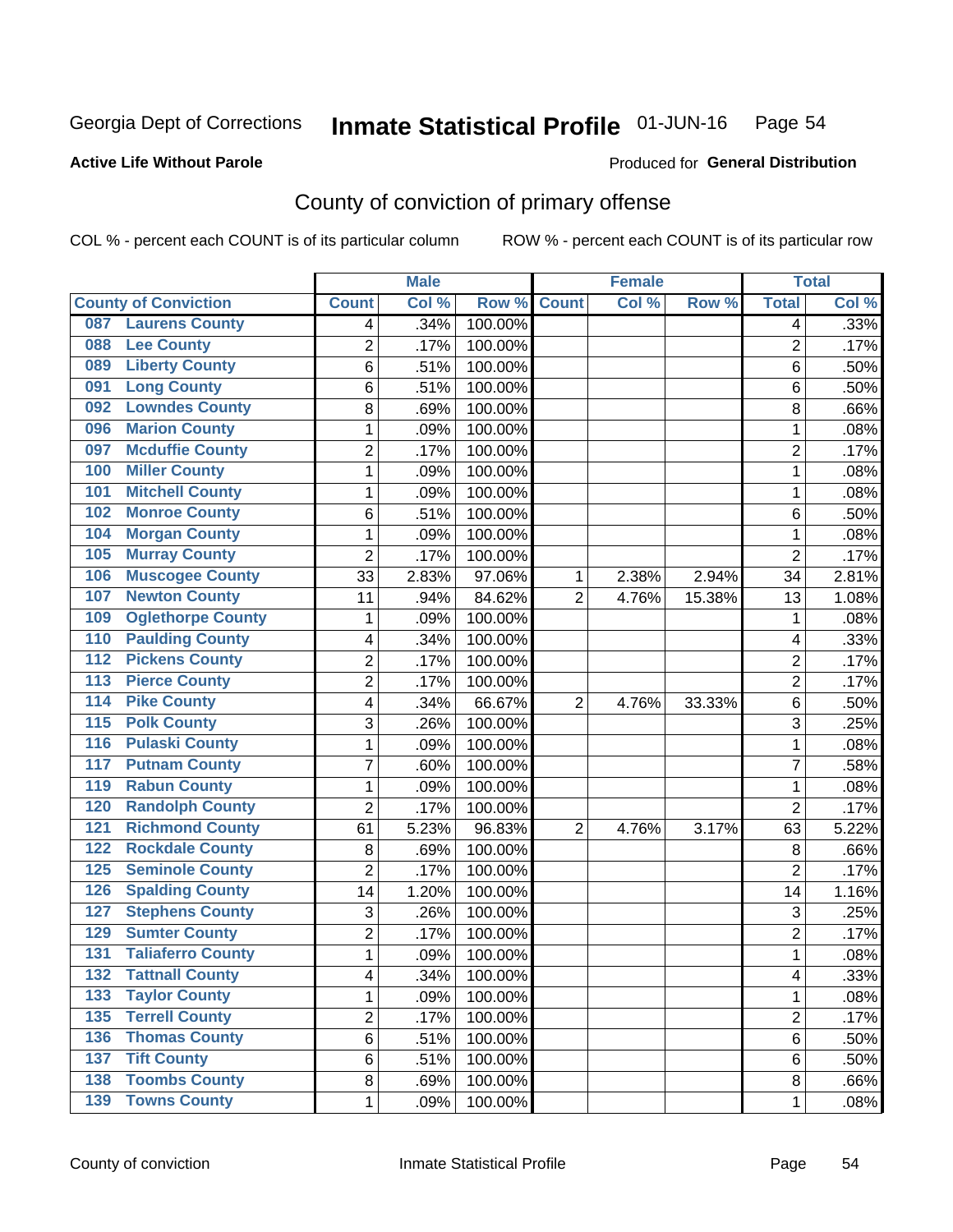#### Inmate Statistical Profile 01-JUN-16 Page 55

**Active Life Without Parole** 

Produced for General Distribution

## County of conviction of primary offense

COL % - percent each COUNT is of its particular column

|                      |                             |              | <b>Male</b> |             |    | <b>Female</b> |        |                | <b>Total</b> |
|----------------------|-----------------------------|--------------|-------------|-------------|----|---------------|--------|----------------|--------------|
|                      | <b>County of Conviction</b> | <b>Count</b> | Col %       | Row % Count |    | Col %         | Row %  | <b>Total</b>   | Col %        |
| 140                  | <b>Treutlen County</b>      | 4            | .34%        | 100.00%     |    |               |        | 4              | .33%         |
| 141                  | <b>Troup County</b>         | 6            | .51%        | 85.71%      |    | 2.38%         | 14.29% |                | .58%         |
| 142                  | <b>Turner County</b>        | 2            | .17%        | 100.00%     |    |               |        | 2              | .17%         |
| 143                  | <b>Twiggs County</b>        |              | .09%        | 100.00%     |    |               |        |                | .08%         |
| 145                  | <b>Upson County</b>         | 5            | .43%        | 100.00%     |    |               |        | 5              | .41%         |
| 146                  | <b>Walker County</b>        | 5            | .43%        | 83.33%      |    | 2.38%         | 16.67% | 6              | .50%         |
| 147                  | <b>Walton County</b>        | 14           | 1.20%       | 100.00%     |    |               |        | 14             | 1.16%        |
| 148                  | <b>Ware County</b>          | 11           | .94%        | 100.00%     |    |               |        | 11             | .91%         |
| 149                  | <b>Warren County</b>        |              | .09%        | 100.00%     |    |               |        |                | .08%         |
| 150                  | <b>Washington County</b>    | 5            | .43%        | 100.00%     |    |               |        | 5              | .41%         |
| 151                  | <b>Wayne County</b>         |              | $.60\%$     | 100.00%     |    |               |        | 7              | .58%         |
| 155                  | <b>Whitfield County</b>     | 11           | .94%        | 91.67%      |    | 2.38%         | 8.33%  | 12             | .99%         |
| 157                  | <b>Wilkes County</b>        |              | .09%        | 100.00%     |    |               |        |                | .08%         |
| 159                  | <b>Worth County</b>         | 2            | .17%        | 100.00%     |    |               |        | $\overline{2}$ | .17%         |
| <b>Total Rported</b> |                             | 1,166        | 100%        | 96.52%      | 42 | 100%          | 3.48%  | 1,208          | 100%         |

| <b>ported</b><br>NI 6 |      |    |       |
|-----------------------|------|----|-------|
| <b>otal</b>           | ,166 | 44 | 1,208 |

| <b>Mode (most frequent)</b> | <b>Fulton County</b> | <b>Hall County</b> | <b>Fulton County</b> |
|-----------------------------|----------------------|--------------------|----------------------|
|                             |                      |                    |                      |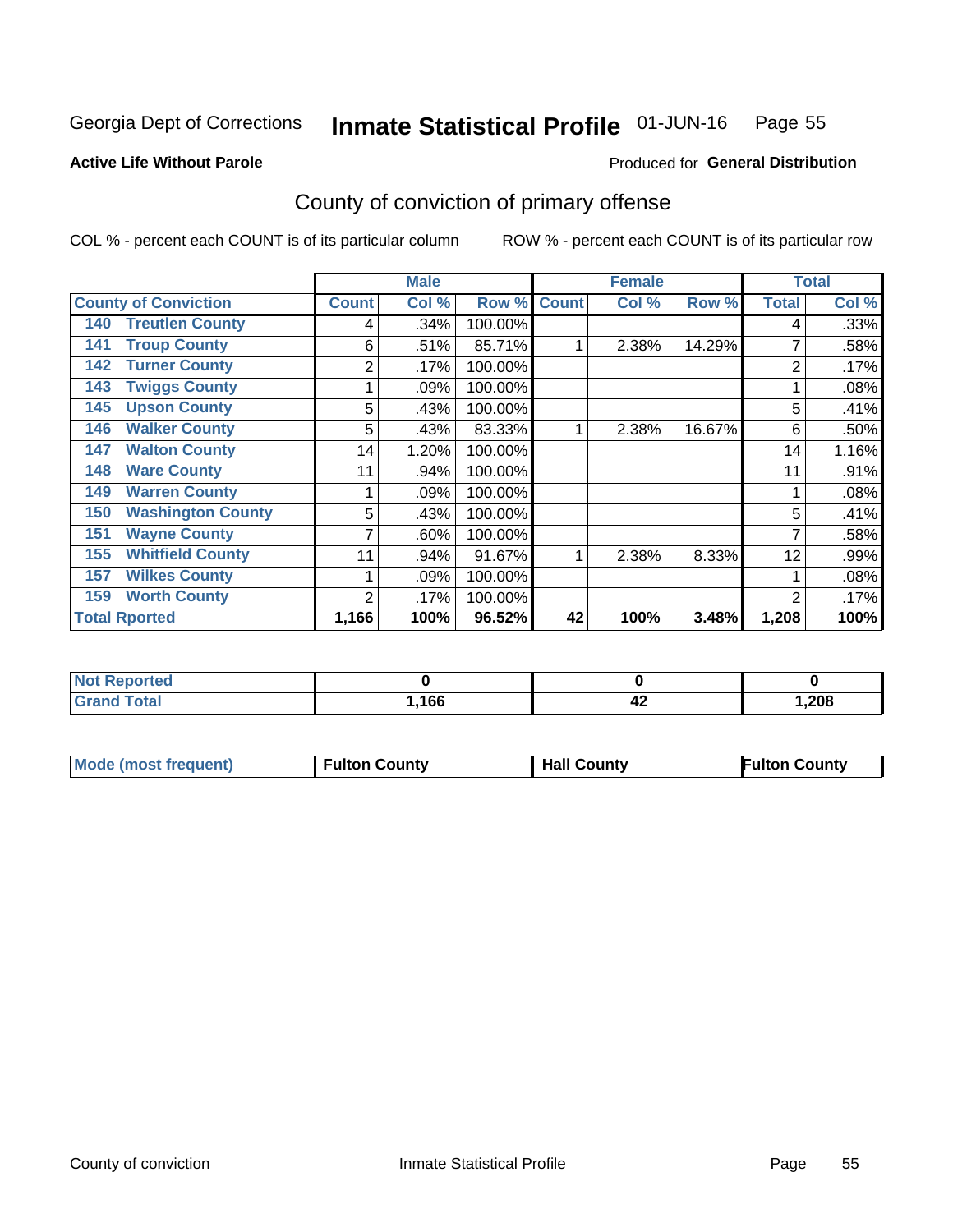## Georgia Dept of Corrections **Active Life Without Parole**

#### Inmate Statistical Profile 01-JUN-16 Page 56

Produced for General Distribution

## Circuit of conviction of primary offense

COL % - percent each COUNT is of its particular column ROW % - percent each COUNT is of its particular row

|                         |                                 | <b>Male</b>             |        | <b>Female</b> |                         |        | <b>Total</b> |              |        |
|-------------------------|---------------------------------|-------------------------|--------|---------------|-------------------------|--------|--------------|--------------|--------|
|                         | <b>Circuit of Conviction</b>    | <b>Count</b>            | Col %  | Row %         | <b>Count</b>            | Col %  | Row %        | <b>Total</b> | Col %  |
| 1                       | <b>Alapaha Circuit</b>          | $\overline{12}$         | 1.03%  | 100.00%       |                         |        |              | 12           | 1.00%  |
| $\overline{2}$          | <b>Alcovy Circuit</b>           | 25                      | 2.15%  | 92.59%        | $\overline{2}$          | 5.13%  | 7.41%        | 27           | 2.25%  |
| $\overline{\mathbf{3}}$ | <b>Atlanta Circuit</b>          | 149                     | 12.82% | 98.68%        | $\overline{2}$          | 5.13%  | 1.32%        | 151          | 12.57% |
| 4                       | <b>Atlantic Circuit</b>         | 16                      | 1.38%  | 100.00%       |                         |        |              | 16           | 1.33%  |
| 5                       | <b>Augusta Circuit</b>          | 81                      | 6.97%  | 95.29%        | $\overline{4}$          | 10.26% | 4.71%        | 85           | 7.08%  |
| $\overline{\bf{6}}$     | <b>Blue Ridge Circuit</b>       | 4                       | .34%   | 100.00%       |                         |        |              | 4            | .33%   |
| 7                       | <b>Brunswick Circuit</b>        | 37                      | 3.18%  | 97.37%        | 1                       | 2.56%  | 2.63%        | 38           | 3.16%  |
| $\overline{\mathbf{8}}$ | <b>Chattahoochee Circuit</b>    | 37                      | 3.18%  | 97.37%        | 1                       | 2.56%  | 2.63%        | 38           | 3.16%  |
| $\overline{9}$          | <b>Cherokee Circuit</b>         | 12                      | 1.03%  | 92.31%        | 1                       | 2.56%  | 7.69%        | 13           | 1.08%  |
| 10                      | <b>Clayton Circuit</b>          | 59                      | 5.08%  | 93.65%        | 4                       | 10.26% | 6.35%        | 63           | 5.25%  |
| $\overline{11}$         | <b>Cobb Circuit</b>             | 54                      | 4.65%  | 98.18%        | $\mathbf{1}$            | 2.56%  | 1.82%        | 55           | 4.58%  |
| $\overline{12}$         | <b>Conasauga Circuit</b>        | 13                      | 1.12%  | 92.86%        | 1                       | 2.56%  | 7.14%        | 14           | 1.17%  |
| 13                      | <b>Cordele Circuit</b>          | 13                      | 1.12%  | 100.00%       |                         |        |              | 13           | 1.08%  |
| 14                      | <b>Coweta Circuit</b>           | 17                      | 1.46%  | 94.44%        | 1                       | 2.56%  | 5.56%        | 18           | 1.50%  |
| $\overline{15}$         | <b>Dougherty Circuit</b>        | 27                      | 2.32%  | 96.43%        | 1                       | 2.56%  | 3.57%        | 28           | 2.33%  |
| 16                      | <b>Dublin Circuit</b>           | 10                      | .86%   | 100.00%       |                         |        |              | 10           | .83%   |
| 17                      | <b>Eastern Circuit</b>          | 38                      | 3.27%  | 97.44%        | 1                       | 2.56%  | 2.56%        | 39           | 3.25%  |
| $\overline{18}$         | <b>Flint Circuit</b>            | 12                      | 1.03%  | 92.31%        | 1                       | 2.56%  | 7.69%        | 13           | 1.08%  |
| 19                      | <b>Griffin Circuit</b>          | 27                      | 2.32%  | 93.10%        | $\overline{2}$          | 5.13%  | 6.90%        | 29           | 2.41%  |
| $\overline{20}$         | <b>Gwinnett Circuit</b>         | 36                      | 3.10%  | 94.74%        | $\overline{2}$          | 5.13%  | 5.26%        | 38           | 3.16%  |
| $\overline{21}$         | <b>Houston Circuit</b>          | 18                      | 1.55%  | 100.00%       |                         |        |              | 18           | 1.50%  |
| $\overline{22}$         | <b>Lookout Mountain Circuit</b> | 12                      | 1.03%  | 92.31%        | 1                       | 2.56%  | 7.69%        | 13           | 1.08%  |
| 23                      | <b>Macon Circuit</b>            | 38                      | 3.27%  | 95.00%        | $\overline{2}$          | 5.13%  | 5.00%        | 40           | 3.33%  |
| $\overline{24}$         | <b>Middle Circuit</b>           | 27                      | 2.32%  | 100.00%       |                         |        |              | 27           | 2.25%  |
| $\overline{25}$         | <b>Mountain Circuit</b>         | 9                       | .77%   | 100.00%       |                         |        |              | 9            | .75%   |
| 26                      | <b>Northeastern Circuit</b>     | 24                      | 2.07%  | 85.71%        | $\overline{\mathbf{4}}$ | 10.26% | 14.29%       | 28           | 2.33%  |
| $\overline{27}$         | <b>Northern Circuit</b>         | 12                      | 1.03%  | 92.31%        | 1                       | 2.56%  | 7.69%        | 13           | 1.08%  |
| 28                      | <b>Ocmulgee Circuit</b>         | 19                      | 1.64%  | 95.00%        | 1                       | 2.56%  | 5.00%        | 20           | 1.67%  |
| 29                      | <b>Oconee Circuit</b>           | 3                       | .26%   | 100.00%       |                         |        |              | 3            | .25%   |
| 30                      | <b>Ogeechee Circuit</b>         | 12                      | 1.03%  | 92.31%        | 1                       | 2.56%  | 7.69%        | 13           | 1.08%  |
| $\overline{31}$         | <b>Pataula Circuit</b>          | 11                      | .95%   | 100.00%       |                         |        |              | 11           | .92%   |
| 32                      | <b>Piedmont Circuit</b>         | 18                      | 1.55%  | 100.00%       |                         |        |              | 18           | 1.50%  |
| 33                      | <b>Rome Circuit</b>             | 19                      | 1.64%  | 95.00%        | $\mathbf{1}$            | 2.56%  | 5.00%        | 20           | 1.67%  |
| 34                      | <b>South Georgia Circuit</b>    | 8                       | .69%   | 100.00%       |                         |        |              | 8            | .67%   |
| 35                      | <b>Southern Circuit</b>         | 19                      | 1.64%  | 100.00%       |                         |        |              | 19           | 1.58%  |
| 36                      | <b>Southwestern Circuit</b>     | $\overline{\mathbf{4}}$ | .34%   | 100.00%       |                         |        |              | 4            | .33%   |
| 37                      | <b>Stone Mountain Circuit</b>   | 98                      | 8.43%  | 98.99%        | 1                       | 2.56%  | 1.01%        | 99           | 8.24%  |
| 38                      | <b>Tallapoosa Circuit</b>       | 6                       | .52%   | 100.00%       |                         |        |              | 6            | .50%   |
| 39                      | <b>Tifton Circuit</b>           | 11                      | .95%   | 100.00%       |                         |        |              | 11           | .92%   |
| 40                      | <b>Toombs Circuit</b>           | 5                       | .43%   | 100.00%       |                         |        |              | 5            | .42%   |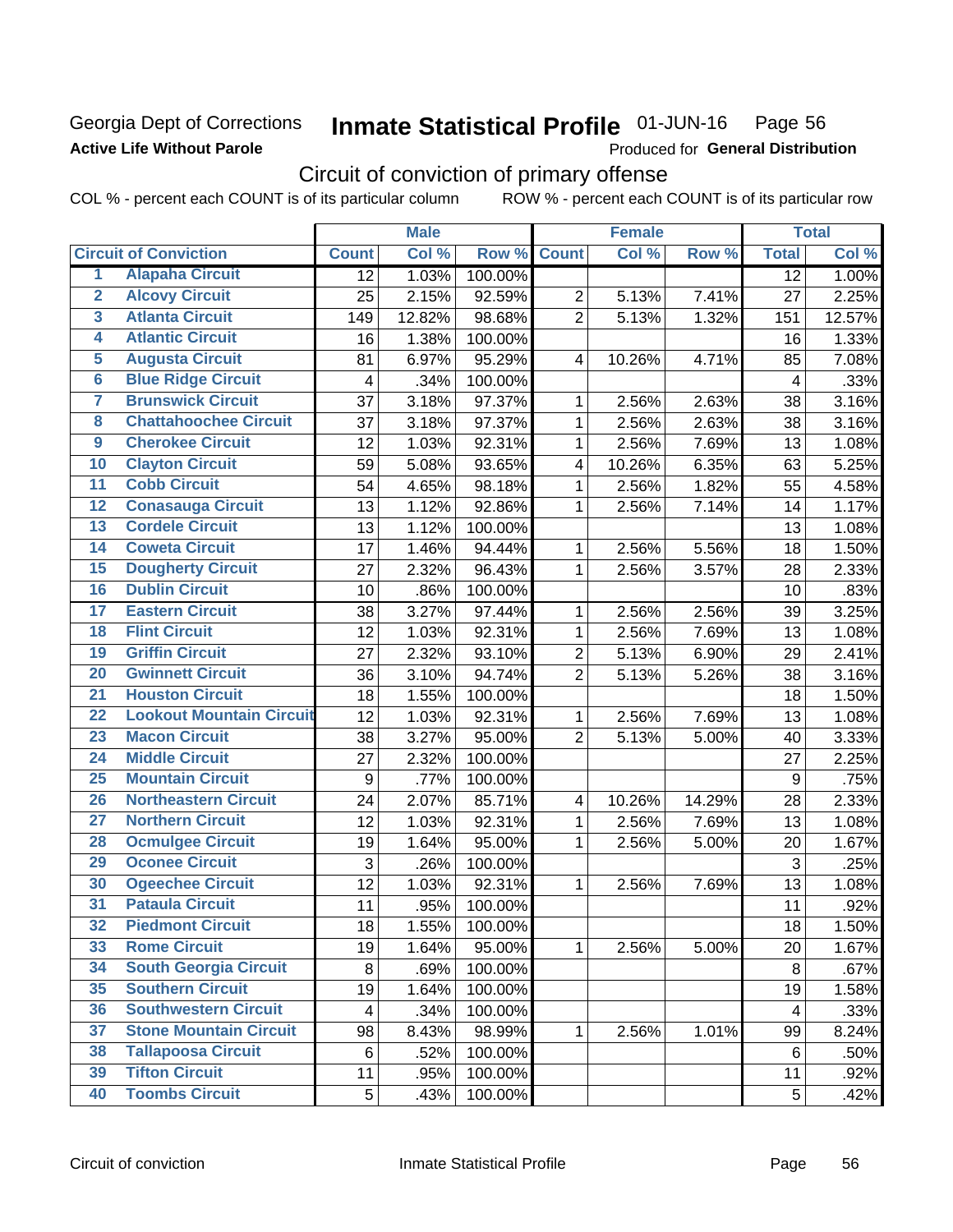## Georgia Dept of Corrections **Active Life Without Parole**

#### Inmate Statistical Profile 01-JUN-16 Page 57

Produced for General Distribution

## Circuit of conviction of primary offense

COL % - percent each COUNT is of its particular column ROW % - percent each COUNT is of its particular row

|    |                                  |              | <b>Male</b>    |         |                | <b>Female</b> |       |              | <b>Total</b>   |
|----|----------------------------------|--------------|----------------|---------|----------------|---------------|-------|--------------|----------------|
|    | <b>Circuit of Conviction</b>     | <b>Count</b> | Col %          | Row %   | <b>Count</b>   | Col %         | Row % | <b>Total</b> | Col %          |
| 41 | <b>Waycross Circuit</b>          | 24           | 2.07%          | 100.00% |                |               |       | 24           | 2.00%          |
| 42 | <b>Western Circuit</b>           | 22           | 1.89%          | 100.00% |                |               |       | 22           | 1.83%          |
| 43 | <b>Rockdale Circuit</b>          | 8            | .69%           | 100.00% |                |               |       | 8            | .67%           |
| 44 | <b>Douglas Circuit</b>           | 32           | 2.75%          | 94.12%  | $\overline{2}$ | 5.13%         | 5.88% | 34           | 2.83%          |
| 45 | <b>Appalachian Circuit</b>       | 4            | .34%           | 100.00% |                |               |       | 4            | .33%           |
| 46 | <b>Enotah Circuit</b>            |              | .09%           | 100.00% |                |               |       |              | .08%           |
| 47 | <b>Bell-Forsyth J.C.</b>         | 4            | .34%           | 100.00% |                |               |       | 4            | .33%           |
| 48 | <b>Towaliga Judicial Circuit</b> | 11           | .95%           | 100.00% |                |               |       | 11           | .92%           |
| 49 | <b>Paulding Circuit</b>          | 4            | .34%           | 100.00% |                |               |       | 4            | .33%           |
|    | <b>Total Rported</b>             | 1,162        | 100%           | 96.75%  | 39             | 100%          | 3.25% | 1,201        | 100%           |
|    | <b>Not Reported</b>              |              | 4              |         |                | 3             |       |              | 7              |
|    | <b>Grand Total</b>               |              | 1,166          |         |                | 42            |       | 1,208        |                |
|    | <b>Mode (most frequent)</b>      |              | <b>Atlanta</b> |         |                | Augusta       |       |              | <b>Atlanta</b> |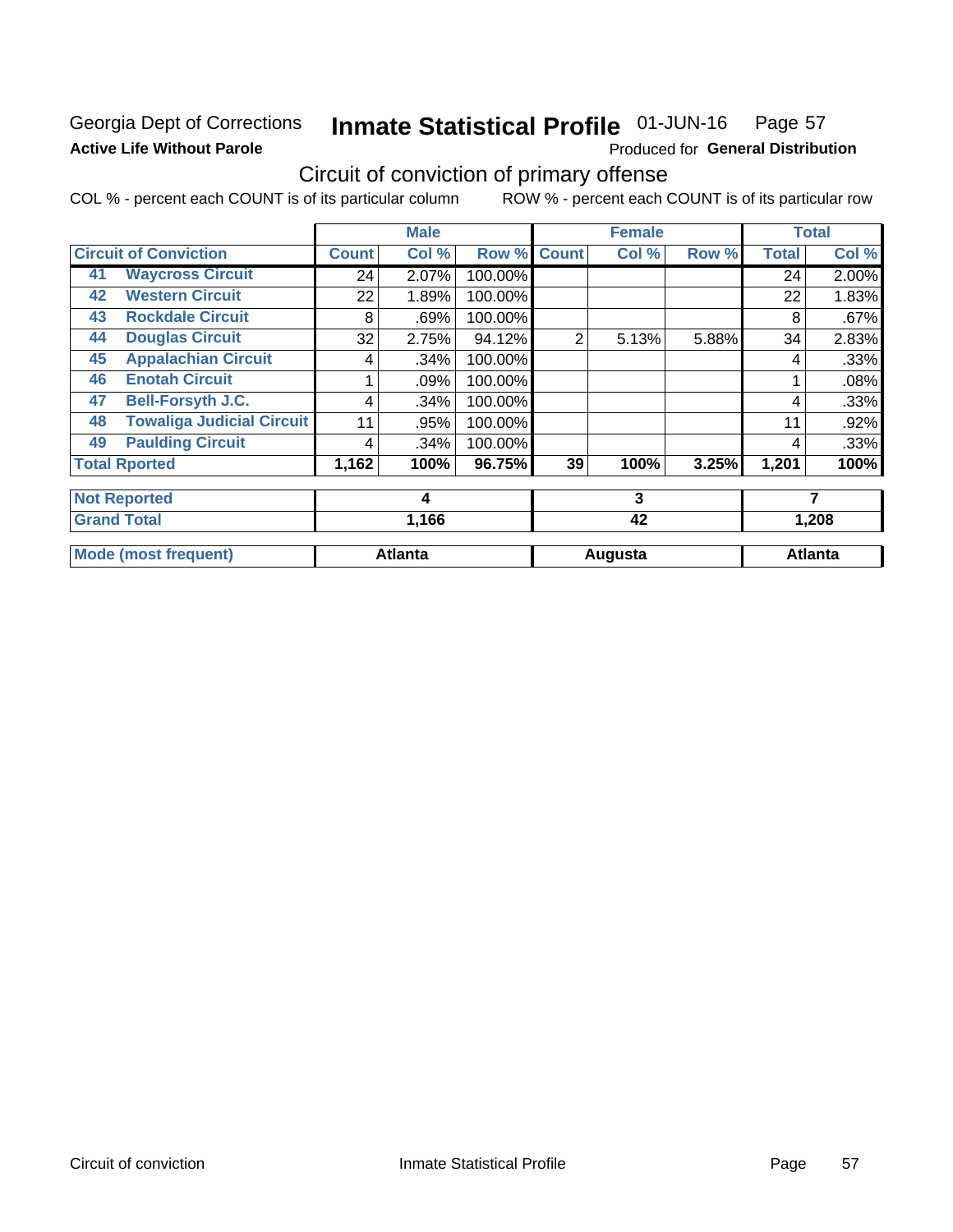## **Active Life Without Parole**

### Produced for General Distribution

## Years served (jail + prison) in this incarceration

COL % - percent each COUNT is of its particular column

|                       |              | <b>Male</b> |                  |                         | <b>Female</b> |        |                 | <b>Total</b> |
|-----------------------|--------------|-------------|------------------|-------------------------|---------------|--------|-----------------|--------------|
| <b>Years Served</b>   | <b>Count</b> | Col %       | Row <sup>%</sup> | <b>Count</b>            | Col %         | Row %  | <b>Total</b>    | Col %        |
| Less than one year    | 36           | 3.09%       | 87.80%           | 5                       | 11.90%        | 12.20% | $\overline{41}$ | 3.39%        |
| 1 to 1.99 years       | 65           | 5.57%       | 97.01%           | 2                       | 4.76%         | 2.99%  | 67              | 5.55%        |
| 2 to 2.99 years       | 85           | 7.29%       | 95.51%           | 4                       | 9.52%         | 4.49%  | 89              | 7.37%        |
| 3 to 3.99 years       | 99           | 8.49%       | 91.67%           | 9                       | 21.43%        | 8.33%  | 108             | 8.94%        |
| 4 to 4.99 years       | 95           | 8.15%       | 94.06%           | 6                       | 14.29%        | 5.94%  | 101             | 8.36%        |
| 5 to 5.99 years       | 95           | 8.15%       | 97.94%           | $\overline{2}$          | 4.76%         | 2.06%  | 97              | 8.03%        |
| 6 to 6.99 years       | 55           | 4.72%       | 96.49%           | $\overline{2}$          | 4.76%         | 3.51%  | 57              | 4.72%        |
| 7 to 7.99 years       | 40           | 3.43%       | 97.56%           | 1                       | 2.38%         | 2.44%  | 41              | 3.39%        |
| 8 to 8.99 years       | 57           | 4.89%       | 98.28%           | 1                       | 2.38%         | 1.72%  | 58              | 4.80%        |
| 9 to 9.99 years       | 32           | 2.74%       | 94.12%           | 2                       | 4.76%         | 5.88%  | 34              | 2.81%        |
| 10 to 10.99 years     | 36           | 3.09%       | 97.30%           | $\mathbf 1$             | 2.38%         | 2.70%  | 37              | 3.06%        |
| 11 to 11.99 years     | 30           | 2.57%       | 100.00%          |                         |               |        | 30              | 2.48%        |
| 12 to 12.99 years     | 34           | 2.92%       | 100.00%          |                         |               |        | 34              | 2.81%        |
| 13 to 13.99 years     | 40           | 3.43%       | 90.91%           | $\overline{\mathbf{4}}$ | 9.52%         | 9.09%  | 44              | 3.64%        |
| 14 to 14.99 years     | 36           | 3.09%       | 97.30%           | 1                       | 2.38%         | 2.70%  | 37              | 3.06%        |
| 15 to 15.99 years     | 47           | 4.03%       | 100.00%          |                         |               |        | 47              | 3.89%        |
| 16 to 16.99 years     | 43           | 3.69%       | 100.00%          |                         |               |        | 43              | 3.56%        |
| 17 to 17.99 years     | 30           | 2.57%       | 96.77%           | 1                       | 2.38%         | 3.23%  | 31              | 2.57%        |
| 18 to 18.99 years     | 47           | 4.03%       | 100.00%          |                         |               |        | 47              | 3.89%        |
| 19 to 19.99 years     | 42           | 3.60%       | 97.67%           | 1                       | 2.38%         | 2.33%  | 43              | 3.56%        |
| 20 to 20.99 years     | 32           | 2.74%       | 100.00%          |                         |               |        | 32              | 2.65%        |
| 21 to 21.99 years     | 28           | 2.40%       | 100.00%          |                         |               |        | 28              | 2.32%        |
| 22 to 22.99 years     | 19           | 1.63%       | 100.00%          |                         |               |        | 19              | 1.57%        |
| 23 to 23.99 years     | 11           | 0.94%       | 100.00%          |                         |               |        | 11              | 0.91%        |
| 24 to 24.99 years     | 4            | 0.34%       | 100.00%          |                         |               |        | 4               | 0.33%        |
| 25 to 25.99 years     | 5            | 0.43%       | 100.00%          |                         |               |        | 5               | 0.41%        |
| 27 to 27.99 years     | 9            | 0.77%       | 100.00%          |                         |               |        | 9               | 0.75%        |
| 28 to 28.99 years     | $\mathbf 1$  | 0.09%       | 100.00%          |                         |               |        | $\mathbf 1$     | 0.08%        |
| 29 to 29.99 years     | 4            | 0.34%       | 100.00%          |                         |               |        | 4               | 0.33%        |
| Thirty + years        | 9            | 0.77%       | 100.00%          |                         |               |        | 9               | 0.75%        |
| <b>Total Reported</b> | 1,166        | 100%        | 96.52%           | $\overline{42}$         | 100%          | 3.48%  | 1,208           | 100%         |

| <b>Not Reported</b>            |                 |                 |                 |  |  |
|--------------------------------|-----------------|-----------------|-----------------|--|--|
| <b>Grand Total</b>             | 1,166           | 42              | 1,208           |  |  |
|                                |                 |                 |                 |  |  |
| <b>Mean</b><br>(average)       | 10.11           | 5.89            | 9.97            |  |  |
| <b>Median (middle)</b>         | 8.21            | 4.115           | 8.055           |  |  |
| <b>Mode</b><br>(most frequent) | 4 to 4.99 years | 6 to 6.99 years | 3 to 3.99 years |  |  |
|                                |                 |                 |                 |  |  |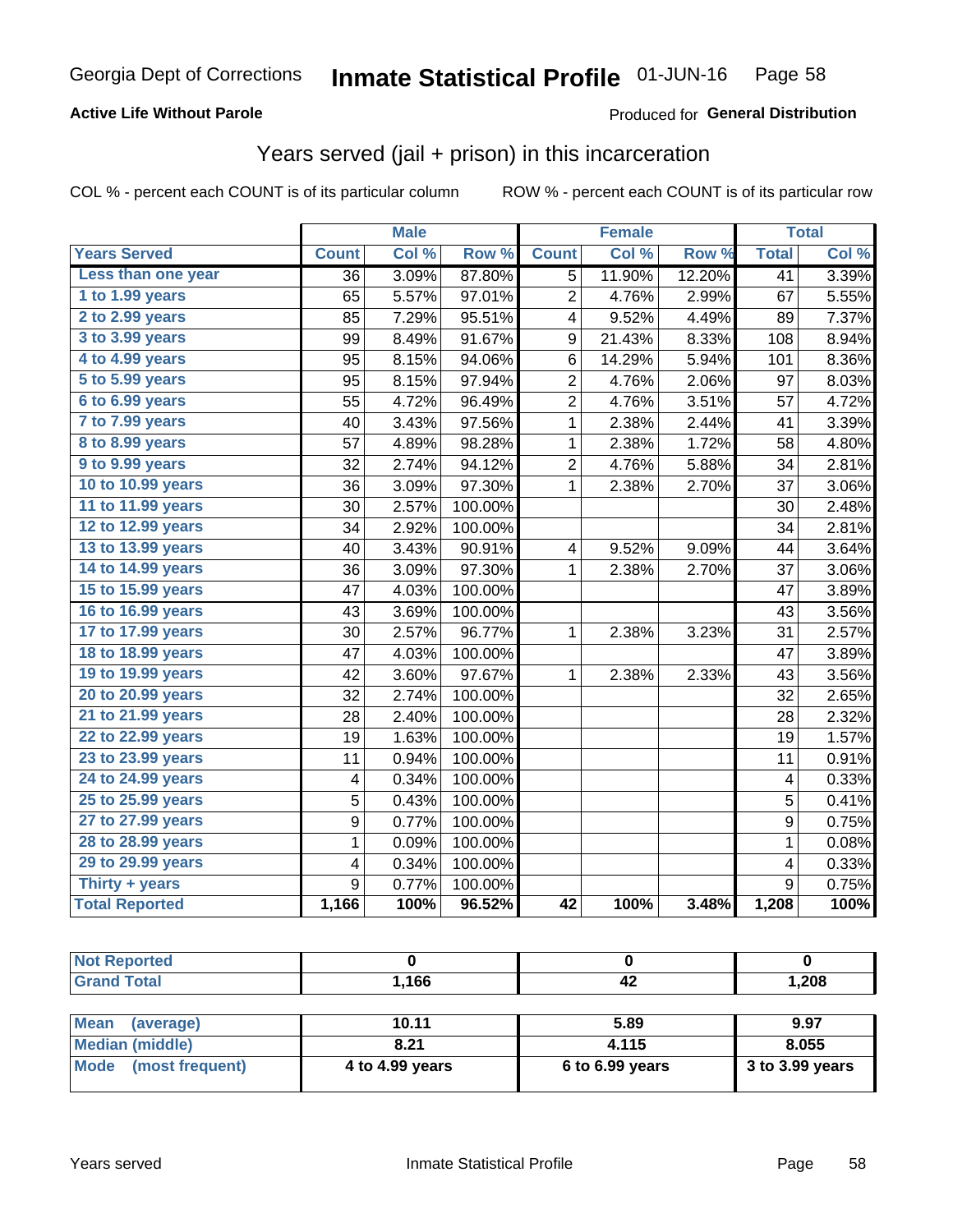#### Inmate Statistical Profile 01-JUN-16 Page 59

## **Active Life Without Parole**

Produced for General Distribution

## Results of most recent HIV tests

COL % - percent each COUNT is of its particular column

|                         | <b>Male</b>        |          |           | <b>Female</b> |           |          | Total       |          |
|-------------------------|--------------------|----------|-----------|---------------|-----------|----------|-------------|----------|
| <b>HIV Test Results</b> | <b>Count</b>       | Col%     | Row %I    | <b>Count</b>  | Col %     | Row %    | $\tau$ otal | Col %    |
| <b>Positive</b>         | Q                  | $0.80\%$ | $90.00\%$ |               | 2.56%     | 10.00%   | 10          | $0.86\%$ |
| <b>Negative</b>         | $.119$ $^{\prime}$ | 99.20%   | 96.72%    | 38            | $97.44\%$ | $3.28\%$ | 1,157       | 99.14%   |
| <b>Total Reported</b>   | ٰ 128.،            | 100%     | 96.66%    | 39            | 100%      | 3.34%    | 1,167       | 100%     |

| <b>Not Reported</b> | n c<br>აი |     |      |
|---------------------|-----------|-----|------|
| Total               | ,166      | - 2 | ,208 |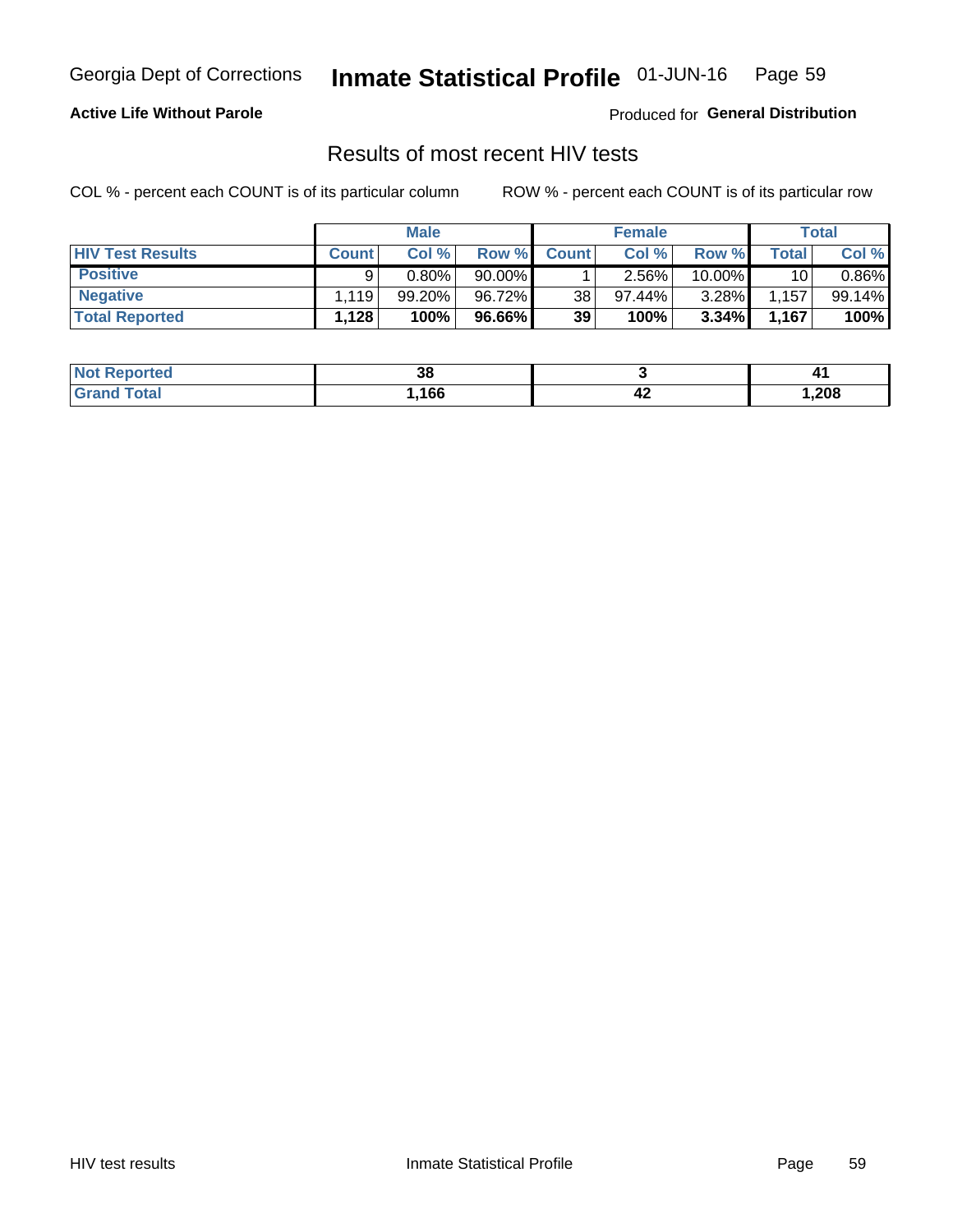## Georgia Dept of Corrections **Inmate Statistical Profile** 01-JUN-16 Page 60

## **Active Life Without Parole**

Produced for **General Distribution**

## Results of most recent tuberculosis test

COL % - percent each COUNT is of its particular column ROW % - percent each COUNT is of its particular row

|                                  | <b>Male</b>  |        |           | <b>Female</b> |          |          | Total        |        |
|----------------------------------|--------------|--------|-----------|---------------|----------|----------|--------------|--------|
| <b>Tuberculosis Test Results</b> | <b>Count</b> | Col%   | Row %I    | <b>Count</b>  | Col %    | Row %I   | <b>Total</b> | Col %  |
| <b>Positive on current test</b>  | 255          | 22.23% | 98.84%    |               | $7.69\%$ | 1.16%    | 258          | 21.75% |
| <b>Negative</b>                  | 892          | 77.77% | $96.12\%$ | 36            | 92.31%   | $3.88\%$ | 928          | 78.25% |
| <b>Total Reported</b>            | .147         | 100%   | 96.71% I  | 39            | 100%     | 3.29%    | 1,186        | 100%   |

| <b>Not Reported</b> |      |     | n,<br>---<br>__ |
|---------------------|------|-----|-----------------|
| Total               | ,166 | - 2 | ,208            |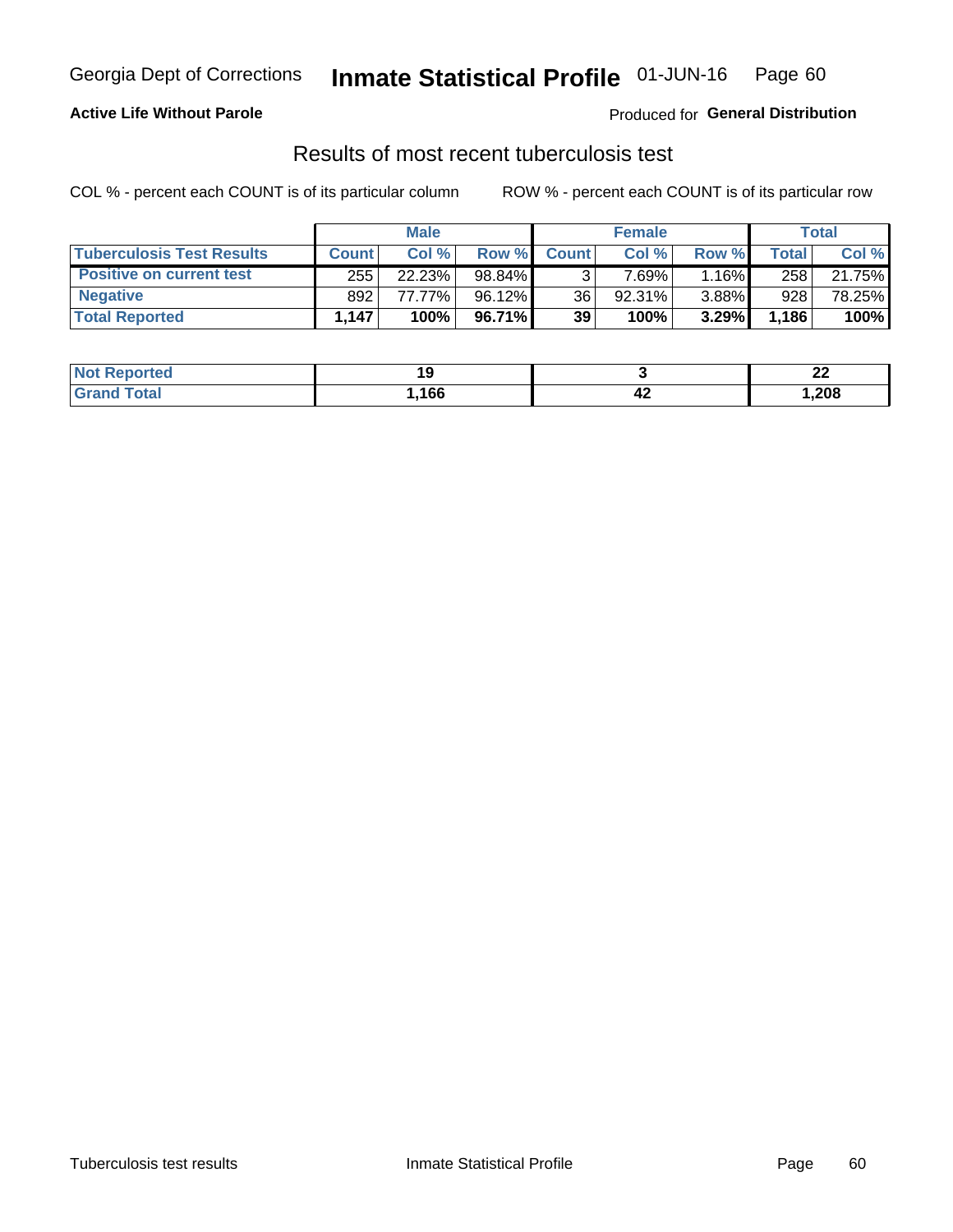## Georgia Dept of Corrections **Inmate Statistical Profile** 01-JUN-16 Page 61

### **Active Life Without Parole**

Produced for **General Distribution**

## Results of most recent syphilis test

COL % - percent each COUNT is of its particular column ROW % - percent each COUNT is of its particular row

|                                 | <b>Male</b>  |        |           | <b>Female</b>   |          |       | Total |        |
|---------------------------------|--------------|--------|-----------|-----------------|----------|-------|-------|--------|
| <b>Syphilis Test Results</b>    | <b>Count</b> | Col%   | Row %I    | <b>Count</b>    | Col%     | Row % | Total | Col %  |
| <b>Positive on current test</b> |              | 2.73%  | $94.44\%$ |                 | $9.09\%$ | 5.56% | 18    | 2.84%  |
| <b>Negative</b>                 | 606          | 97.27% | 98.38%    | 10 <sub>1</sub> | 90.91%   | 1.62% | 616   | 97.16% |
| <b>Total Reported</b>           | 623          | 100%   | 98.26%    | 11              | 100%     | 1.74% | 634   | 100%   |

| <b>Not Reported</b> | 543  | п.  | -- 4   |
|---------------------|------|-----|--------|
| <b>Total</b>        | ,166 | -4⊷ | 208, ا |